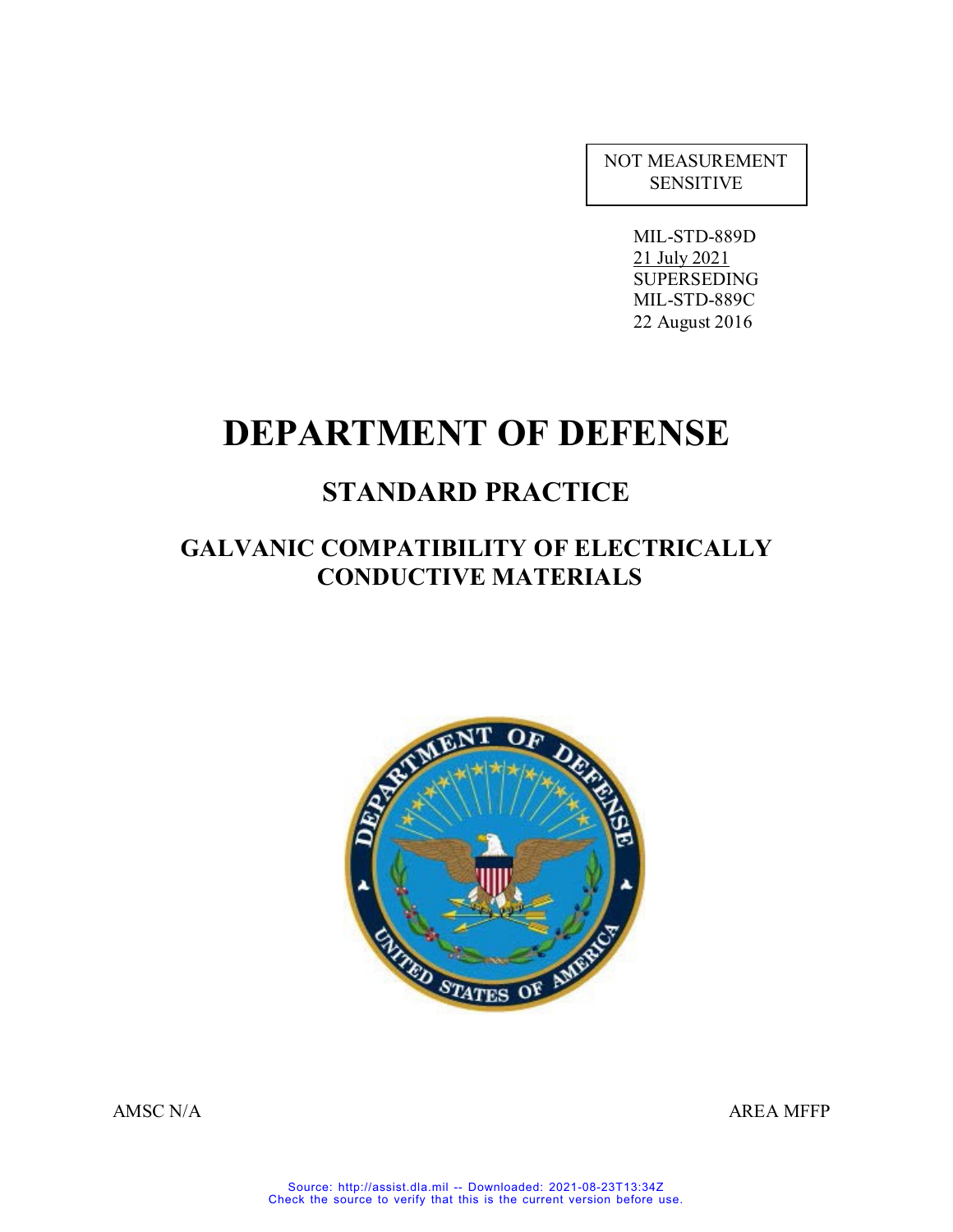#### FOREWORD

- 1. This standard is approved for use by all Departments and Agencies of the Department of Defense.
- 2. Comments, suggestions, or questions on this document should be addressed to Commanding Officer, Naval Air Warfare Center Aircraft Division Lakehurst, System Standardization and PHS&T Branch, Code BL32600, Mail Stop 120-3, Route 547, Joint Base MDL, NJ 08733-5100 or emailed to [LKE-NAVAIRDocComments@navy.mil.](mailto:LKE-NAVAIRDocComments@navy.mil) Since contact information can change, you may want to verify the currency of this address information using the ASSIST online database at [https://assist.dla.mil.](https://assist.dla.mil/)
- 3. Previously, MIL-STD-889 used the galvanic potential difference between conductive material couples to determine compatibility between dissimilar metals. In revision D, the corrosion rate of the anodic member of the galvanic couple is used to determine galvanic compatibility. This new methodology is based on the mixed potential theory of electrochemistry, which states that the common potential reached by two dissimilar materials in electrical contact, and the galvanic current between them, is determined by the crossing points of their polarization curves. We determined that summing the two curves together to form a joint polarization curve, and then crossing the anodic and cathodic side to determine the galvanic current and galvanic potential satisfied the wide range of polarization curves we collected. The measured galvanic current is then used to calculate the galvanic corrosion rate of the anodic member of a dissimilar couple. This standard establishes the new requirements for galvanic compatibility of dissimilar electrically conductive materials and outlines the procedures required to generate electrochemical data to analyze new materials, coatings, and surface treatments.
- 4. For guidance on the technical content of this document, contact Commander, Naval Air Warfare Center, Aircraft Division, (Materials Engineering Division – AB23000), 48066 Shaw Road, 2188 Patuxent River, MD 20670.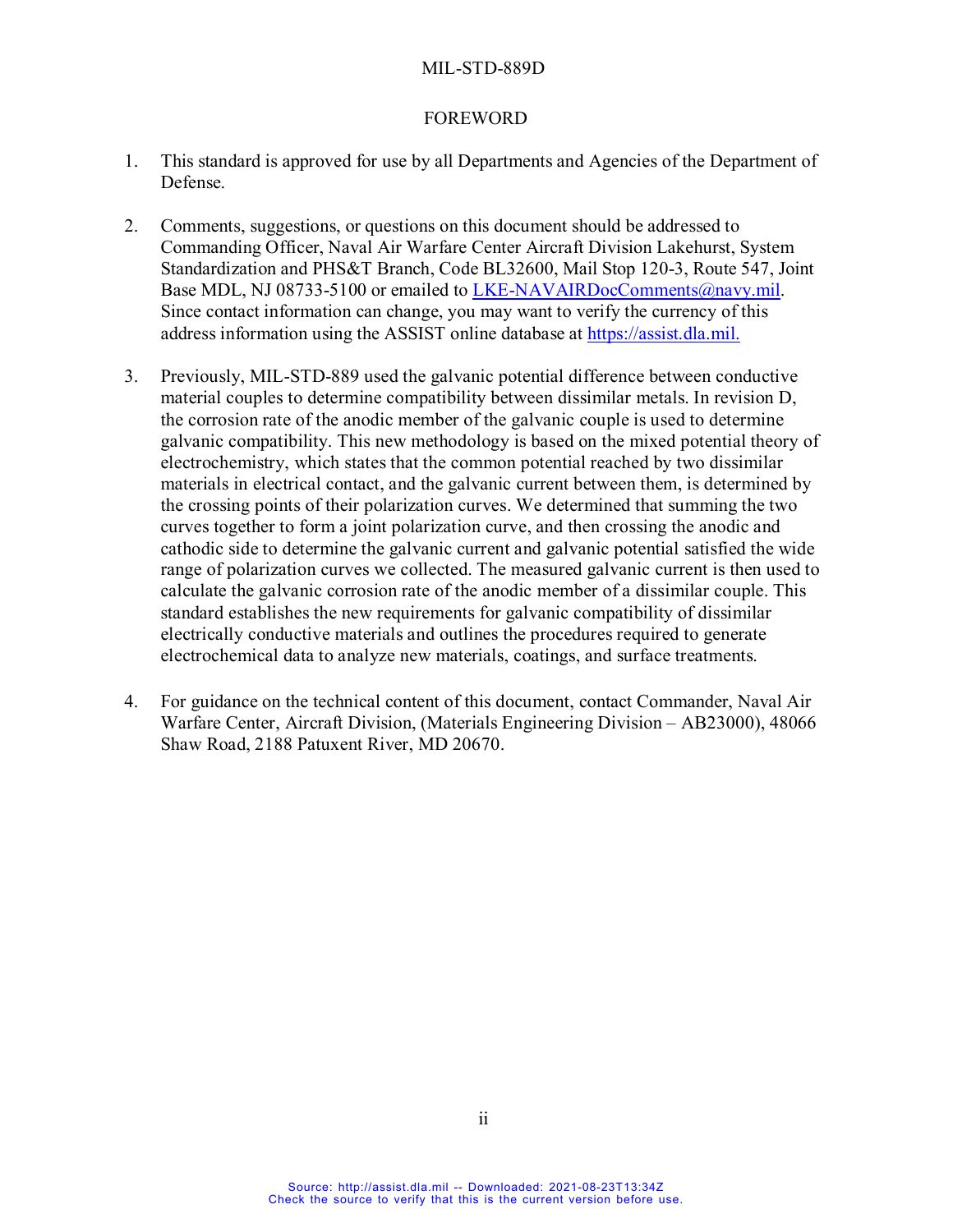# TABLE OF CONTENTS

| Paragraph | Page |  |
|-----------|------|--|
|           |      |  |
|           |      |  |
| 1.1       |      |  |
| 1.2       |      |  |
| 1.3       |      |  |
|           |      |  |
| 2.1       |      |  |
|           |      |  |
| 2.2       |      |  |
| 2.2.1     |      |  |
| 2.2.2     |      |  |
| 2.3       |      |  |
| 2.4       |      |  |
|           |      |  |
| 3.1       |      |  |
| 3.2       |      |  |
| 3.3       |      |  |
| 3.4       |      |  |
| 3.5       |      |  |
| 3.6       |      |  |
| 3.7       |      |  |
| 3.8       |      |  |
| 3.9       |      |  |
| 3.10      |      |  |
|           |      |  |
|           |      |  |
|           |      |  |
|           |      |  |
| 5.2       |      |  |
| 5.3       |      |  |
| 5.4       |      |  |
| 5.5       |      |  |
| 5.6       |      |  |
| 5.7       |      |  |
| 5.8       |      |  |
| 5.9       |      |  |
|           |      |  |
| 5.10      |      |  |
| 5.11      |      |  |
| 5.11.1    |      |  |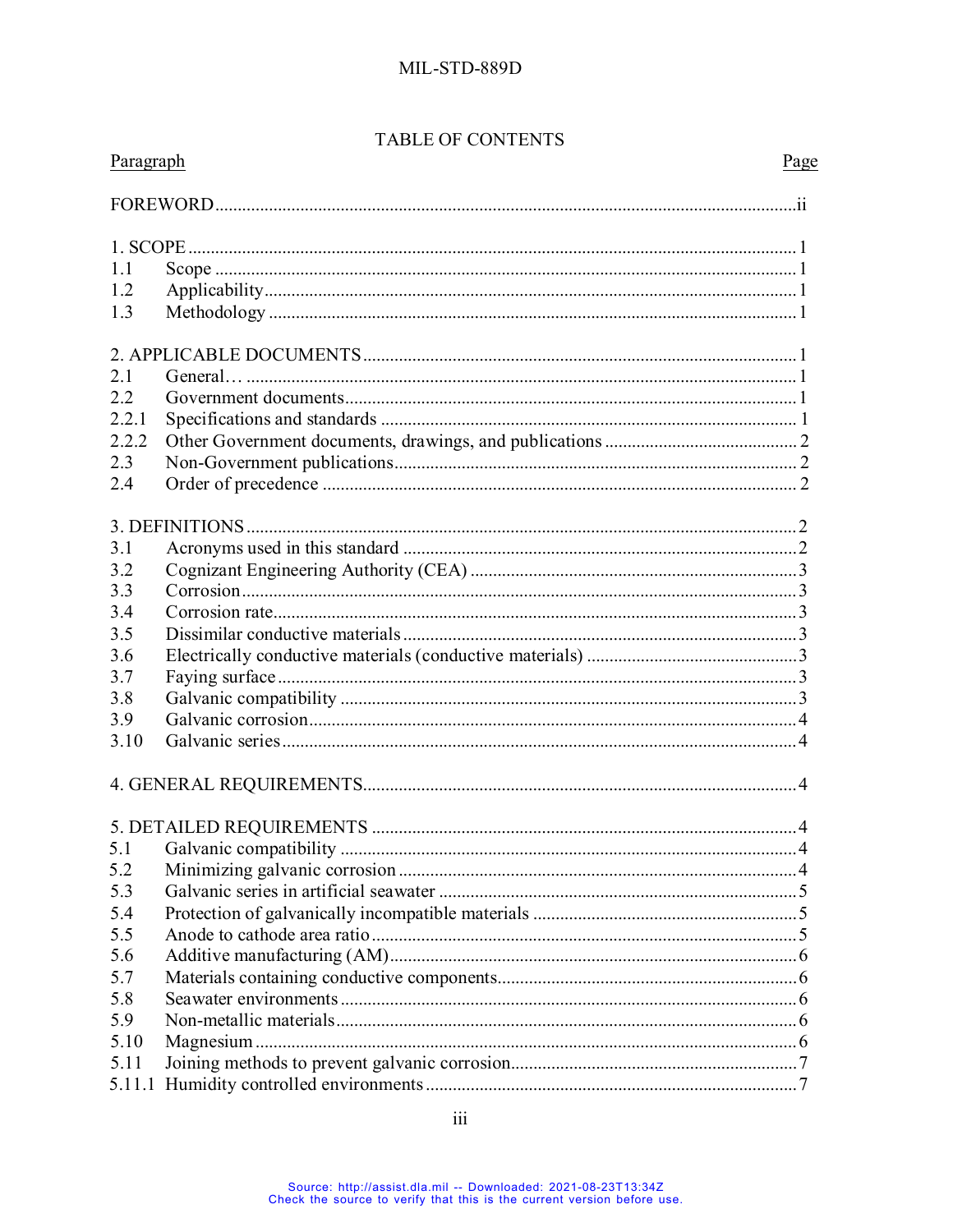| 6.3 |  |  |  |  |  |  |  |  |
|-----|--|--|--|--|--|--|--|--|
| 6.4 |  |  |  |  |  |  |  |  |
| 6.5 |  |  |  |  |  |  |  |  |
| 6.6 |  |  |  |  |  |  |  |  |
| 6.7 |  |  |  |  |  |  |  |  |
|     |  |  |  |  |  |  |  |  |
|     |  |  |  |  |  |  |  |  |

# **APPENDICES**

| A.1          |                                                                                                   |  |
|--------------|---------------------------------------------------------------------------------------------------|--|
| A.1.1        |                                                                                                   |  |
| A.1.2        |                                                                                                   |  |
| A.2          |                                                                                                   |  |
| A.2.1        |                                                                                                   |  |
| A.2.2        |                                                                                                   |  |
| A.3          |                                                                                                   |  |
| A.4          |                                                                                                   |  |
| A.4.1        |                                                                                                   |  |
| A.4.2        |                                                                                                   |  |
| A.4.3        |                                                                                                   |  |
| A.4.4        |                                                                                                   |  |
| A.4.5        |                                                                                                   |  |
| A.4.6        |                                                                                                   |  |
| A.4.7        |                                                                                                   |  |
| A.4.8        |                                                                                                   |  |
| A.4.9        |                                                                                                   |  |
|              | A.4.10 Treatment for austenitic, precipitation hardening (PH), ferritic and martensitic stainless |  |
| steels       |                                                                                                   |  |
|              |                                                                                                   |  |
|              |                                                                                                   |  |
|              |                                                                                                   |  |
|              |                                                                                                   |  |
|              |                                                                                                   |  |
|              | APPENDIX B MATERIAL PREPARATION AND ACQUISITION OF                                                |  |
|              |                                                                                                   |  |
| B.1          |                                                                                                   |  |
| B.1.1        |                                                                                                   |  |
| <b>B.1.2</b> |                                                                                                   |  |
| B.2          |                                                                                                   |  |
| B.2.1        |                                                                                                   |  |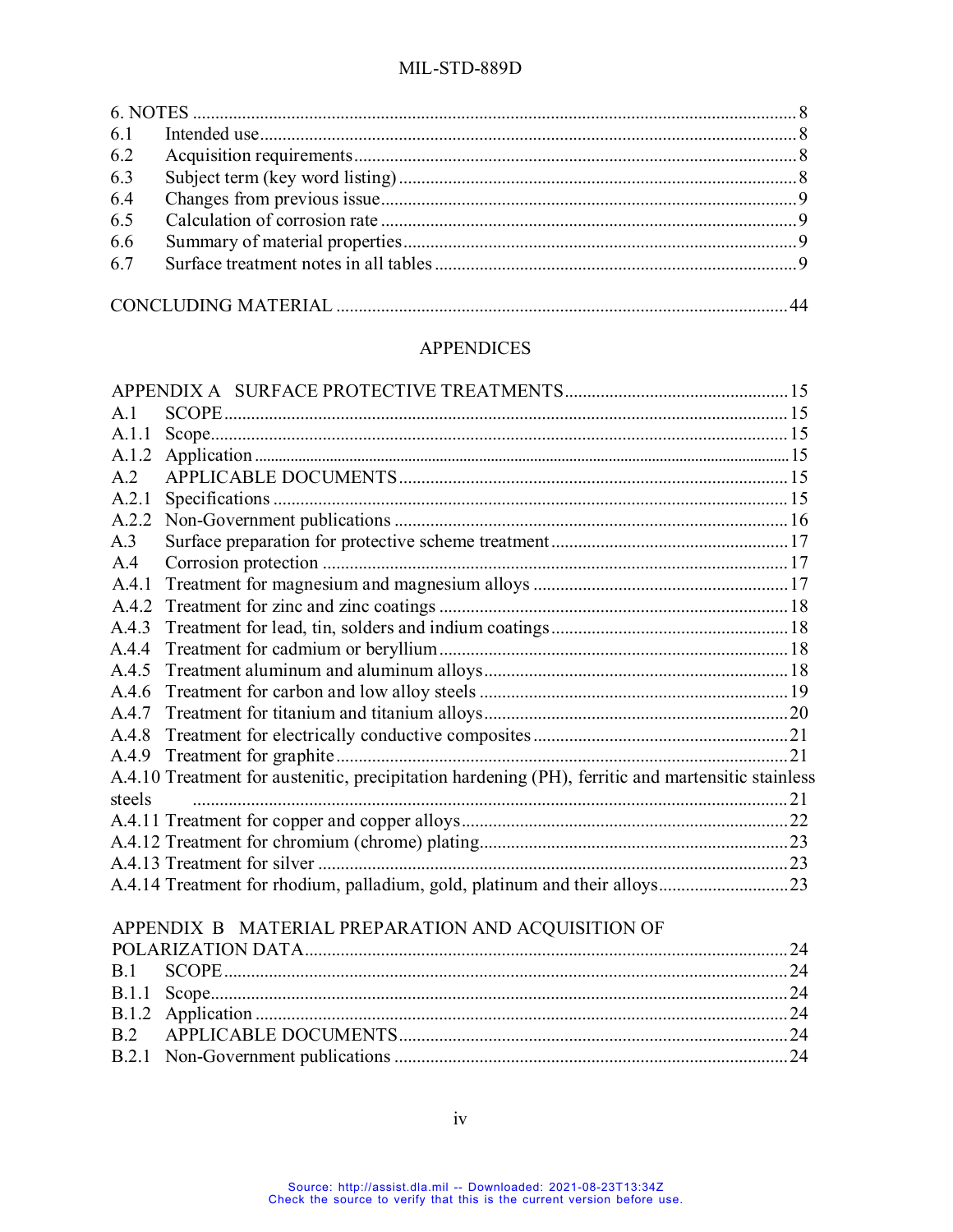| B.3          |  |
|--------------|--|
| B.3.1        |  |
| <b>B.3.2</b> |  |
| <b>B.3.3</b> |  |
| <b>B.3.4</b> |  |
| <b>B.3.5</b> |  |
| <b>B.3.6</b> |  |
| <b>B.3.7</b> |  |
| <b>B.3.8</b> |  |
| B.4          |  |
| B.4.1        |  |
| <b>B.4.2</b> |  |
| <b>B.4.3</b> |  |
| <b>B.4.4</b> |  |
| <b>B.4.5</b> |  |
| <b>B.4.6</b> |  |
| <b>B.4.7</b> |  |
| <b>B.4.8</b> |  |
|              |  |
|              |  |
|              |  |
|              |  |
|              |  |
|              |  |
|              |  |
|              |  |
| C.1          |  |
| C.1.1        |  |
| C.1.2        |  |
| C.2          |  |
| C.2.1        |  |
| C.2.2        |  |
| C.2.3        |  |
| C.2.4        |  |
| C.2.5        |  |
| C.2.6        |  |
| C.2.7        |  |
| C.2.8        |  |
| C.2.9        |  |
| C.2.10       |  |
| C.2.11       |  |
| C.2.12       |  |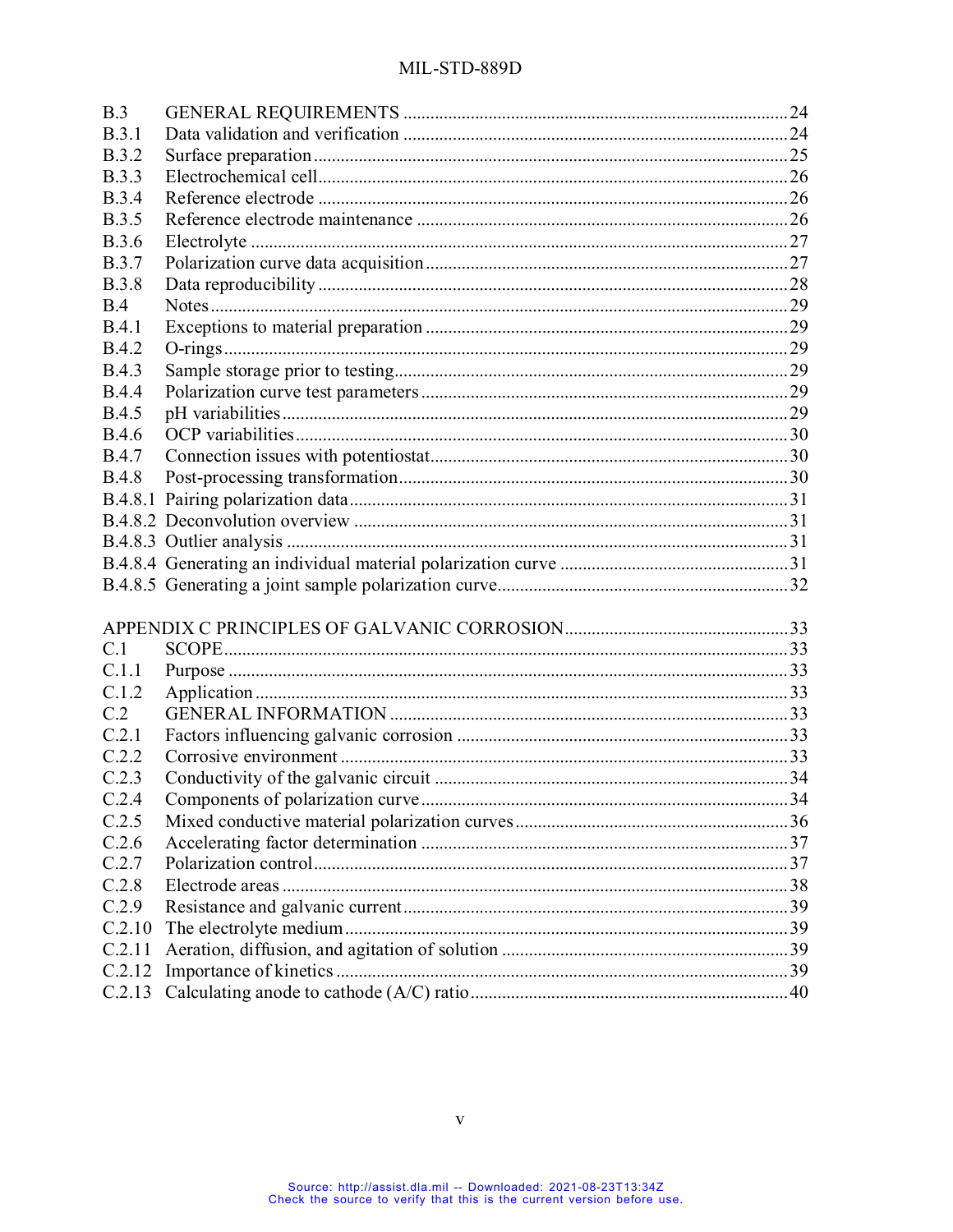# TABLES

| TABLE I. Galvanic compatibility of bare conductive materials in a 1:1 A/C in immersed         |
|-----------------------------------------------------------------------------------------------|
|                                                                                               |
| TABLE II. Galvanic compatibility of treated conductive materials in a 1:1 A/C in immersed     |
| . 11                                                                                          |
| TABLE III. Galvanic compatibility of bare versus treated conductive materials in a 1:1 A/C in |
|                                                                                               |
| TABLE IV. Galvanic series of selected conductive materials in immersed artificial seawater    |
|                                                                                               |
|                                                                                               |
|                                                                                               |
|                                                                                               |
|                                                                                               |
| TABLE C-I. Accelerating factors of bare conductive materials in a 1:1A/C in immersed          |
|                                                                                               |
| TABLE C-II. Accelerating factors of treated conductive materials in a 1:1A/C in immersed      |
| artificial seawater.<br>.42                                                                   |
| TABLE C-III. Accelerating factors of bare versus treated conductive materials in a 1:1A/C in  |
|                                                                                               |

# FIGURES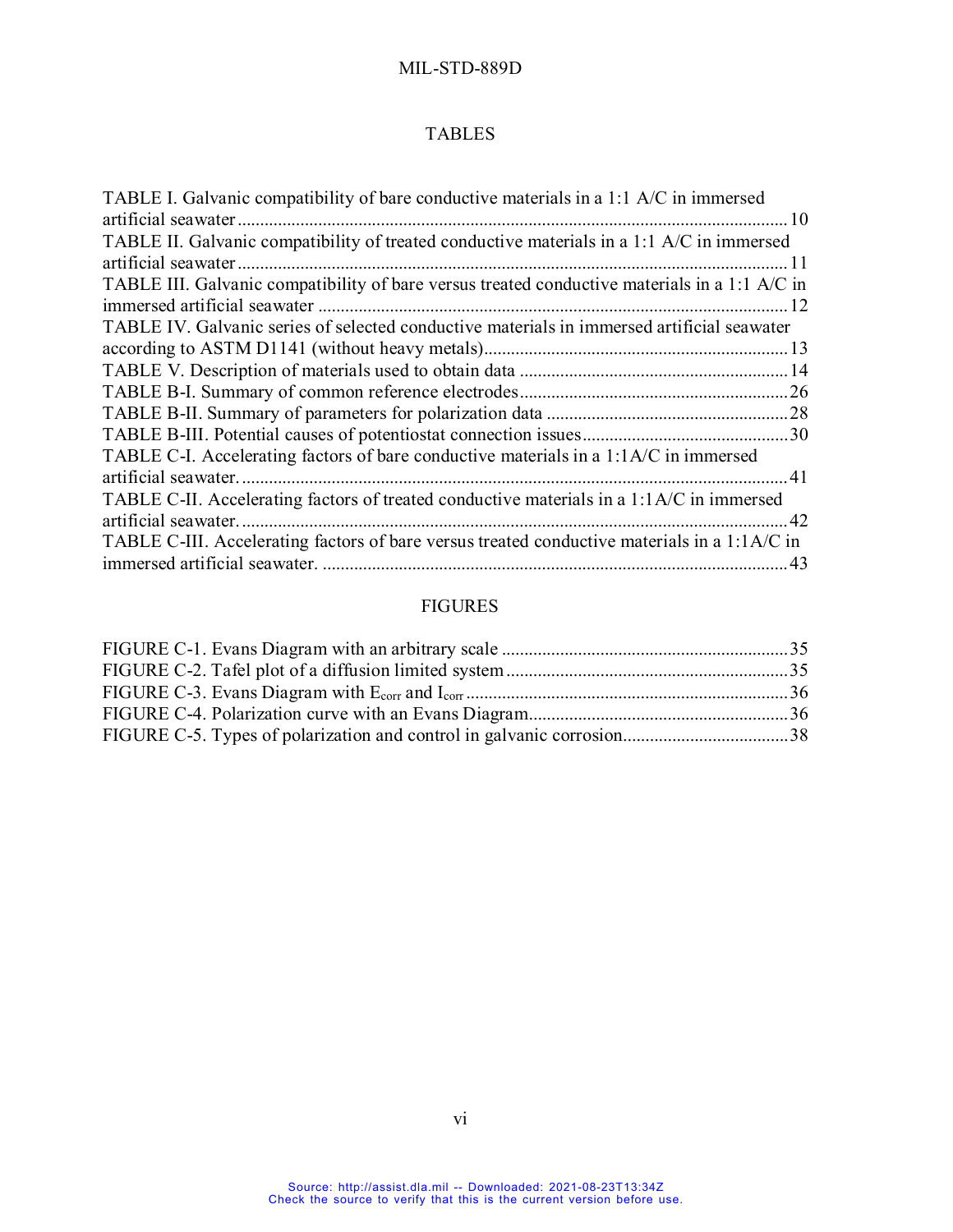#### 1. SCOPE

1.1 Scope. This standard defines and classifies galvanic compatibility of electrically conductive materials and establishes requirements for protecting electrically conductive materials in a dissimilar couple against galvanic corrosion. Recommendations for protective coatings are provided. This standard also outlines the procedures required to generate electrochemical data for the analysis of new electrically conductive materials, coatings, and surface treatments. Data collected in this standard was completed in static, immersion conditions in artificial seawater in accordance with ASTM D1141 (without heavy metals).

1.2 Applicability. This standard is applicable to all military equipment parts, components and assemblies. Other standards may take precedence for specific applications.

1.3 Methodology. The galvanic current, which was determined from the joint polarization curve, was used to calculate the corrosion rate of the anodic member of the couple. If the corrosion rate for the anodic member is above 0.009 mil/year, the pairing is considered incompatible. The methodology for determining the galvanic corrosion rate of the anodic member of a galvanic couple is outlined in Appendix B.

## 2. APPLICABLE DOCUMENTS

2.1 General. The documents listed in this section are specified in sections 3, 4, and 5 of this standard. This section does not include documents cited in other sections of this specification or recommended for additional information or as examples. While every effort has been made to ensure the completeness of this list, document users are cautioned that they must meet all specified requirements of documents cited in sections 3, 4, and 5 of this standard, whether or not they are listed.

#### 2.2 Government documents.

2.2.1 Specifications and standards. The following standard forms a part of this document to the extent specified herein. Unless otherwise specified, the issue of this document is the one cited in the solicitation or contract.

#### DEPARTMENT OF DEFENSE STANDARD

MIL-STD-7179 - Finishes, Coatings, and Sealants, for the Protection of Aerospace Weapons Systems and Support Equipment

(Copies of this document are available online at [https://assist.dla.mil.](https://assist.dla.mil/))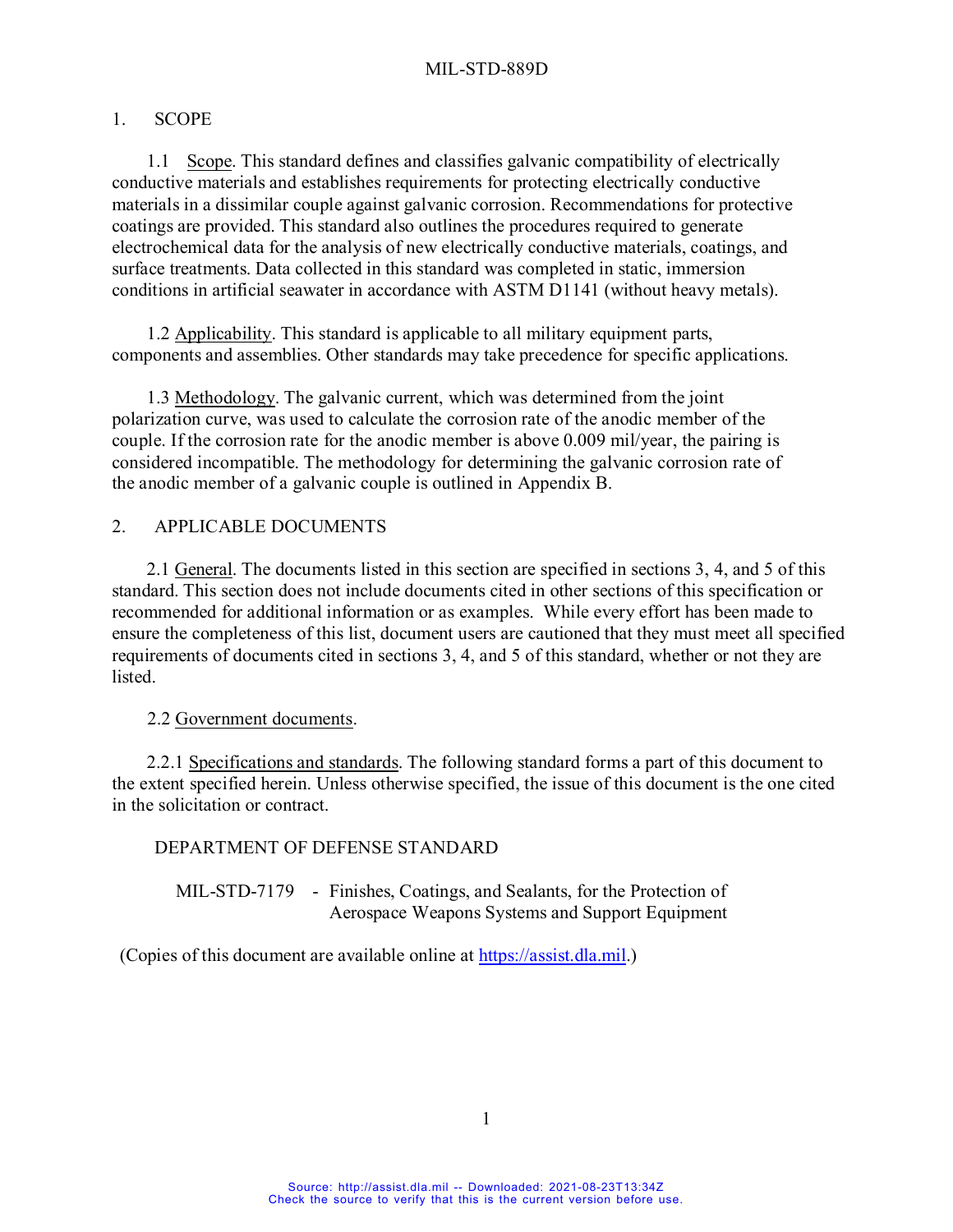2.2.2 Other Government documents, drawings, and publications. The following other Government document forms a part of this document to the extent specified herein. Unless otherwise specified, the issues of these documents are those cited in the solicitation or contract.

#### UNITED STATES CODE

#### Title 10 ARMED FORCES, Section 2228 OFFICE OF CORROSION POLICY AND OVERSIGHT

(Copies of this document are available online at [www.govinfo.gov.](http://www.govinfo.gov/))

2.3 Non-Government publications. The following documents form a part of this document to the extent specified herein. Unless otherwise specified, the issues of these documents are those cited in the solicitation or contract.

#### ASTM INTERNATIONAL

ASTM D1141 - Standard Practice for the Preparation of Substitute Ocean Water ASTM G193 - Standard Terminology and Acronyms Relating to Corrosion

(Copies of these documents are available online at [http://www.astm.org.](http://www.astm.org/))

2.4 Order of precedence. Unless otherwise noted herein or in the contract, in the event of a conflict between the text of this document and the references cited herein, the text of this document takes precedence. Nothing in this document, however, supersedes applicable laws and regulations, unless a specific exemption has been obtained.

## 3. DEFINITIONS

The definitions of many of the corrosion-related terms used in this standard may be found in ASTM G193, which should be referenced for the most up-to-date definitions. Additional terms and selected definitions and abbreviations are highlighted below.

3.1 Acronyms used in this standard. The acronyms used in this standard are as follows:

| a.             | A/C           | Anode-to-cathode ratio                     |
|----------------|---------------|--------------------------------------------|
| b.             | AM            | - Additive manufacturing                   |
| C <sub>r</sub> | <sub>CC</sub> | - Conversion coating                       |
| d.             | <b>CEA</b>    | - Cognizant Engineering Authority          |
| e.             | <b>CR</b>     | - Corrosion rate                           |
| f.             | $E_{corr}$    | - Corrosion potential                      |
| g.             | $E_{gal}$     | - Galvanic corrosion potential             |
| h.             | <b>EHC</b>    | - Engineered hard chrome                   |
| i.             | <b>ESHE</b>   | - Potential of standard hydrogen electrode |
| j.             | HE            | Hydrogen embrittlement                     |
| k.             | <b>HER</b>    | Hydrogen evolution reaction                |
|                |               |                                            |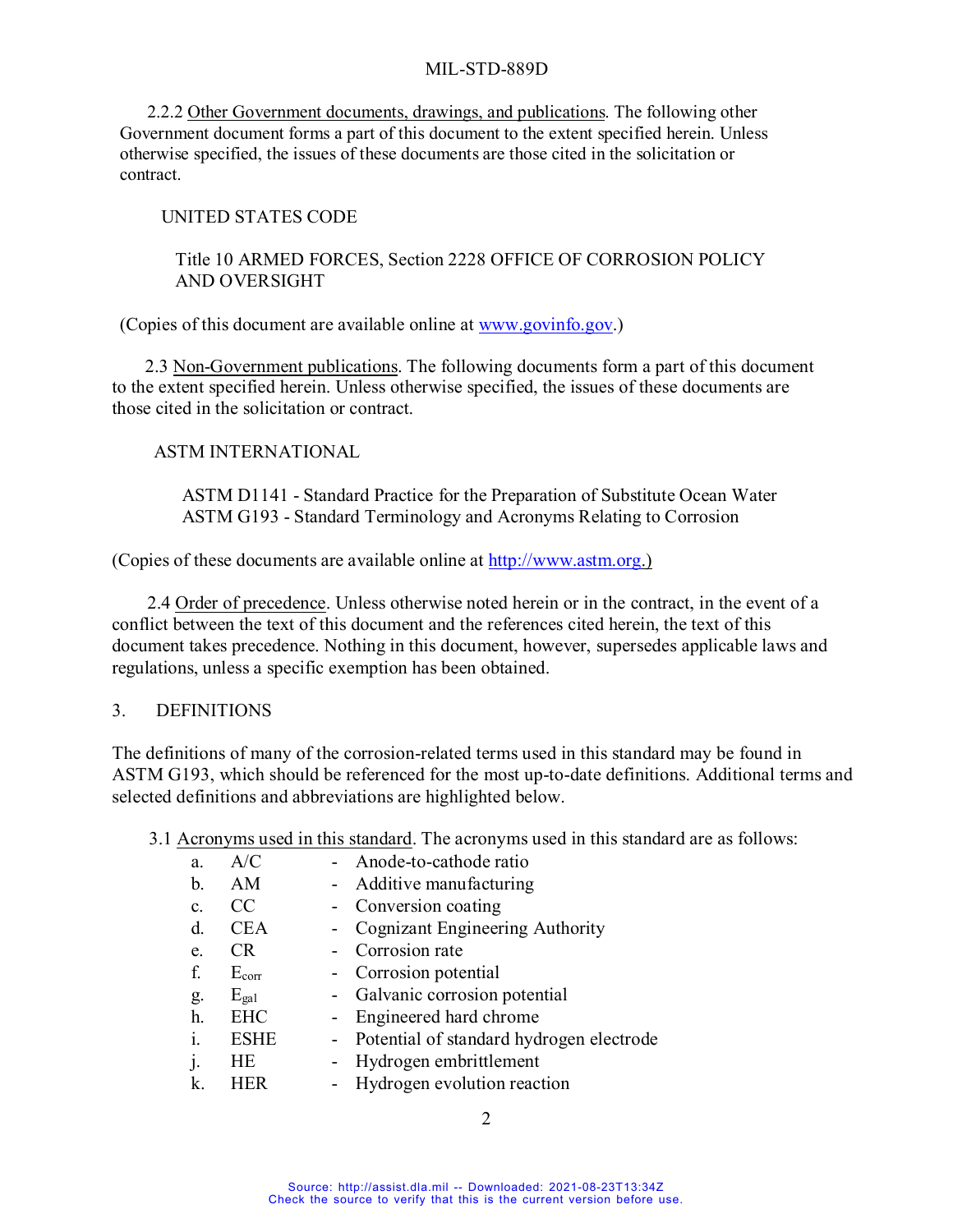| $\mathbf{1}$ . | <b>HRC</b>     |                              | Hardness Rockwell C                                 |
|----------------|----------------|------------------------------|-----------------------------------------------------|
| m.             | $I_{\rm corr}$ |                              | Corrosion current                                   |
| n.             | $I_{gal}$      | $\blacksquare$               | Galvanic corrosion current                          |
| 0.             | MIE            |                              | - Metal-induced embrittlement                       |
| p.             | mil            |                              | 1 mil is one thousandth of an inch (ie. 0.001 inch) |
| q.             | <b>NAWCAD</b>  |                              | - Naval Air Warfare Center – Aircraft Division      |
| r.             | <b>OCP</b>     | $\qquad \qquad \blacksquare$ | Open circuit potential                              |
| S.             | <b>ORR</b>     | $\qquad \qquad \blacksquare$ | Oxygen reduction reaction                           |
| t.             | pH             |                              | - Power of hydrogen $(pH = -log[H+])$               |
| u.             | PH             | $\blacksquare$               | Precipitation hardening                             |
| V.             | QA             | $\blacksquare$               | Quality assurance                                   |
| w.             | QC             | $\overline{\phantom{a}}$     | Quality control                                     |
| X.             | <b>SCE</b>     |                              | Standard calomel electrode                          |
| у.             | $T^*$          | $\overline{\phantom{a}}$     | Tagnite                                             |
| Z.             | <b>UNS</b>     | $\blacksquare$               | Unified Numbering System                            |
| aa.            | <b>UTS</b>     | $\blacksquare$               | Ultimate tensile strength                           |
| bb.            | ZR A           |                              | Zero resistance ammeter                             |

3.2 Cognizant Engineering Authority (CEA). For the purpose of this standard, the Cognizant Engineering Authority is that entity from the procuring activity that provides, reviews, and approves any deviations from the technical requirements contained within this standard.

3.3 Corrosion. The Congressional definition of corrosion states that corrosion is "the deterioration of a material or its properties due to a reaction of that material with its chemical environment" and can be found in Title 10 U.S.C. §2228. It is inclusive of the deterioration of all materials, which can be caused through sun exposure, mold and mildew, wind, and other environmental elements. Some non-traditional examples include rotting of wood, degradation of concrete (carbonation, alkali-silica reaction phenomena), and degradation of composite materials due to reaction with the environment.

3.4 Corrosion rate. Material loss as a function of time due to corrosion. The corrosion rate in this standard is listed in units of mil/year and is used to determine the compatibility of a dissimilar, electrically conductive material pairing.

3.5 Dissimilar conductive materials. This standard defines conductive materials as dissimilar when two conductive materials are in contact or otherwise electrically connected to each other, in a conductive environment with the anodic member corroding at a rate greater than 0.009 mil/year.

3.6 Electrically conductive materials (conductive materials). For the purposes of this standard, an electrically conductive material is defined as any solid compound capable of carrying an electric current. This definition includes conductive carbon compounds and any other solid compound capable of undergoing galvanic corrosion.

3.7 Faying surface. Two or more surfaces joined, fitted closely, or tightly together.

3.8 Galvanic compatibility. Galvanic compatibility is defined as the maximum corrosion rate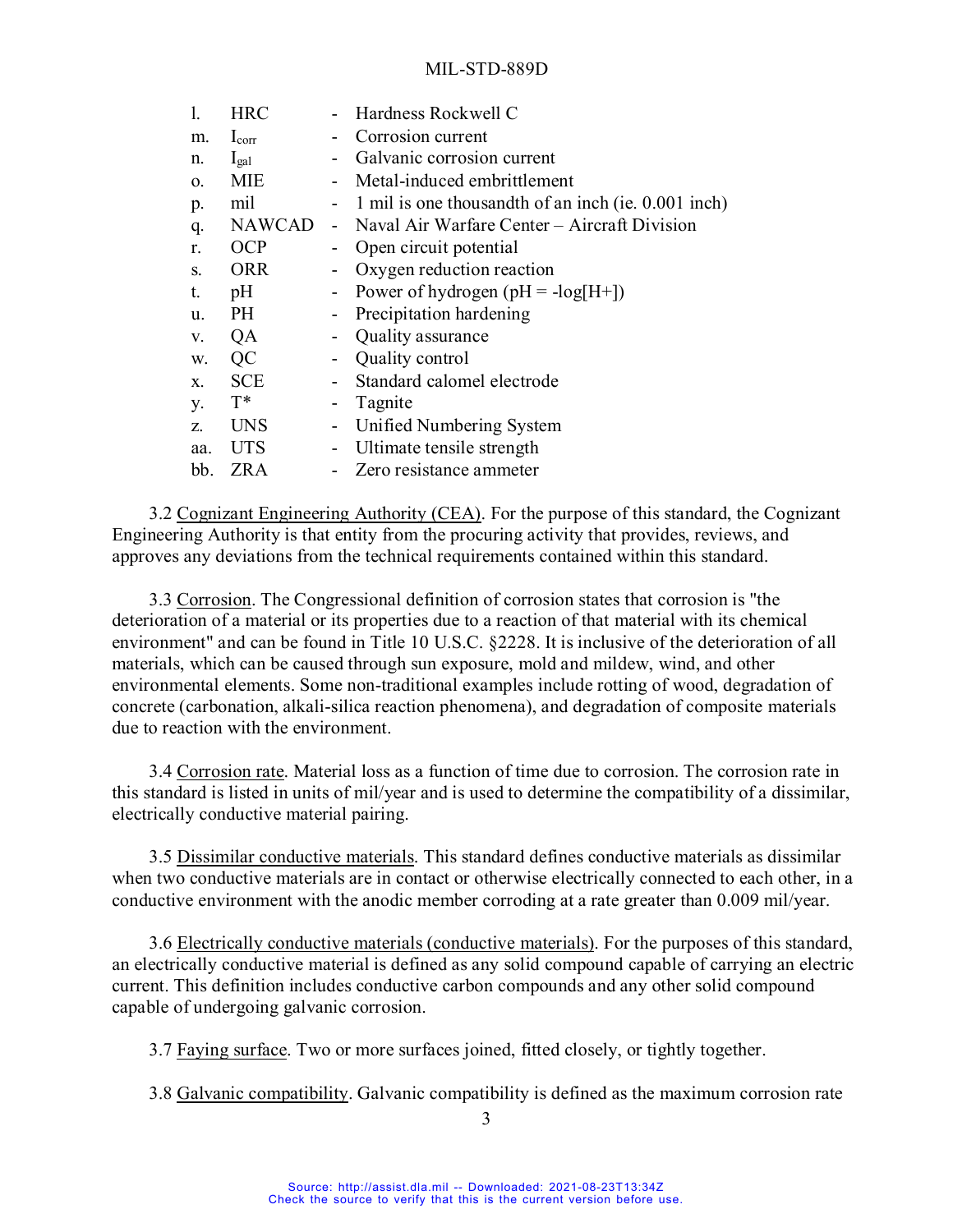(in mil/yr.), of the anodic member in a given galvanic couple, for which no protection against galvanic corrosion is required.

3.9 Galvanic corrosion. Galvanic corrosion manifests itself in the accelerated corrosion of the more active (anodic) conductive material of a dissimilar couple and decelerated corrosive effects on the less active (cathodic) conductive material. The rate at which the anodic member of the galvanic couple corrodes depends on the galvanic current of the coupled conductive materials, under the same environmental conditions.

3.10 Galvanic series. A galvanic series is a ranking of conductive materials and alloys based on their corrosion potential in a particular electrolyte solution or other environment. Conductive materials closely positioned in the series have electrical potentials nearer one another. As materials diverge in the series, the difference in potential grows. Table IV shows the galvanic series for conductive materials in an artificial seawater solution according to ASTM D1141, without heavy metals. The table provided is a reference and is not to be used for the determination of galvanic compatibility.

#### 4. GENERAL REQUIREMENTS (Not Applicable.)

#### 5. DETAILED REQUIREMENTS

5.1 Galvanic compatibility. Above the maximum compatibility corrosion rate (0.009 mil/year), a galvanic couple is deemed incompatible and corrosion protection is required – the CEA or appropriate design authority shall determine the level of required protection. Galvanic compatibility does not imply complete freedom from galvanic corrosion or other types of corrosion, (e.g., crevice or pitting corrosion). This means an assembly or component containing compatible galvanic couples may still require protection against other types of corrosion. The CEA or appropriate design authority shall determine any additional required protection. (Note: Corrosion rate is calculated using the galvanic current obtained from the summation of two polarization curves [i.e., anode and cathode] using a mixed potential theory approach. Galvanic attack is influenced by corrosion current, corrosion potential, kinetic factors such as polarization effects, electrolytic environment, and physical arrangement of the conductive materials. Refer to Appendix C for additional information.)

5.2 Minimizing galvanic corrosion. When dissimilar conductive materials are used in intimate contact, protection against galvanic corrosion shall be applied. In some environments, galvanic corrosion may be appreciable, for example, with conductive materials such as magnesium, steel, zinc, and aluminum (anodes), in contact with copper, stainless steel, and nickel (cathodes), respectfully. For non-continuously immersed couples, the design shall incorporate electrical insulation of the joint and shall include methods to exclude electrolyte intrusion so that both the anodic and cathodic member of the couple are protected. Fatigue may have an impact on the galvanic corrosion rate, and relevant testing should be completed on structural joints where identified by the CEA. Conductive material compatibility shall be demonstrated through the methods outlined in Appendix B. The level of protection required on the conductive materials depends on the level of risk associated with the conductive material couple, both of which are determined by the CEA or appropriate design authority. Sacrificial coatings require different protections to be determined by the CEA.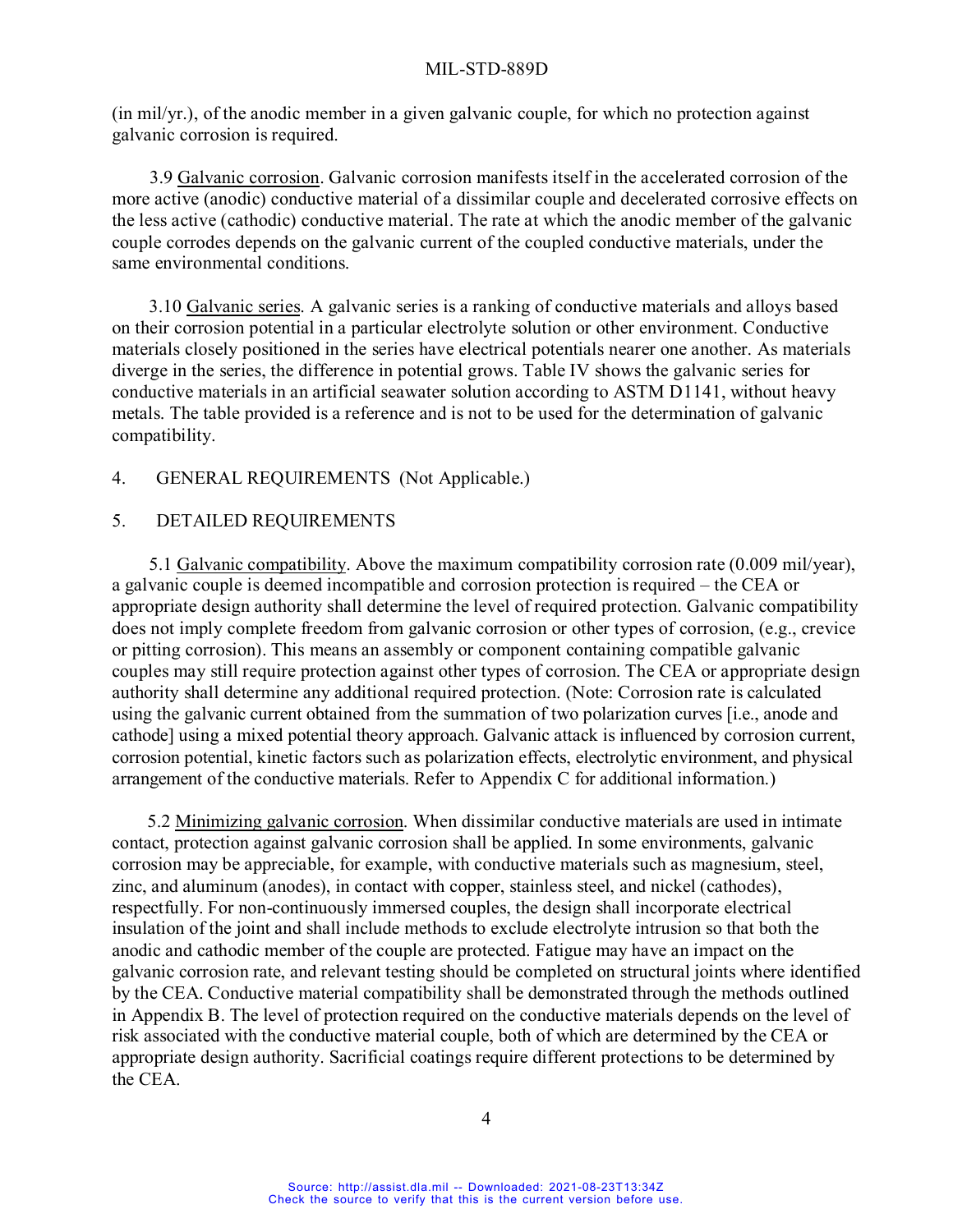5.3 Galvanic series in artificial seawater. Tables I, II, and III shall be used to determine galvanic compatibly between conductive materials. The conductive materials are ordered from active (anode) to noble (cathode) based on their measured open circuit potential (OCP). Any combination of conductive materials in the tables has a ranking assigned to it based on the corrosion rate (in mil/yr.) between them, with zero (0) indicating galvanic compatibility. Rankings of one (1) through six (6) indicate galvanic incompatibility and require protection. The range of incompatible rankings does not represent an assessment of risk nor implies a level or hierarchy of protection schemes – the CEA or appropriate design authority shall determine the level of required corrosion protection for their environment relative to sea water. For galvanic couples not included in Tables I, II, and III, data shall be generated according to the procedure outlined on Appendix B, and provided to the CEA or the appropriate design authority for assessment.

5.4 Protection of galvanically incompatible materials. Galvanic couples indicated as compatible do not require protection, unless indicated by the CEA or appropriate design authority to protect against other types of corrosion (see 5.1). Conductive materials that have a galvanic ranking greater than zero (i.e., corrosion rate greater than 0.009 mil/yr.) when coupled, shall not be paired without protection. Protection schemes shall be tailored to the specific application and approved by the CEA. Some recommended protection schemes are outlined in Appendix A and may be accomplished by one or more of the following:

- a. Apply a sacrificial metal coating to the cathodic member with a potential similar to or near that of the anodic member.
- b. Seal to ensure that the faying surfaces are watertight.
- c. Paint or coat all surfaces (anode and cathode) to increase the resistance of the electrical circuit.
- d. Insert a barrier material, which will isolate or insulate the faying surfaces, where the faying surfaces are not required to be electrically conductive. Such a shield must be inert and non-absorbing. This shield may be an organic barrier (such as sealant) to provide interference to galvanic activity, or a compatible ribbon or strip of an intermediate material that will provide a barrier to both physical and galvanic corrosion. Materials used as shields will be application specific.

5.5 Anode to cathode area ratio. Geometries where the area of the cathodic material is larger than the area of the anodic material shall be avoided. Data collected in this standard was collected in a 1:1 anode-to-cathode ratio. The specific anode-to-cathode ratio (A/C) required for compatibility depends on the corrosion rate (CR) between any given galvanic couple, and is given by the following relationship:

$$
A/C = \left(\frac{1}{0.009 \text{ mil/yr}}\right) CR
$$

Protection of the anodic and cathodic materials is required if the anode-to-cathode ratio from the preceding expression cannot be maintained. A description of the relationship between A/C and CR is provided in Appendix C.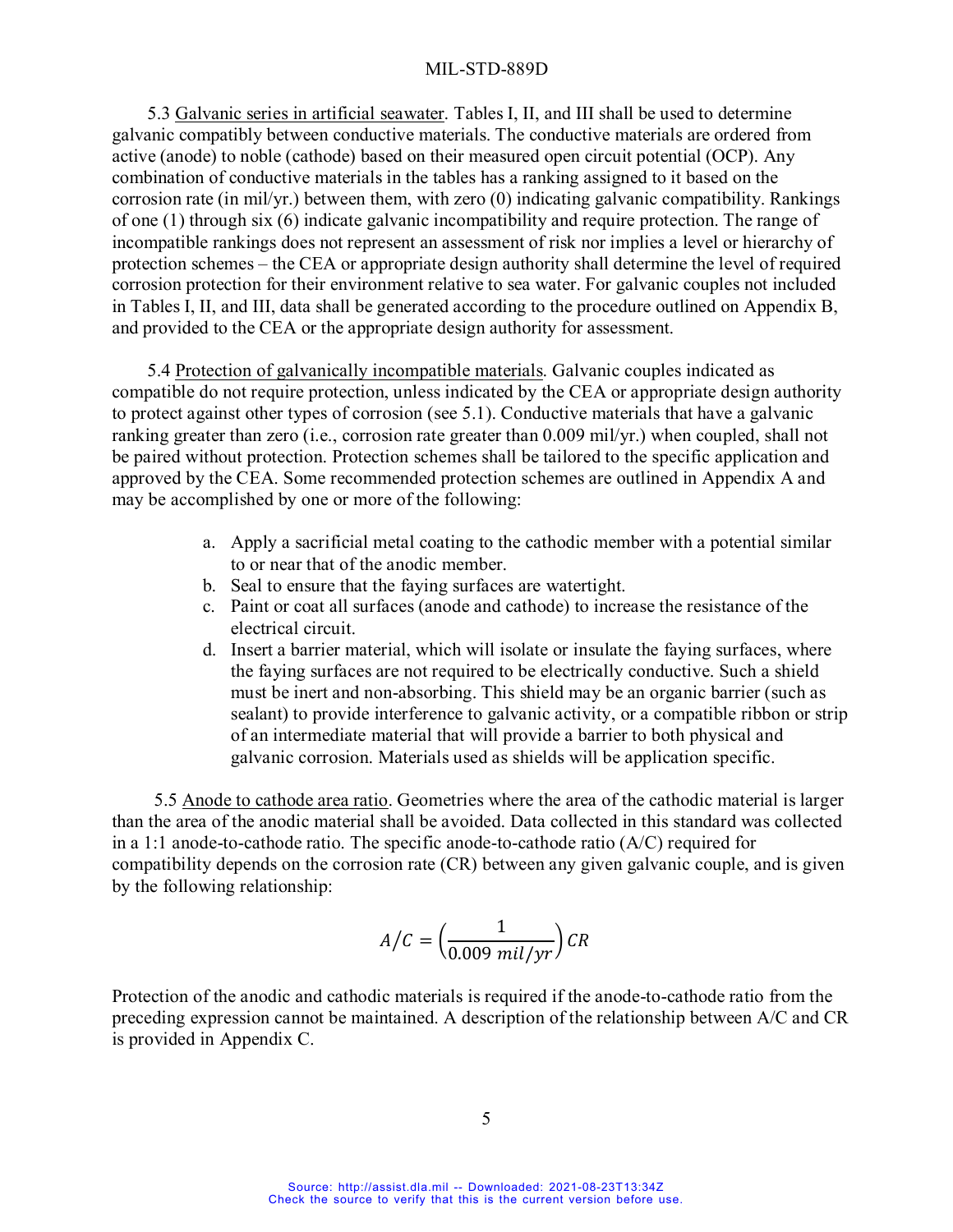5.6 Additive manufacturing (AM). Conductive materials produced through AM (including cold spray) shall be considered as developmental materials. Until AM processes are standardized, verified, validated, and have established QA/QC procedures, the CEA or appropriate design authority shall evaluate each batch of AM materials and alloys individually to determine galvanic compatibility and required protective treatments. Information on the process used to create the AM materials along with the data listed in B.3.7 is required by the CEA or appropriate design authority for use or consideration for inclusion in future versions of this standard.

5.7 Materials containing conductive components. Materials containing conductive components, such as specialty materials and metal-rich primers, etc., which contain embedded metallic structures and/or powders, can become galvanically active when in contact with a metallic substrate or structure. Thus, the individual metallic components within these matrices shall be tested for galvanic compatibility following the methodology outlined in Appendix B. The CEA shall determine the level of protection required based on the results of the galvanic compatibility test and the intended application of the coating matrix.

5.8 Seawater environments. When joining non-compatible conductive materials, i.e., those with a corrosion rate greater than 0.009 mil/year when coupled (see Tables I, II, III), a barrier approach (e.g., sealant, interposing material compatible with each, shim, etc.) shall be used. Conductive materials exposed to seawater environments shall be resistant to corrosion, including stress-corrosion cracking or shall be processed to resist corrosion and stress-corrosion cracking. All exposed conductive material shall be adequately protected using protection schemes (i.e. sealants, primers, coatings, etc.) sufficient for the level of exposure they will experience.

5.9 Non-metallic materials. Non-conductive materials other than true metals, which must be joined to conductive materials, shall incorporate protection schemes similar to metallic conductive materials, unless approved by the CEA or appropriate design authority. If a material fits the following characteristics, the material may be considered a non-metallic material suitable for joining to metals:

- a. Free of corrosive agents (salts)
- b. Free of acid or alkaline materials (leachant must be neutral pH)
- c. Free of carbon or metallic particles
- d. Are not electrically conductive (>104 ohm-cm resistivity)
- e. Are not subject to significant bio-deterioration
- f. Will not support fungal growth
- g. Do not absorb or wick water in amounts that make them electrically conductive

Some materials classified as non-metallic will initiate corrosion of the adjoining metals, e.g., cellulosic reinforced plastics, carbon or metal loaded resin materials, asbestos-cement composites, etc.

5.10 Magnesium. When magnesium or a magnesium alloy is one of the conductive materials involved in a couple, the maximum feasible protective system as approved by the CEA shall always be employed. Where magnesium or a magnesium alloy is one of the conductive materials involved in the dissimilar conductive material combination, it is required that the edges of the joint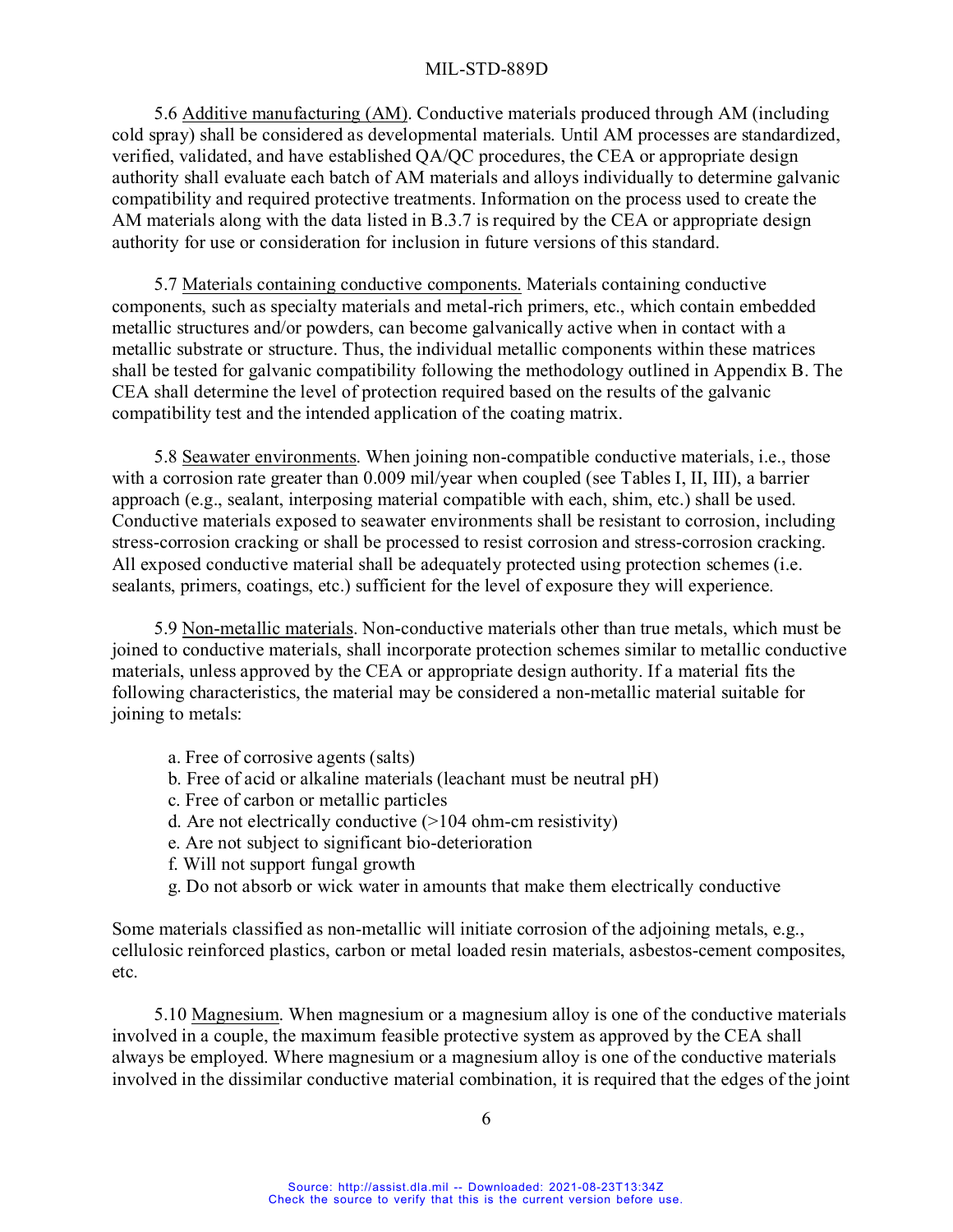shall be adequately sealed to prevent excess galvanic corrosion. Magnesium shall not be used underwater except as a sacrificial anode. Where electrical contact of the conductive materials is not required, a non-metallic insulating gasket material may be used. This is true whether the combination is to serve in an electrical conducting system or not. Magnesium and magnesium alloys shall not be used in Naval Aviation applications unless approved by the CEA or appropriate design authority.

5.11 Joining methods to prevent galvanic corrosion. Where it is necessary to join conductive materials that are not galvanically compatible as defined by this standard, the following methods shall be used to minimize or prevent galvanic corrosion, as applicable to the design.

- a. Compatible conductive materials shall be selected such that the corrosion rate when coupled does not exceed 0.009 mil/year in immersed conditions and coupled conductive materials shall be designed to ensure that the area of the cathode is smaller than the area of the anode. For example, bolts or screws of stainless steel may be used for fastening aluminum sheet, but not the reverse since stainless steel is cathodic to the aluminum.
- b. For couples that serve as an electrical connection, a compatible conductive gasket or washer shall be interposed between the dissimilar faying surface materials prior to fastening, or the cathodic member shall be plated with a material compatible with the anode.
- c. For couples that are not serving as an electrical conductor, a non-absorbing, inert gasket material or washer shall be interposed between the dissimilar conductive materials prior to connecting them. For immersion applications, full electrical isolation with insulating sleeves and washers on the bolts is required along with an insulating spacer. In addition, an applicable organic coating shall be applied to the faying surfaces prior to assembly. In situations where large faying surfaces are involved, insert a barrier layer such as sprayable or pre-cured urethane sealants which retain flexibility and are resistant to shrinking, aging and cracking.
- d. All faying edges shall be sealed to preclude the entrance of liquids.
- e. For joints that are not required to be electrically conductive, applicable corrosioninhibiting compounds shall be applied under the heads of bare, previously plated, and treated fasteners that are inserted into dissimilar conductive material surfaces.
- f. Where practicable, or where it will not interfere with the proposed use of the assembly, the external joint shall be adequately protected using protection schemes (e.g., sealants, primers, coatings, etc.) sufficient for the level of exposure they will experience or sufficient for the environment in which they are required to operate and approved by the CEA or appropriate design authority.
- g. Welded or brazed dissimilar conductive material assemblies shall be coated with a paint system or other suitable protective coating that covers the weld and all heat-affected zones.

5.11.1 Humidity controlled environments. Materials in protective, humidity-controlled environments require careful protection. The assumption that corrosion will not occur because humidity control will be maintained must also take into account the end-use environment of the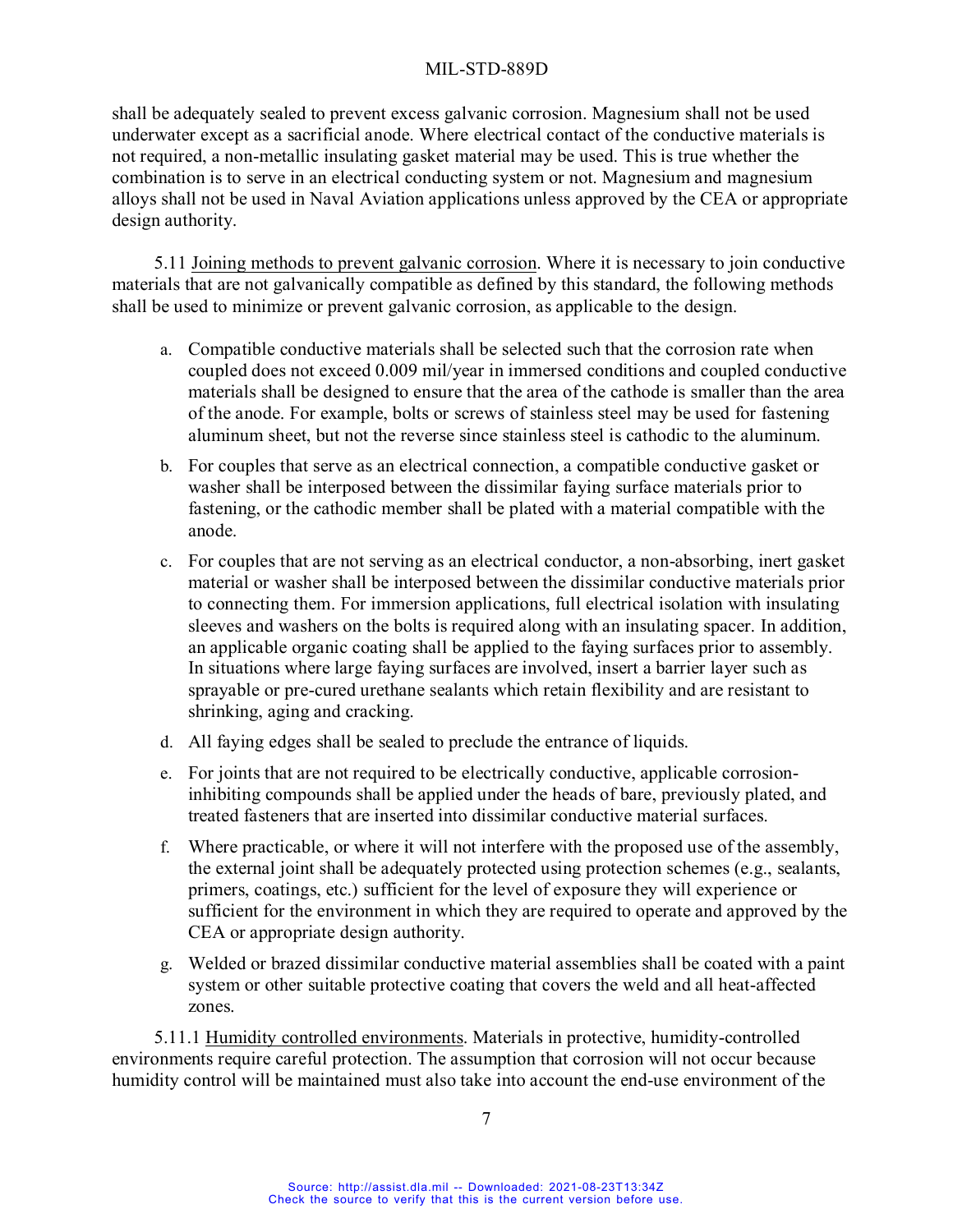material. Approval from the CEA or appropriate design authority is required to lessen the stringency of the protective requirements of the couple. Humidity and moisture controlled environments can only be ensured by the use of hermetically-sealed compartments or containers. The moisture vapor content must be reduced to the level at which water will not condense inside the container at the lowest temperature expected in service. If humidity and condensation cannot be consistently controlled, then the dissimilar conductive material contacts shall be protected in accordance with the worst potential environment.

#### 6. NOTES

(This section contains information of a general or explanatory nature, which may be helpful but is not mandatory.)

6.1 Intended use. This standard defines and classifies galvanically dissimilar conductive materials and establishes requirements for protecting coupled dissimilar conductive materials against corrosion, with attention directed to the anodic member of the couple,. Previously, galvanic tables were based solely on the corrosion potentials of the two conductive materials in a galvanic couple. Since the potential difference does not incorporate kinetics, it is recognized that the galvanic potential difference between material couples is not a true indicator of galvanic corrosion. The new methodology incorporated into the "D" revision of MIL-STD-889 is based on the mixed potential theory of electrochemistry that was developed over 70 years ago and validated by electrochemists. Mixed potential theory states that the intersection points of two dissimilar conductive materials polarization curves can be used to determine the galvanic corrosion current and galvanic potential. Instead of crossing the anodic materials curve with the cathodic materials curve, the polarization curves of the anodic and cathodic materials were summed to produce a polarization curve of the joint sample in a 1:1 ratio. The galvanic current and potential obtained from the intersection point of the summed, joint curve can be used to determine the corrosion rate. The data collected in this standard was completed in static, immersed conditions.

## 6.2 Acquisition requirements. Acquisition documents should specify the following:

a. Title, number and date of this standard.

# 6.3 Subject term (key word) listing.

- Anode Galvanic current Cathode Heat-affected zone Chromate conversion coating Metallic coating Corrosion inhibitor Organic barrier Electrolyte Paint Faying surface Resin coating Galvanic corrosion
	-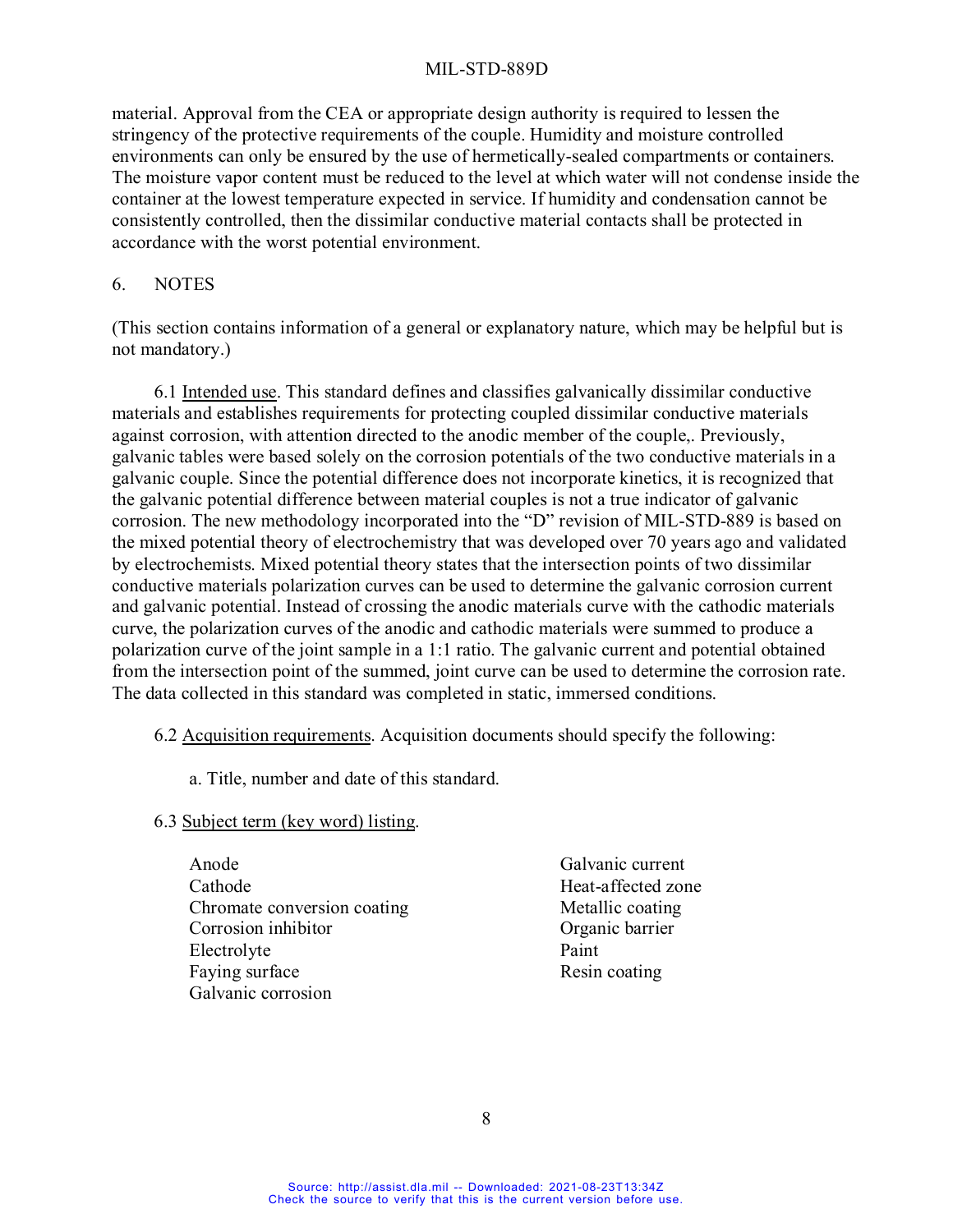6.4 Changes from previous issue. Marginal notations are not used in this revision to identify changes with respect to the previous issue due to the extent of the changes.

6.5 Calculation of corrosion rate. The corrosion rate for the anodic member in a galvanic couple and the self-corrosion rate of each conductive material (uncoupled) were determined using Faraday's Law. The density and valence of the primary conductive material in the alloy were used in the calculation. Galvanic current and I<sub>corr</sub> were collected using an artificial seawater solution. The listed corrosion rate and subsequent accelerating factors should not be the only determining factor in design decisions.

6.6 Summary of material properties. Table V lists the conductive materials tested within MIL-STD-889, along with their respective UNS codes. The table also lists treatments applied to the conductive materials and specific properties for applicable conductive materials.

6.7 Surface treatment notes in all tables. The following notes explain the surface treatment nomenclature found in the following tables of MIL-STD-889: Tables I, II, III, IV, C-1, C-II and C-III.

- a. The "T\*" or "Tagnite" designation after a magnesium alloy indicates the Tagnite anodic coating which is a registered trademark of the Technology Applications Group, Inc.
- b. The " $Cr<sup>3+1</sup>$ " designation after an aluminum alloy indicates a trivalent conversion coating, while " $Cr^{6+}$ " designation indicates a hexavalent conversion coating.
- c. The "Zn-Ni w CC" designation indicates an IZ-C17 zinc-nickel plating with an IZ-264 trivalent conversion coating. IZ-C17 and IZ-264 are registered trademarks of Dipsol of America.
- d. The "Cadmium w CC" designation indicates cadmium plating with a traditional generic room temperature hexavalent conversion coating dip in a solution consisting of sodium dichromate and sulfuric acid.

.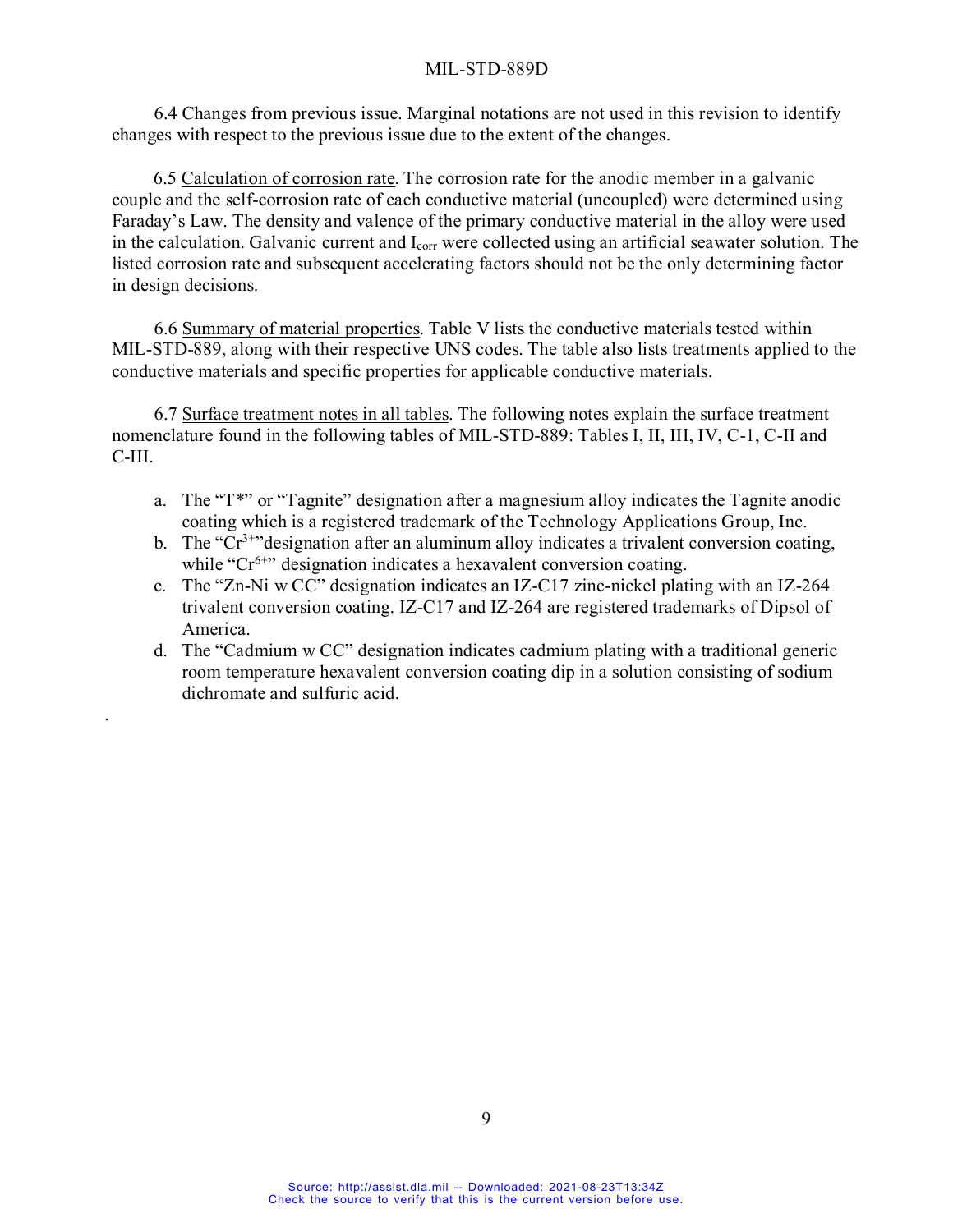|                 |                              |              |                |                         |                        |                |                         |                |          |   |                |                 |                          |                |               |  |   |    |                         |                         |                         |    | Cathodic Material |    |   |                                                          |    |          |                           |              |               |               |              |              |              |                |                |                         |              |              |              |                |                         |                          |
|-----------------|------------------------------|--------------|----------------|-------------------------|------------------------|----------------|-------------------------|----------------|----------|---|----------------|-----------------|--------------------------|----------------|---------------|--|---|----|-------------------------|-------------------------|-------------------------|----|-------------------|----|---|----------------------------------------------------------|----|----------|---------------------------|--------------|---------------|---------------|--------------|--------------|--------------|----------------|----------------|-------------------------|--------------|--------------|--------------|----------------|-------------------------|--------------------------|
|                 |                              | $\mathbf{1}$ | 2 <sup>1</sup> | $\overline{\mathbf{3}}$ | $\boldsymbol{\Lambda}$ | $\overline{5}$ |                         | 7 <sup>1</sup> | -8       | 9 | 10 I           | 11 <sup>1</sup> |                          |                |               |  |   |    |                         |                         |                         |    |                   |    |   | 12 13 14 15 16 17 18 19 20 21 22 23 24 25 26 27 28 29 30 |    |          | $31 \mid 32 \mid 33 \mid$ |              | 34            | 35            | 36           | 37           | 38           | 39             | 40             |                         | 42           |              |              | 45             | $46 \mid 47$            |                          |
|                 | 1. Mg EV31                   |              | $5-1$          | 6                       | 6                      | 6              | 6                       | -6             | 6        | 6 | 5 <sup>1</sup> | -6              |                          |                | 6             |  | 6 |    | 6                       | 6                       | 5 <sup>7</sup>          | 6  | 6                 | -6 | 6 | -6                                                       | -6 | 6        |                           |              |               |               |              |              |              |                |                |                         |              |              |              |                | 6                       |                          |
|                 | 2. Mg WE43                   |              |                | 6                       | 6                      | 6              | 6                       | 6              | 6        | 6 | -5             |                 |                          |                |               |  | 6 | -6 | 6                       | 6                       | 5 <sup>5</sup>          | -6 | 6                 | 6  |   |                                                          |    |          |                           |              |               |               |              |              |              |                |                |                         |              |              |              |                |                         |                          |
|                 | 3. Mg AZ31B                  |              |                |                         | 5 <sup>1</sup>         | 6              | 6                       | -6             |          |   |                |                 |                          |                |               |  |   |    | 6                       | -6                      |                         | -6 | 6                 |    |   |                                                          |    |          |                           |              |               |               |              |              |              |                |                |                         |              |              |              |                |                         |                          |
|                 | 4. Zinc                      |              |                |                         |                        | $\overline{5}$ | $\overline{\mathbf{3}}$ |                |          |   |                |                 |                          |                |               |  |   |    |                         |                         |                         |    |                   |    |   |                                                          |    |          |                           |              |               |               |              |              |              |                |                |                         |              |              |              |                |                         |                          |
|                 | 5. Zn-Ni Plated              |              |                |                         |                        |                |                         |                |          |   |                |                 |                          |                |               |  |   |    |                         |                         |                         |    |                   |    |   |                                                          |    |          |                           |              |               |               |              |              |              |                |                |                         |              |              |              |                | $\overline{\mathbf{a}}$ |                          |
|                 | 6. Al5083                    |              |                |                         |                        |                |                         |                | $\gamma$ |   |                |                 |                          |                |               |  |   |    |                         |                         |                         |    |                   |    |   |                                                          |    |          |                           |              |               |               |              |              |              |                |                |                         |              |              |              |                |                         | 5                        |
|                 | . Cadmium                    |              |                |                         |                        |                |                         |                |          |   |                |                 |                          |                |               |  |   |    |                         |                         |                         |    |                   |    |   |                                                          |    |          |                           |              |               |               |              |              |              |                |                |                         |              |              |              |                | 6                       |                          |
|                 | 8. Al6061                    |              |                |                         |                        |                |                         |                |          | 2 | $\overline{2}$ |                 |                          |                | $\mathcal{P}$ |  |   |    |                         |                         |                         |    |                   |    |   |                                                          |    |          |                           |              |               |               |              |              |              |                |                |                         |              |              |              |                | $\overline{\mathbf{a}}$ | $\overline{5}$           |
|                 | 9. CP Aluminum               |              |                |                         |                        |                |                         |                |          |   |                |                 |                          |                | $\mathcal{D}$ |  |   |    | 2                       |                         |                         |    |                   |    |   |                                                          |    |          |                           |              |               |               |              |              |              |                |                |                         |              |              |              |                | $\sim$                  |                          |
|                 | 10. A356                     |              |                |                         |                        |                |                         |                |          |   |                |                 | $\overline{\phantom{a}}$ |                |               |  |   |    |                         |                         |                         |    |                   |    |   |                                                          |    |          |                           |              |               |               |              |              |              |                |                |                         |              |              |              |                | $\overline{5}$          |                          |
|                 | 11.1020 Steel                |              |                |                         |                        |                |                         |                |          |   |                |                 | $\overline{\phantom{1}}$ |                |               |  |   |    |                         |                         |                         |    |                   |    |   |                                                          |    |          |                           |              |               |               |              |              |              |                |                |                         |              |              |              |                | $\overline{5}$          |                          |
|                 | 12. Al7075                   |              |                |                         |                        |                |                         |                |          |   |                |                 | $\overline{5}$           |                |               |  |   |    |                         |                         |                         |    |                   |    |   |                                                          |    |          |                           |              |               |               |              |              |              |                |                |                         |              |              |              |                | $\overline{5}$          |                          |
|                 | 13. A36 Steel                |              |                |                         |                        |                |                         |                |          |   |                |                 |                          | 5 <sup>7</sup> |               |  |   |    |                         |                         |                         |    |                   |    |   |                                                          |    |          |                           |              |               |               |              |              |              |                |                |                         |              |              |              |                |                         | $\overline{\phantom{0}}$ |
|                 | 14.1018 Steel                |              |                |                         |                        |                |                         |                |          |   |                |                 |                          |                |               |  |   |    |                         |                         |                         |    |                   |    |   |                                                          |    |          |                           |              |               |               |              |              |              |                |                |                         |              |              |              |                |                         |                          |
|                 | 15.1008 Steel                |              |                |                         |                        |                |                         |                |          |   |                |                 |                          |                |               |  |   |    |                         |                         |                         |    |                   |    |   |                                                          |    |          |                           |              |               |               |              |              |              |                |                |                         |              |              |              |                |                         |                          |
|                 | 16. Al7050                   |              |                |                         |                        |                |                         |                |          |   |                |                 |                          |                |               |  |   |    |                         |                         |                         |    |                   |    |   |                                                          |    |          |                           |              |               |               |              |              |              |                |                |                         |              |              |              |                |                         | $\overline{5}$           |
|                 | 17. B7 Steel                 |              |                |                         |                        |                |                         |                |          |   |                |                 |                          |                |               |  |   |    |                         |                         |                         |    |                   |    |   |                                                          |    |          |                           |              |               |               |              |              |              |                |                |                         |              |              |              |                | $\overline{\mathbf{5}}$ |                          |
|                 | 18. MIL-11356 Steel          |              |                |                         |                        |                |                         |                |          |   |                |                 |                          |                |               |  |   |    | 3                       |                         |                         |    |                   |    |   |                                                          |    |          |                           |              |               |               |              |              |              |                |                |                         |              |              |              |                | $\overline{5}$          |                          |
|                 | 19.4340 Steel                |              |                |                         |                        |                |                         |                |          |   |                |                 |                          |                |               |  |   |    | $\overline{\mathbf{3}}$ |                         |                         |    |                   |    |   |                                                          |    |          |                           |              |               |               |              |              |              |                |                |                         |              |              |              |                | $\overline{5}$          |                          |
|                 | 20. HY80 Steel               |              |                |                         |                        |                |                         |                |          |   |                |                 |                          |                |               |  |   |    | $\mathbf{3}$            | $\overline{\mathbf{3}}$ |                         |    |                   |    |   |                                                          |    |          |                           |              |               |               |              |              |              |                |                |                         |              |              |              |                | $\overline{5}$          |                          |
|                 | 21. Tin                      |              |                |                         |                        |                |                         |                |          |   |                |                 |                          |                |               |  |   |    |                         | $\overline{3}$          | $\overline{1}$          |    |                   |    |   |                                                          |    |          |                           |              | $\mathcal{D}$ | $\mathcal{D}$ |              |              |              | $\mathcal{D}$  |                | $\overline{\mathbf{3}}$ |              |              |              |                | $\overline{5}$          | $\overline{\phantom{0}}$ |
|                 | 22. Al2024                   |              |                |                         |                        |                |                         |                |          |   |                |                 |                          |                |               |  |   |    |                         |                         | $\overline{\mathbf{3}}$ |    |                   |    |   |                                                          |    |          |                           |              |               |               |              |              |              |                |                |                         |              |              |              |                | $\leq$                  | $\overline{5}$           |
|                 | 23. Ti-6Al-4V                |              |                |                         |                        |                |                         |                |          |   |                |                 |                          |                |               |  |   |    |                         |                         |                         |    |                   |    |   |                                                          |    |          |                           |              |               |               |              |              |              |                |                |                         |              |              |              |                | $\overline{2}$          |                          |
|                 | 24. Brass, Yellow            |              |                |                         |                        |                |                         |                |          |   |                |                 |                          |                |               |  |   |    |                         |                         |                         |    |                   |    |   |                                                          |    |          |                           |              |               |               |              |              |              |                |                |                         |              |              |              |                |                         | $\overline{\phantom{0}}$ |
|                 | 25. Bronze                   |              |                |                         |                        |                |                         |                |          |   |                |                 |                          |                |               |  |   |    |                         |                         |                         |    |                   |    |   |                                                          |    |          |                           |              |               |               |              |              |              |                |                |                         |              |              |              |                |                         |                          |
| Anodic Material | 26. NiAl, C630               |              |                |                         |                        |                |                         |                |          |   |                |                 |                          |                |               |  |   |    |                         |                         |                         |    |                   |    |   |                                                          |    |          |                           |              |               |               |              |              |              |                |                |                         |              |              |              |                |                         | $\overline{\phantom{0}}$ |
|                 | <b>27. CuBe</b>              |              |                |                         |                        |                |                         |                |          |   |                |                 |                          |                |               |  |   |    |                         |                         |                         |    |                   |    |   |                                                          |    |          |                           |              |               |               |              |              |              |                |                |                         |              |              |              |                |                         |                          |
|                 | 28. CP Copper                |              |                |                         |                        |                |                         |                |          |   |                |                 |                          |                |               |  |   |    |                         |                         |                         |    |                   |    |   |                                                          |    |          |                           |              |               |               |              |              |              |                |                |                         |              |              |              |                |                         |                          |
|                 | 29. PH 13-8                  |              |                |                         |                        |                |                         |                |          |   |                |                 |                          |                |               |  |   |    |                         |                         |                         |    |                   |    |   |                                                          |    | $\Omega$ | $\mathbf{0}$<br>$\Omega$  | $\Omega$     | $\Omega$      |               | $\Omega$     | $\Omega$     | $\Omega$     | $\theta$       |                | $\Omega$                | $\Omega$     |              | $\theta$     | £              |                         |                          |
|                 | 30.304SS                     |              |                |                         |                        |                |                         |                |          |   |                |                 |                          |                |               |  |   |    |                         |                         |                         |    |                   |    |   |                                                          |    |          | $\mathbf{0}$<br>$\Omega$  | $\Omega$     | $\theta$      | $\Omega$      |              | $\Omega$     | $\Omega$     | $\theta$       | $\Omega$       |                         | $\Omega$     |              | $\Omega$     | $\Omega$       | $\theta$                |                          |
|                 | 31. PH 15-5                  |              |                |                         |                        |                |                         |                |          |   |                |                 |                          |                |               |  |   |    |                         |                         |                         |    |                   |    |   |                                                          |    |          | $\mathbf{0}$              | $\mathbf{0}$ | $\mathbf{0}$  | $\Omega$      | $\Omega$     | $\theta$     | $\theta$     | $\theta$       | $\Omega$       | $\Omega$                | $\Omega$     |              | $\theta$     | $\Omega$       |                         |                          |
|                 | 32.304SS Passivated          |              |                |                         |                        |                |                         |                |          |   |                |                 |                          |                |               |  |   |    |                         |                         |                         |    |                   |    |   |                                                          |    |          |                           | $\mathbf{0}$ | $\mathbf{0}$  | $\Omega$      | $\theta$     | $\Omega$     | $\mathbf{0}$ | $\theta$       | $\mathbf{0}$   | $\theta$                | $\Omega$     |              | $\theta$     | $\Omega$       |                         |                          |
|                 | 33.410SS                     |              |                |                         |                        |                |                         |                |          |   |                |                 |                          |                |               |  |   |    |                         |                         |                         |    |                   |    |   |                                                          |    |          |                           |              | $\mathbf{0}$  | $\Omega$      | $\mathbf{0}$ | $\mathbf{0}$ | $\mathbf{0}$ | $\mathbf{0}$   | $\mathbf{0}$   | $\mathbf{0}$            | $\mathbf{0}$ | $\theta$     | $\mathbf{0}$ | $\Omega$       | $\mathbf{0}$            |                          |
|                 | 34. Inconel <sup>®</sup> 600 |              |                |                         |                        |                |                         |                |          |   |                |                 |                          |                |               |  |   |    |                         |                         |                         |    |                   |    |   |                                                          |    |          |                           |              |               | $\theta$      | $\Omega$     | $\mathbf{0}$ | $\Omega$     | $\mathbf{0}$   | $\Omega$       | $\Omega$                | $\Omega$     |              | $\theta$     | $\epsilon$     | $\mathbf{1}$            |                          |
|                 | 35. A286 Passivated          |              |                |                         |                        |                |                         |                |          |   |                |                 |                          |                |               |  |   |    |                         |                         |                         |    |                   |    |   |                                                          |    |          |                           |              |               |               | $\mathbf{0}$ | $\mathbf{0}$ | $\mathbf{0}$ | $\mathbf{0}$   | $\mathbf{0}$   | $\overline{0}$          | $\mathbf{0}$ | $\mathbf{0}$ | $\mathbf{0}$ | $\mathbf{0}$   | $\theta$                | $\mathbf{1}$             |
|                 | 36. PH 17-4                  |              |                |                         |                        |                |                         |                |          |   |                |                 |                          |                |               |  |   |    |                         |                         |                         |    |                   |    |   |                                                          |    |          |                           |              |               |               |              | $\mathbf{0}$ | $\mathbf{0}$ | $\mathbf{0}$   | $\Omega$       | $\Omega$                | $\Omega$     | $\Omega$     | $\theta$     | $\Omega$       | $\mathbf{0}$            |                          |
|                 | 37.316SS                     |              |                |                         |                        |                |                         |                |          |   |                |                 |                          |                |               |  |   |    |                         |                         |                         |    |                   |    |   |                                                          |    |          |                           |              |               |               |              |              | $\theta$     | $\mathbf{0}$   | $\theta$       | $\Omega$                | $\theta$     | $\Omega$     | $\theta$     | $\Omega$       | $\theta$                |                          |
|                 | 38.316SS Passivated          |              |                |                         |                        |                |                         |                |          |   |                |                 |                          |                |               |  |   |    |                         |                         |                         |    |                   |    |   |                                                          |    |          |                           |              |               |               |              |              |              | $\overline{0}$ | $\overline{0}$ | $\overline{0}$          | $\mathbf{0}$ | $\theta$     | $\Omega$     | $\theta$       | $\overline{0}$          |                          |
|                 | 39. Monel <sup>®</sup> 400   |              |                |                         |                        |                |                         |                |          |   |                |                 |                          |                |               |  |   |    |                         |                         |                         |    |                   |    |   |                                                          |    |          |                           |              |               |               |              |              |              |                | $\Omega$       | $\Omega$                | $\theta$     | $\Omega$     | $\theta$     | $\Omega$       | $\mathbf{1}$            |                          |
|                 | 40. 410SS Passivated         |              |                |                         |                        |                |                         |                |          |   |                |                 |                          |                |               |  |   |    |                         |                         |                         |    |                   |    |   |                                                          |    |          |                           |              |               |               |              |              |              |                |                | $\theta$                | $\bf{0}$     | $\mathbf{0}$ | $\mathbf{0}$ | $\theta$       | $\theta$                |                          |
|                 | 41. A286                     |              |                |                         |                        |                |                         |                |          |   |                |                 |                          |                |               |  |   |    |                         |                         |                         |    |                   |    |   |                                                          |    |          |                           |              |               |               |              |              |              |                |                |                         | $\mathbf{0}$ | $\theta$     | $\Omega$     | $\Omega$       | $\mathbf{0}$            |                          |
|                 | 42. PH 17-4 Passivated       |              |                |                         |                        |                |                         |                |          |   |                |                 |                          |                |               |  |   |    |                         |                         |                         |    |                   |    |   |                                                          |    |          |                           |              |               |               |              |              |              |                |                |                         |              | $\theta$     | $\mathbf{0}$ | $\overline{0}$ | $\overline{0}$          |                          |
|                 | 43. PH 13-8 Passivated       |              |                |                         |                        |                |                         |                |          |   |                |                 |                          |                |               |  |   |    |                         |                         |                         |    |                   |    |   |                                                          |    |          |                           |              |               |               |              |              |              |                |                |                         |              |              | $\mathbf{0}$ | $\overline{0}$ | $\overline{0}$          |                          |
|                 | 44. PH 15-5 Passivated       |              |                |                         |                        |                |                         |                |          |   |                |                 |                          |                |               |  |   |    |                         |                         |                         |    |                   |    |   |                                                          |    |          |                           |              |               |               |              |              |              |                |                |                         |              |              |              | $\Omega$       | $\mathbf{0}$            | $\mathbf{0}$             |
|                 | 45. Silver                   |              |                |                         |                        |                |                         |                |          |   |                |                 |                          |                |               |  |   |    |                         |                         |                         |    |                   |    |   |                                                          |    |          |                           |              |               |               |              |              |              |                |                |                         |              |              |              |                | $\overline{1}$          | $\overline{3}$           |
|                 | 46. Graphite                 |              |                |                         |                        |                |                         |                |          |   |                |                 |                          |                |               |  |   |    |                         |                         |                         |    |                   |    |   |                                                          |    |          |                           |              |               |               |              |              |              |                |                |                         |              |              |              |                |                         | $\overline{1}$           |

#### TABLE I. Galvanic compatibility of bare conductive materials in a 1:1 A/C in immersed artificial seawater.

**Legend**: Galvanic compatibility between two conductive materials of interest is found at the intersection point of the row and column. The anodic member of the couple is listed in the rows and the cathodic member of the couple is listed in the columns. An empty cell at the intersection point indicates that the conductive material identified as anodic and cathodic should be switched. **This table should not be used to indicate the level of risk associated with the galvanic couple nor should it be used to determine the level of protection required to protect the conductive materials. The CEA or appropriate design authority will determine the necessary protection. The corrosion rate was determined for conductive materials in a 1:1**  surface area ratio. The number in the cells represent a range at which the anodic material will corrode when coupled with the cathodic material in artificial seawater. Any number above zero indicates galvanic incompatibility. The range of the corrosion rate in mil/year is as follows: **Galvanically Incompatible**: **Galvanically Compatible**:

0: <0.009 mil/year

1: 0.01-0.09 mil/year

MIL-STD-889D

**MIL-STD-889D** 

2: 0.1-0.9 mil/year

3: 1-4.99 mil/year

4: 5-9.99 mil/year

5: 10-99.99 mil/year Check the source to verify that this is the current version before use  $6 > 100$  mil/year Source: http://assist.dla.mil -- Downloaded: 2021-08-23T13:34Z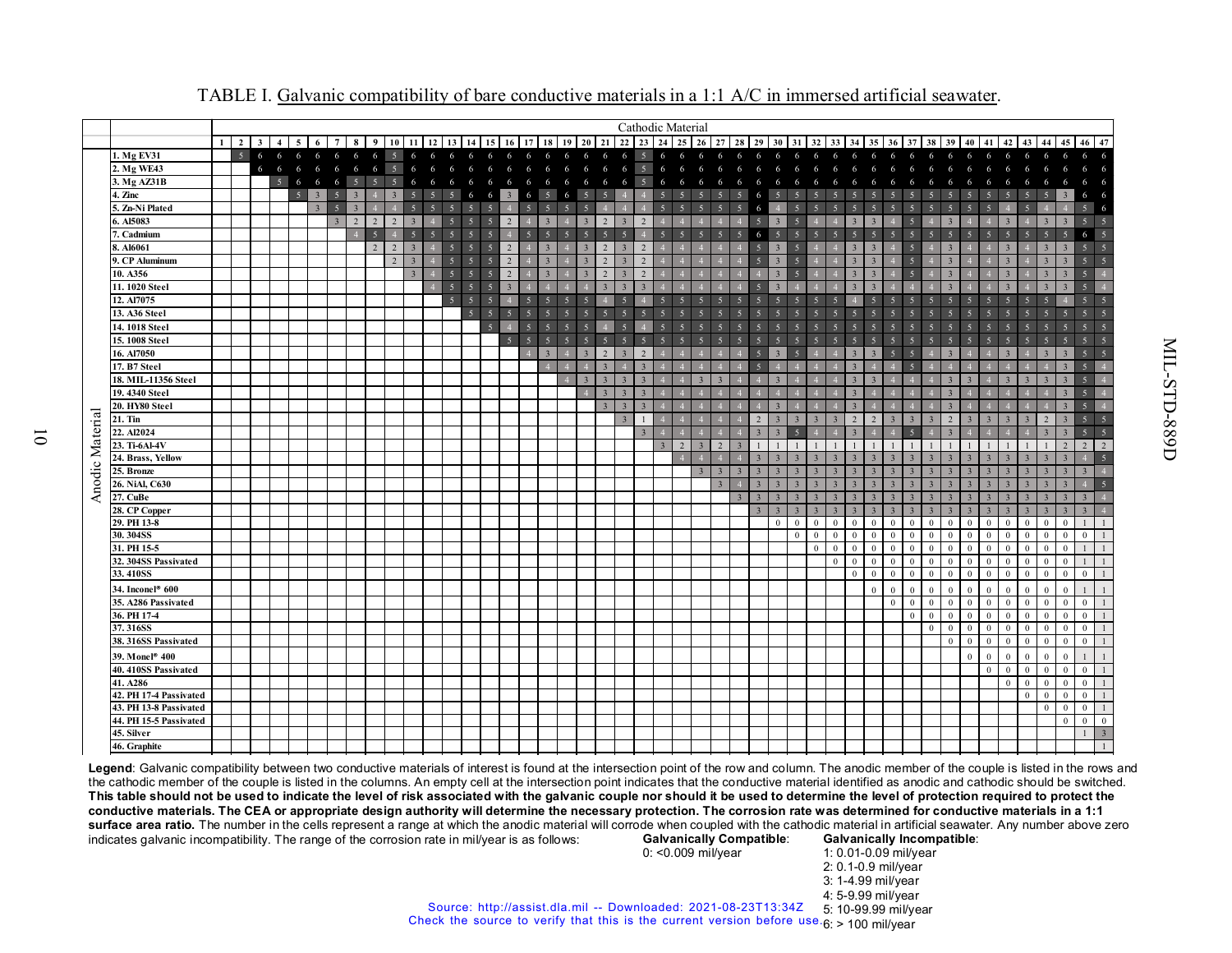|                 |                   |   | Cathodic Material |             |   |                |                |                |                |                |                |                |                |                |                         |
|-----------------|-------------------|---|-------------------|-------------|---|----------------|----------------|----------------|----------------|----------------|----------------|----------------|----------------|----------------|-------------------------|
|                 |                   | a | b                 | $\mathbf c$ | d | e              |                | g              | h              |                |                | $\bf k$        |                | m              | $\mathbf n$             |
|                 | a. Mg WE43 T*     |   | $\overline{5}$    | 5           | 5 | $\overline{5}$ | 6              | 5              | 5              | 5              | 5              | 6              | 5              | $\overline{5}$ | 6                       |
|                 | b. Mg EV31 $T^*$  |   |                   | 4           | 5 | $\overline{5}$ | 6              | 5              | $\overline{5}$ | 5              | $\overline{5}$ | 6              | $\overline{5}$ | $\overline{5}$ | 6                       |
|                 | c. Mg AZ31B T*    |   |                   |             | 5 | $\overline{4}$ | $\overline{5}$ | 5              | $\overline{5}$ | $\overline{5}$ | $\overline{4}$ | 6              | $\overline{5}$ | $\overline{5}$ | 6                       |
|                 | d. Al5083 Cr+6    |   |                   |             |   | $\overline{2}$ | $\overline{2}$ | $\overline{2}$ | $\overline{2}$ | $\overline{2}$ | $\overline{2}$ | $\overline{2}$ | $\overline{2}$ | $\mathbf{2}$   | $\mathbf{3}$            |
|                 | e. Al6061 Cr+6    |   |                   |             |   |                | $\overline{2}$ | $\overline{2}$ | $\overline{2}$ | $\overline{2}$ | $\overline{2}$ | $\overline{2}$ | $\overline{2}$ | $\mathbf{2}$   | $\overline{3}$          |
| Anodic Material | f. Al5083 Cr3+    |   |                   |             |   |                |                | $\overline{2}$ | $\overline{2}$ | $\overline{2}$ | $\overline{2}$ | $\overline{2}$ | $\overline{2}$ | $\mathbf{2}$   | $\overline{2}$          |
|                 | g. Al7075 Cr6+    |   |                   |             |   |                |                |                | $\mathbf{2}$   | $\overline{2}$ | $\overline{2}$ | $\overline{2}$ | $\overline{2}$ | $\overline{2}$ | $\overline{4}$          |
|                 | h. Al6061 Cr+3    |   |                   |             |   |                |                |                |                | $\overline{2}$ | $\overline{2}$ | $\mathbf{2}$   | $\overline{2}$ | 3              | $\overline{3}$          |
|                 | i. Cadmium w CC   |   |                   |             |   |                |                |                |                |                | 1              | $\overline{2}$ | 3              | 3              | 4                       |
|                 | j. Al7075 Cr+3    |   |                   |             |   |                |                |                |                |                |                | $\overline{2}$ | 2              | $\overline{2}$ | $\overline{4}$          |
|                 | k. Zn-Ni w CC     |   |                   |             |   |                |                |                |                |                |                |                | 3              | 3              | 4                       |
|                 | l. Al2024 Cr6+    |   |                   |             |   |                |                |                |                |                |                |                |                | $\mathbf{2}$   | $\mathbf{3}$            |
|                 | m. Al2024 Cr3+    |   |                   |             |   |                |                |                |                |                |                |                |                |                | $\overline{\mathbf{3}}$ |
|                 | n. Electroless Ni |   |                   |             |   |                |                |                |                |                |                |                |                |                |                         |

TABLE II. Galvanic compatibility of treated conductive materials in a 1:1 A/C in immersed artificial seawater.

#### **Legend:**

Galvanic compatibility between two conductive materials of interest is found at the intersection point of the row and column. The anodic member of the couple is listed in the rows and the cathodic member of the couple is listed in the columns. An empty cell at the intersection point indicates that the conductive materials identified as anodic and cathodic should be switched.

**This table should not be used to indicate the level of risk associated with the galvanic couple nor should it be used to determine the level of protection required to protect the conductive materials. The CEA or appropriate design authority will determine the necessary protection.**

**The corrosion rate was determined for conductive materials in a 1:1 surface area ratio.**

The number in the cells represent a range at which the anodic material will corrode when coupled with the cathodic material in artificial seawater. Any number above zero indicates galvanic incompatibility. The range of the corrosion rate in mil/year is as follows:

#### **Galvanically Compatible:**

0: <0.009 mil/year

#### **Galvanically Incompatible:**

1: 0.01-0.09 mil/year

- 2: 0.1-0.9 mil/year
- 3: 1-4.99 mil/year
- 4: 5-9.99 mil/year
- 5: 10-99.99 mil/year
- $6:$  > 100 mil/year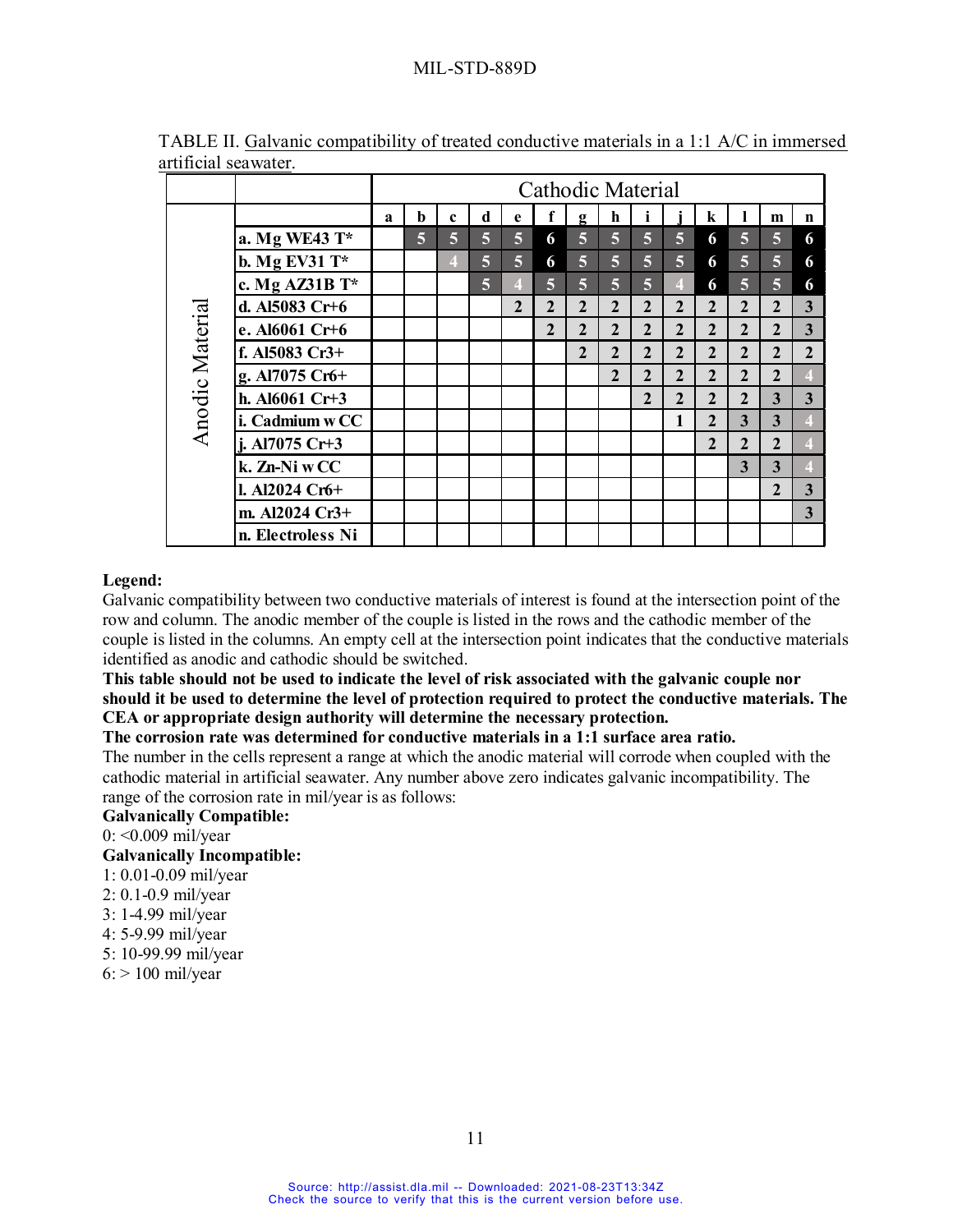|                              |               |               |                 |                         |                         |                         |                         |                         |                 |                         |                         |                         |                         | minici scu aftricial scawatch |  |
|------------------------------|---------------|---------------|-----------------|-------------------------|-------------------------|-------------------------|-------------------------|-------------------------|-----------------|-------------------------|-------------------------|-------------------------|-------------------------|-------------------------------|--|
|                              | a. Mg WE43 T* | b. Mg EV31 T* | c. Mg $XZAB$ T* | d. AI5083 Cr+6          | e. A16061 Cr+6          | f. AI5083 Cr3+          | g. A17075 Cr6+          | п. А16061 Ст+3          | i. Cadmium w CC | j. A17075 Cr+3          | k. $Zn-Ni$ w CC         | 1. A12024 Cr6+          | m. Al2024 Cr3+          | Electroless Ni<br>₫           |  |
| 1. Mg EV31                   | 5             | 5             | $\mathfrak{S}$  | 6                       | 6                       | 6                       | 6                       | 6                       | 6               | $\sqrt{6}$              | 6                       | 6                       | 6                       | 6                             |  |
| 2. Mg WE43                   | 5             | 5             | 5               | 6                       | 6                       | 6                       | 6                       | 6                       | 6               | 6                       | 6                       | 6                       | 6                       | 6                             |  |
| 3. Mg AZ31B                  | 5             | 5             | 5               | 5                       | 5                       | 6                       | 5                       | 5                       | 5               | 5                       | 6                       | 5                       | 5                       | 6                             |  |
| 4. Zinc                      | 5             | 5             | 5               | $\overline{2}$          | $\overline{2}$          | $\overline{2}$          | 3                       | 3                       | $\overline{4}$  | $\overline{2}$          | $\overline{4}$          | 3                       | 3                       | 5                             |  |
| 5. Zn-Ni Plated              | 6             | 6             | 6               | 3                       | 3                       | $\overline{\mathbf{3}}$ | $\overline{3}$          | $\overline{\mathbf{3}}$ | 3               | $\overline{\mathbf{3}}$ | $\overline{\mathbf{4}}$ | $\overline{4}$          | $\overline{4}$          | 5                             |  |
| 6. Al5083                    | 6             | 6             | 5               | $\overline{2}$          | $\overline{2}$          | $\overline{2}$          | $\overline{2}$          | $\overline{2}$          | $\overline{2}$  | $\mathbf{1}$            | $\overline{2}$          | $\overline{2}$          | 3                       | $\overline{4}$                |  |
| 7. Cadmium                   | 6             | 6             | 6               | $\overline{\mathbf{3}}$ | $\overline{\mathbf{3}}$ | $\overline{\mathbf{3}}$ | $\overline{3}$          | $\overline{\mathbf{3}}$ | $\overline{4}$  | $\overline{4}$          | $\overline{5}$          | 5                       | 5                       | $\overline{5}$                |  |
| 8. Al6061                    | 5             | 5             | $\overline{4}$  | $\overline{2}$          | $\overline{2}$          | $\overline{2}$          | $\overline{2}$          | $\overline{2}$          | $\overline{2}$  | $\mathbf{1}$            | $\overline{2}$          | $\overline{2}$          | $\overline{2}$          | 3                             |  |
| 9. CP Aluminum               | 5             | 5             | 5               | $\overline{2}$          | $\overline{2}$          | $\overline{2}$          | $\overline{2}$          | $\overline{2}$          | $\overline{3}$  | $\overline{2}$          | $\overline{\mathbf{3}}$ | 3                       | $\overline{\mathbf{3}}$ | $\overline{4}$                |  |
| 10. A356                     | 5             | 5             | $\overline{4}$  | $\overline{2}$          | $\overline{2}$          | $\overline{2}$          | $\overline{2}$          | $\overline{2}$          | $\overline{2}$  | $\overline{2}$          | $\overline{2}$          | $\overline{2}$          | $\overline{2}$          | $\overline{\mathbf{3}}$       |  |
| 11. 1020 Steel               | 6             | 6             | 6               | $\overline{\mathbf{3}}$ | $\overline{\mathbf{3}}$ | $\overline{3}$          | $\overline{\mathbf{3}}$ | $\overline{3}$          | $\overline{4}$  | $\overline{\mathbf{3}}$ | $\overline{3}$          | $\overline{\mathbf{3}}$ | $\overline{\mathbf{3}}$ | $\overline{\mathbf{3}}$       |  |
| 12. Al7075                   | 6             | 6             | 6               | $\overline{4}$          | $\overline{4}$          | $\overline{4}$          | $\overline{4}$          | $\overline{4}$          | 5               | $\overline{4}$          | $\overline{4}$          | $\overline{4}$          | $\overline{4}$          | $\overline{5}$                |  |
| $\overline{13}$ . A36 Steel  | 6             | 6             | 6               | 5                       | 5                       | 5                       | 5                       | 5                       | 5               | 5                       | 5                       | 5                       | 5                       | 5                             |  |
| 14.1018 Steel                | 6             | 6             | 6               | 5                       | 5                       | 5                       | 5                       | 5                       | 5               | 5                       | 5                       | 5                       | 5                       | 5                             |  |
| 15.1008 Steel                | 6             | 6             | 6               | 5                       | 5                       | 5                       | 5                       | 5                       | 5               | 5                       | 5                       | 5                       | 5                       | 5                             |  |
| 16. Al7050                   | 6             | 6             | 5               | $\overline{2}$          | $\overline{2}$          | $\overline{c}$          | $\overline{2}$          | $\overline{2}$          | $\overline{2}$  | $\overline{2}$          | $\overline{c}$          | $\overline{2}$          | $\overline{\mathbf{3}}$ | $\overline{4}$                |  |
| $17. B7$ Steel               | 6             | 6             | 6               | $\overline{4}$          | $\overline{4}$          | $\overline{4}$          | $\overline{4}$          | $\overline{4}$          | 5               | $\overline{4}$          | $\overline{4}$          | $\overline{\mathbf{3}}$ | $\overline{\mathbf{3}}$ | $\overline{4}$                |  |
| 18. MIL-11356 Steel          | 6             | 6             | 6               | $\overline{\mathbf{3}}$ | $\overline{3}$          | 3                       | $\overline{3}$          | 3                       | $\overline{4}$  | 3                       | 3                       | $\overline{\mathbf{3}}$ | $\overline{\mathbf{3}}$ | 3                             |  |
| 19.4340 Steel                | 6             | 6             | 6               | $\overline{4}$          | $\overline{4}$          | $\overline{4}$          | $\overline{4}$          | $\overline{4}$          | 5               | $\overline{4}$          | $\overline{4}$          | $\overline{\mathbf{3}}$ | $\overline{3}$          | $\overline{4}$                |  |
| 20. HY80 Steel               | 6             | 6             | 6               | 3                       | $\overline{\mathbf{3}}$ | $\overline{\mathbf{3}}$ | $\overline{\mathbf{3}}$ | $\overline{\mathbf{3}}$ | $\overline{4}$  | $\overline{\mathbf{3}}$ | $\overline{4}$          | $\overline{\mathbf{3}}$ | $\overline{\mathbf{3}}$ | $\overline{4}$                |  |
| 21. Tin                      | 6             | 6             | 5               | $\overline{2}$          | $\overline{2}$          | $\overline{2}$          | $\overline{2}$          | $\overline{2}$          | $\overline{2}$  | $\mathbf{1}$            | $\overline{2}$          | $\mathbf{1}$            | $\mathbf{1}$            | $\overline{2}$                |  |
| 22. Al2024                   | 6             | 6             | 6               | $\overline{\mathbf{3}}$ | $\overline{\mathbf{3}}$ | $\overline{\mathbf{3}}$ | $\overline{\mathbf{3}}$ | $\overline{\mathbf{3}}$ | $\overline{4}$  | $\overline{3}$          | $\overline{\mathbf{3}}$ | $\overline{\mathbf{3}}$ | $\overline{\mathbf{3}}$ | $\overline{4}$                |  |
| 23. Ti-6Al-4V                | 5             | 5             | 5               | $\overline{2}$          | $\overline{2}$          | $\overline{2}$          | $\overline{2}$          | $\overline{2}$          | $\overline{2}$  | $\mathbf{1}$            | $\overline{2}$          | $\mathbf{1}$            | $\mathbf{1}$            | 1                             |  |
| 24. Brass, Yellow            | 6             | 6             | 6               | $\overline{4}$          | $\overline{4}$          | $\overline{3}$          | $\overline{4}$          | $\overline{4}$          | 5               | $\overline{4}$          | $\overline{4}$          | $\overline{4}$          | $\overline{4}$          | $\overline{3}$                |  |
| 25. Bronze                   | 6             | 6             | 6               | $\overline{4}$          | $\overline{4}$          | $\overline{\mathbf{3}}$ | $\overline{4}$          | $\overline{4}$          | 5               | $\overline{4}$          | $\overline{4}$          | $\overline{4}$          | $\overline{4}$          | $\overline{3}$                |  |
| 26. NiAl, C630               | 6             | 6             | 6               | $\overline{4}$          | $\overline{4}$          | $\overline{\mathbf{3}}$ | $\overline{4}$          | $\overline{4}$          | 5               | $\overline{4}$          | $\overline{4}$          | $\overline{4}$          | $\overline{4}$          | $\overline{\mathbf{3}}$       |  |
| 27. CuBe                     | 6             | 6             | 6               | $\overline{4}$          | $\overline{4}$          | $\overline{3}$          | $\overline{4}$          | $\overline{4}$          | 5               | $\overline{4}$          | $\overline{4}$          | $\overline{4}$          | $\overline{4}$          | $\overline{\mathbf{3}}$       |  |
| 28. CP Copper                | 6             | 6             | 6               | $\overline{4}$          | $\overline{4}$          | $\overline{\mathbf{3}}$ | $\overline{4}$          | $\overline{4}$          | 5               | $\overline{4}$          | 5                       | $\overline{4}$          | $\overline{4}$          | $\overline{\mathbf{3}}$       |  |
| 29. PH 13-8                  | 6             | 6             | 6               | $\overline{4}$          | $\overline{4}$          | $\overline{c}$          | 3                       | $\overline{4}$          | 5               | $\overline{4}$          | 5                       | $\overline{2}$          | $\overline{2}$          | $\overline{c}$                |  |
| 30.304SS                     | 6             | 6             | 6               | 3                       | $\overline{3}$          | $\overline{2}$          | 3                       | 3                       | $\overline{4}$  | $\overline{3}$          | $\overline{\mathbf{3}}$ | 3                       | $\overline{3}$          | $\overline{2}$                |  |
| 31. PH 15-5                  | 6             | 6             | 6               | 5                       | $\overline{4}$          | $\overline{2}$          | 5                       | 5                       | 5               | 5                       | 5                       | $\overline{4}$          | $\overline{4}$          | $\overline{2}$                |  |
| 32.304SS Passivated          | 6             | 6             | 6               | $\overline{4}$          | $\overline{4}$          | $\overline{2}$          | $\overline{4}$          | $\overline{4}$          | 5               | $\overline{4}$          | 5                       | $\overline{4}$          | $\overline{4}$          | $\overline{c}$                |  |
| 33.410SS                     | 6             | 6             | 6               | $\overline{4}$          | $\overline{4}$          | 2                       | $\overline{4}$          | $\overline{4}$          | 5               | $\overline{4}$          | 5                       | $\overline{4}$          | $\overline{4}$          | $\overline{c}$                |  |
| 34. Inconel <sup>®</sup> 600 | 6             | 6             | 6               | $\overline{3}$          | 3                       | $\overline{2}$          | 3                       | 3                       | 3               | 3                       | 3                       | 3                       | $\overline{2}$          | $\overline{2}$                |  |
| 35. A286 Passivated          | 6             | 6             | 6               | 3                       | 3                       | $\overline{2}$          | 3                       | 3                       | $\overline{4}$  | 3                       | $\overline{4}$          | 3                       | 3                       | 2                             |  |
| 36. PH 17-4                  | 6             | 6             | 6               | $\overline{4}$          | $\overline{4}$          | $\overline{2}$          | $\overline{4}$          | $\overline{4}$          | 5               | $\overline{4}$          | 5                       | $\overline{4}$          | 3                       | $\overline{2}$                |  |
| 37.316SS                     | 6             | 6             | 6               | $\sqrt{5}$              | 5                       | 2                       | 5                       | 5                       | $\mathfrak{S}$  | $\mathfrak{S}$          | 5                       | 5                       | $\overline{4}$          | 2                             |  |
| <b>38. 316SS Passivated</b>  | 6             | 6             | 6               | $\overline{4}$          | $\overline{4}$          | $\overline{2}$          | $\overline{4}$          | $\overline{4}$          | 5               | $\overline{4}$          | $\overline{4}$          | $\overline{4}$          | 3                       | 2                             |  |
| 39. Monel <sup>®</sup> 400   | 6             | 6             | 6               | $\mathfrak{Z}$          | 3                       | $\overline{2}$          | 3                       | 3                       | $\overline{4}$  | 3                       | 3                       | 2                       | $\overline{2}$          | 2                             |  |
| 40.410SS Passivated          | 6             | 6             | 6               | $\overline{4}$          | $\overline{4}$          | $\overline{2}$          | $\overline{4}$          | $\overline{4}$          | 5               | $\overline{4}$          | $\overline{4}$          | 3                       | 3                       | $\overline{2}$                |  |
| 41. A286                     | 6             | 6             | 6               | $\overline{4}$          | $\overline{4}$          | $\overline{c}$          | $\overline{4}$          | $\overline{4}$          | 5               | $\overline{4}$          | $\overline{4}$          | $\overline{4}$          | 3                       | 2                             |  |
| 42. PH 17-4 Passivated       | 6             | 6             | 6               | 3                       | 3                       | $\overline{2}$          | 3                       | 3                       | $\overline{4}$  | 3                       | $\overline{4}$          | 3                       | 3                       | 2                             |  |
| 43. PH 13-8 Passivated       | 6             | 6             | 6               | $\overline{4}$          | $\overline{4}$          | $\overline{2}$          | $\overline{4}$          | $\overline{4}$          | 5               | $\overline{4}$          | $\overline{4}$          | 3                       | 3                       | 2                             |  |
| 44. PH 15-5 Passivated       | 6             | 6             | 6               | 3                       | 3                       | 2                       | 3                       | 3                       | $\overline{4}$  | 3                       | 4                       | 3                       | 3                       | 2                             |  |
| 45. Silver                   | 6             | 6             | 5               | 3                       | 3                       | $\overline{2}$          | 3                       | 3                       | 3               | 3                       | 3                       | 3                       | 3                       | $\overline{2}$                |  |
| 46. Graphite                 | 6             | 6             | 6               | 5                       | 5                       | 2                       | 5                       | 5                       | 5               | 5                       | 5                       | 5                       | 5                       | 2                             |  |
| 47. Platnium                 | 6             | 6             | 6               | $\overline{4}$          | $\overline{4}$          | $\overline{c}$          | $\overline{4}$          | $\overline{4}$          | 5               | 5                       | 5                       | $\overline{4}$          | $\overline{4}$          | $\overline{\mathbf{3}}$       |  |

#### TABLE III. Galvanic compatibility of bare versus treated conductive materials in a 1:1 A/C in immersed artificial seawater.

#### **Legend:**

Galvanic compatibility between two conductive materials of interest is found at the intersection point of the row and column. Bare materials are listed in the rows and treated materials are listed in the columns. To determine the anodic member of the couple, Table IV should be used. **This table should not be used to indicate the level of risk associated with the galvanic couple nor should it be used to determine the level of protection required to protect the conductive materials. The CEA or appropriate design authority will determine the necessary protection.**

**The corrosion rate was determined for conductive materials in a 1:1 surface area ratio.**

The number in the cells represent a range at which the anodic material will corrode when coupled with the cathodic material in artificial seawater. Any number above zero indicates galvanic incompatibility. The range of the corrosion rate in mil/year is as follows:

#### **Galvanically Compatible:** 0: <0.009 mil/year

#### **Galvanically Incompatible:**

- 1: 0.01-0.09 mil/year
- 2: 0.1-0.9 mil/year
- 3: 1-4.99 mil/year
- 4: 5-9.99 mil/year
- 5: 10-99.99 mil/year
- 6: > 100 mil/year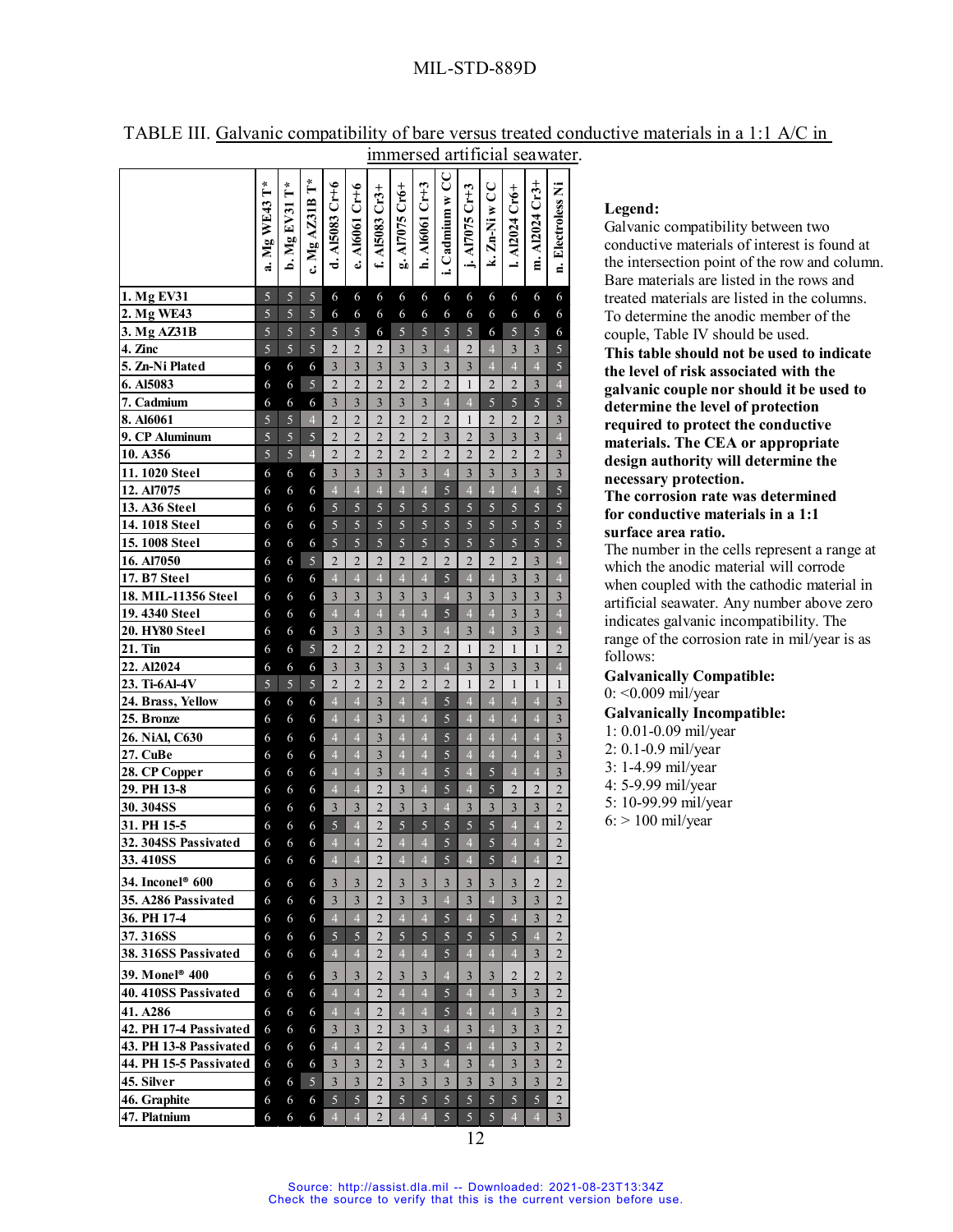| <b>Active (More Active - Anodic)</b> |                                       |
|--------------------------------------|---------------------------------------|
| Magnesium WE-43 Tagnite              | Tin                                   |
| Magnesium EV-31                      | Al2024                                |
| Magnesium EV-31 Tagnite              | Al2024 $Cr^{+6}$                      |
| Magnesium WE-43                      | Al2024 $Cr^{+3}$                      |
| Magnesium AZ31-B Tagnite             | $Ti-6Al-4V$                           |
| Magnesium AZ31-B                     | <b>Electroless Nickel</b>             |
| Al5083 $Cr^{+6}$                     | Brass, Yellow                         |
| Zinc                                 | <b>Bronze</b>                         |
| Al6061 Cr <sup>+6</sup>              | NiAl Alloy C630                       |
| Al5083 $Cr^{+3}$                     | CuBe                                  |
| Al7075 $Cr^{+6}$                     | Copper                                |
| Zn-Ni Plated                         | PH 13-8                               |
| Al6061 $Cr^{+3}$                     | 304SS                                 |
| Al5083                               | PH 15-5                               |
| Cadmium                              | Passivated 304SS                      |
| Al6061                               | 410SS                                 |
| Cadmium w/ Conversion Coating        | Inconel® 600                          |
| Aluminum                             | Passivated A286                       |
| Al7075 $Cr^{+3}$                     | PH 17-4                               |
| A356                                 | 316SS                                 |
| 1020 Steel                           | 316SS Passivated                      |
| Al7075                               | Monel <sup>®</sup> 400                |
| Zn-Ni with Conversion Coating        | 410SS Passivated                      |
| A <sub>36</sub> Steel                | A286                                  |
| 1018 Steel                           | PH 17-4 Passivated                    |
| 1008 Steel                           | PH 13-8 Passivated                    |
| Al7050                               | PH 15-5 Passivated                    |
| <b>B7</b> Steel                      | Silver                                |
| <b>MIL-11356</b> Steel               | Graphite                              |
| 4340 Steel                           | Platinum                              |
| HY80 Steel                           |                                       |
| Continued in column 2                | <b>Noble (Less Active - Cathodic)</b> |

## TABLE IV. Galvanic series of selected conductive materials in immersed artificial seawater according to ASTM D1141 (without heavy metals). 1/

1/ This table should not be used for the determination of compatibility. This table should only be used for determining the anodic member of a galvanic couple. To determine which material is the anodic member of a galvanic couple, locate both materials on the galvanic series table. The material "higher" in the series (closer to the more active side) will be the anodic member. The material "lower" in the series (closer to the less active side) will be the cathodic member.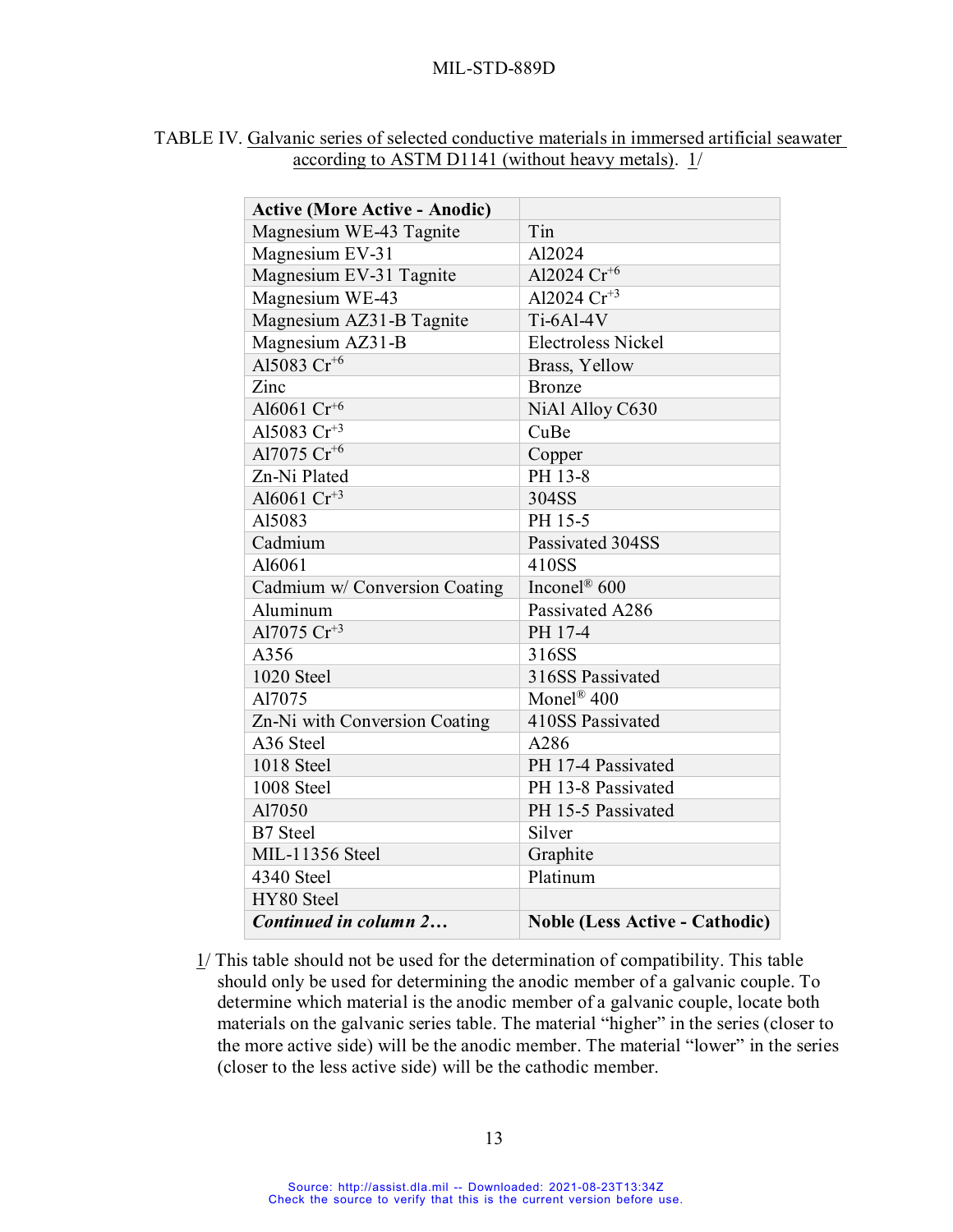| MIL-STD-889D                     | <b>UNS</b> | <b>Properties</b>                          | <b>Characteristic Tested in</b> |
|----------------------------------|------------|--------------------------------------------|---------------------------------|
| Nomenclature                     | Code       |                                            | MIL-STD-889D                    |
| A356                             | A13560     |                                            | Bare                            |
| <b>CP</b> Aluminum               | A91100     |                                            | Bare                            |
| Al2024                           | A92024     | Heat Treat: T-3; SAE AMS4037               | Bare, $Cr^{6+}$ , $Cr^{3+}$     |
| AI5083                           | A95083     | Alloy H-32                                 | Bare, $Cr^{6+}$ , $Cr^{3+}$     |
| Al6061                           | A96061     | Heat Treat: T-6                            | Bare, $Cr^{6+}$ , $Cr^{3+}$     |
| Al7050                           | A97050     |                                            | Bare                            |
| Al7075                           | A97075     | Heat Treat: T-6                            | Bare, $Cr^{6+}$ , $Cr^{3+}$     |
| <b>CP Copper</b>                 | C10100     |                                            | Bare                            |
| <b>CuBe</b>                      | C17000     |                                            | Bare                            |
| <b>Bronze</b>                    | C22000     | Commercial Bronze C-220                    | Bare                            |
| <b>Brass, Yellow</b>             | C26800     | Alloy CA-260; ASTM B36/B36M                | Bare                            |
| NiAl C630                        | C63000     |                                            | Bare                            |
| 1008 Steel                       | G10080     |                                            | Bare                            |
| 1018 Steel                       | G10180     |                                            | Bare                            |
| 1020 Steel                       | G10200     | SAE 1020, Cold-rolled                      | Bare                            |
| <b>B7</b> Steel                  | G41400     |                                            | Bare                            |
| <b>4340 Steel</b>                | G43400     | <b>AISI 4340</b>                           | Bare                            |
| MIL11356 Steel                   | J13025     |                                            | Bare                            |
| <b>HY80 Steel</b>                | J42015     |                                            | Bare                            |
| <b>A36 Steel</b>                 | K02600     |                                            | Bare                            |
| Cadmium                          | L01951     | SAE AMS-QQ-P-416                           | Bare, Conversion Coated         |
| $Mg$ AZ31                        | M11311     |                                            | Bare, Tagnite                   |
| Mg EV31                          | M12310     |                                            | Bare, Tagnite                   |
| Mg WE43                          | M18430     |                                            | Bare, Tagnite                   |
| $\mathbf{Monel}^{\circledR}$ 400 | N04400     | Alloy 400                                  | Bare                            |
| Inconel <sup>®</sup> 600         | N06600     | Alloy 600                                  | Bare                            |
| <b>Platinum</b>                  | P04995     |                                            | Bare                            |
| <b>Silver</b>                    | P07010     |                                            | Bare                            |
| Ti-6Al-4V                        | R56400     | SAE AMS-T-9046, Composition C, Type III    | Bare                            |
| PH 13-8                          | S13800     | SAE AMS5629D; Heat treat: solution treated | Bare, Passivated                |
| PH 15-5                          | S15500     |                                            | Bare, Passivated                |
| PH 17-4                          | S15700     | ASTM A693-06 Type 630                      | Bare, Passivated                |
| 304SS                            | S30400     |                                            | Bare, Passivated                |
| 316SS                            | S31600     | AISI 316                                   | Bare, Passivated                |
| <b>410SS</b>                     | S41000     |                                            | Bare, Passivated                |
| <b>A286</b>                      | S66286     | SAE AMS5525K Cold Rolled, Annealed         | Bare, Passivated                |
| Zinc                             | Z15006     |                                            | Bare                            |
| Graphite                         | NA         |                                            | Bare                            |
| Tin                              | NA         | ASTM B339A(b)                              | Bare                            |
| Zn-Ni Plated                     | NA         | ASTM B841                                  | Bare, Conversion Coated         |

TABLE V. Description of materials used to obtain data.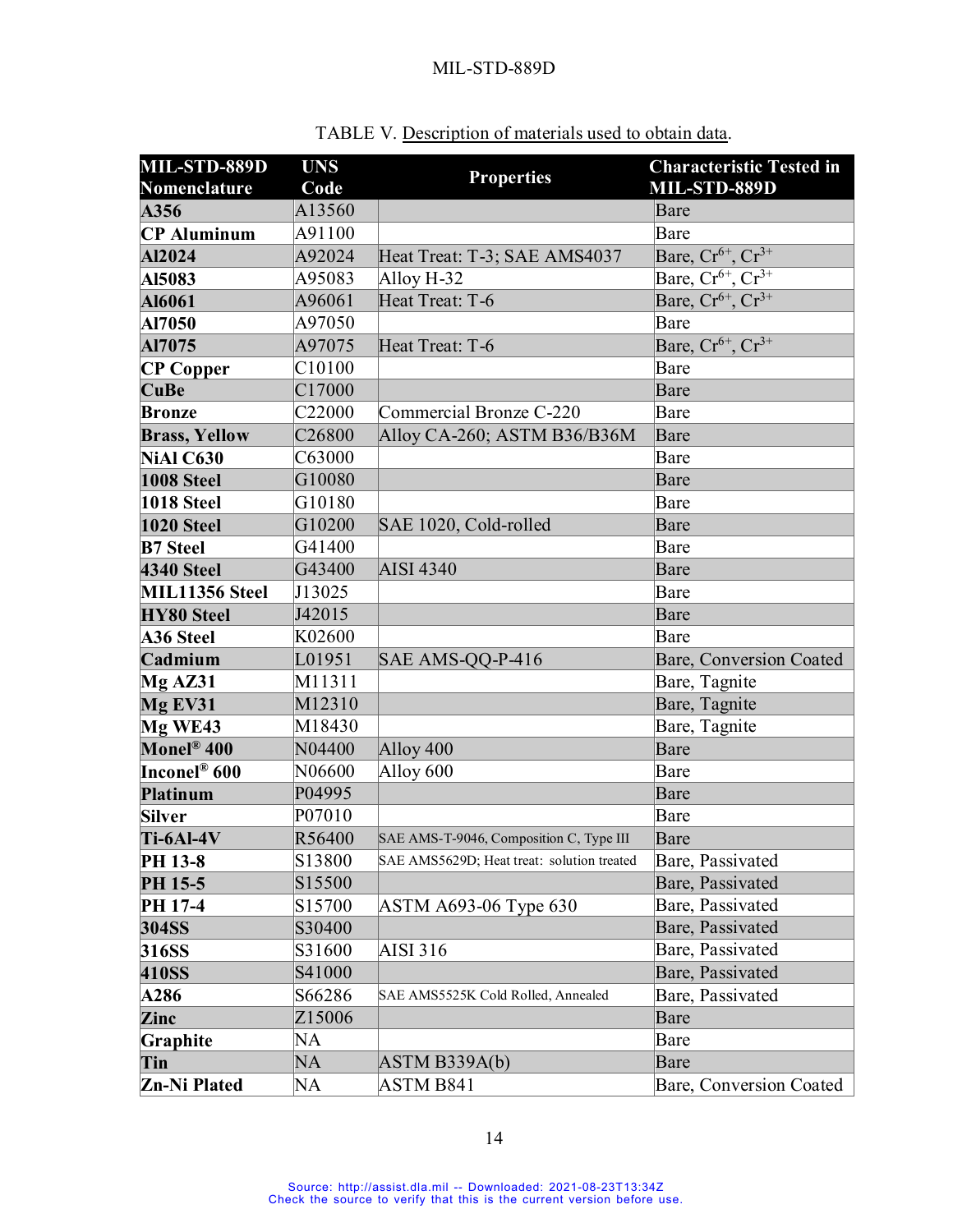#### SURFACE PROTECTIVE TREATMENTS

#### A.1 SCOPE

A.1.1 Scope. This appendix lists recommended corrosion protection systems (coatings and surface finishes) for conductive materials and alloys. Selection of protection schemes require approval from the Cognizant Engineering Authority (CEA) or appropriate design authority. The CEA should account for any applicable environmental regulations or restrictions in the selection of the protection schemes. Alterations in either the protection scheme or the material to which the protection scheme is applied, requires approval from the CEA or appropriate design authority. This Appendix is not a mandatory part of this standard. The information contained herein is presented for guidance only.

A.1.2 Application. This appendix outlines the recommended protective treatments for common conductive materials and alloys used in dissimilar conductive material couples. These protective treatments should be used when galvanically incompatible materials are joined together. Environmental conditions to which the couple is expected to be subjected in-service must be taken into account. Considerations must be given to the following factors: operational conditions, electrical requirements, design requirements, and minimization of maintenance and cost. Initial increase in costs can be more than offset by reduced maintenance and repair and increased service life of the part. Specific review of proposed protective systems for dissimilar conductive material couples should be performed and authorized by the CEA or appropriate design authority prior to their introduction or adoption.

#### A.2 APPLICABLE DOCUMENTS

A.2.1 Specifications. The following specifications form a part of this document to the extent specified herein. Unless otherwise specified, the issues of these documents are those cited in the solicitation or contract.

#### FEDERAL SPECIFICATION

| TT-C-490                             | <b>Chemical Conversion Coatings And Pretreatments For</b><br>Metallic Substrates (Base For Organic Coatings) |
|--------------------------------------|--------------------------------------------------------------------------------------------------------------|
| DEPARTMENT OF DEFENSE SPECIFICATIONS |                                                                                                              |
| MIL-DTL-5002                         | Surface Treatments and Inorganic Coatings for Metal<br>Surfaces of Weapons Systems                           |
| $MIL-C-8514$                         | Coating Compound, Metal Pretreatment, Resin-Acid<br>(ASG)                                                    |
| <b>MIL-PRF-8625</b>                  | Anodic Coatings For Aluminum and Aluminum Alloys                                                             |
| MIL-DTL-16232                        | Phosphate Coating, Heavy, Manganese or Zinc Base                                                             |
| MIL-C-17711                          | Coatings, Chromate, For Zinc Alloy Castings and Hot-dip                                                      |
|                                      | <b>Galvanized Surfaces</b>                                                                                   |
| MIL-DTL-18264                        | Finishes, Organic, Weapons Systems, Application and                                                          |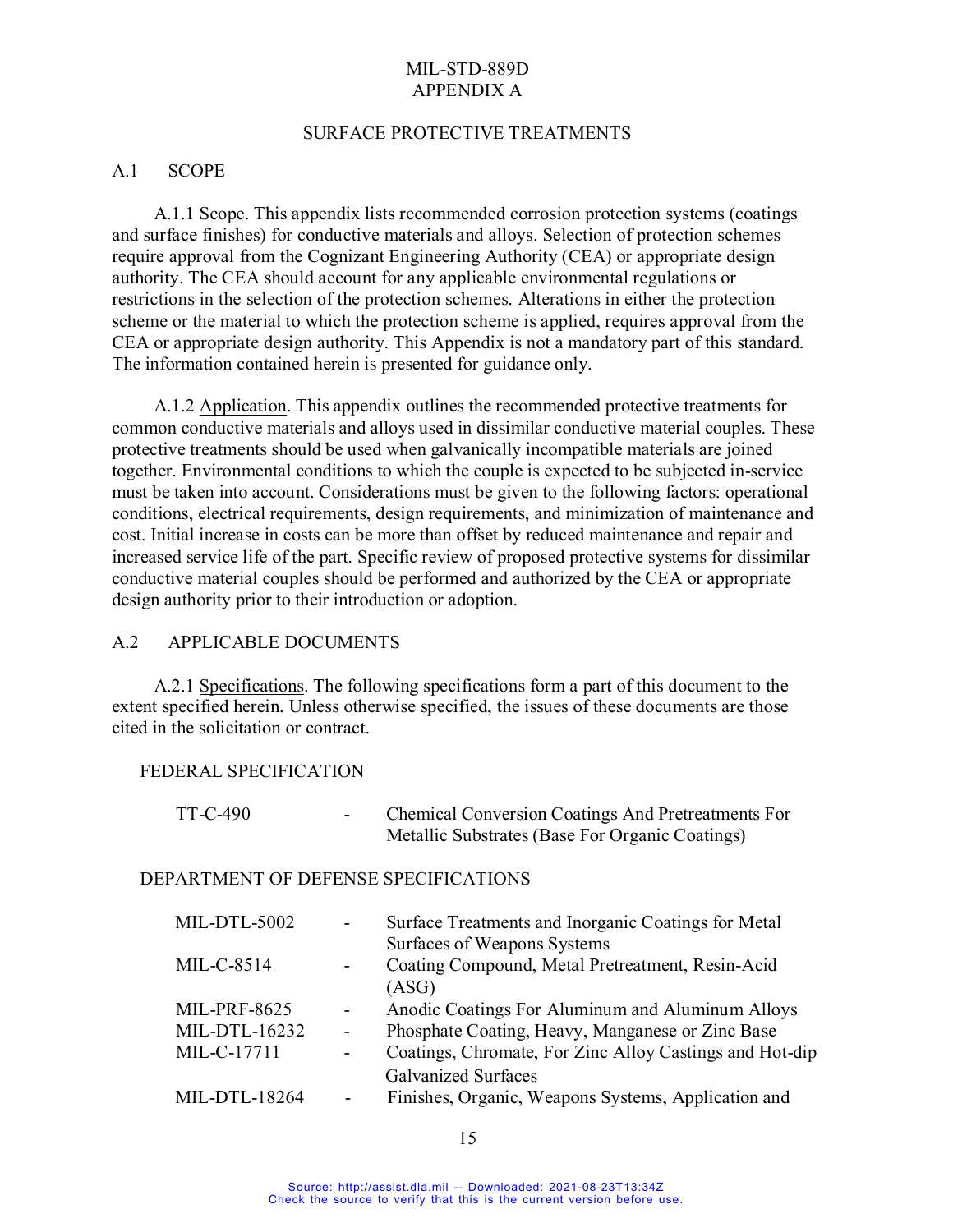|                 |                 | Control of                                                                       |
|-----------------|-----------------|----------------------------------------------------------------------------------|
| $MIL-DTL-32119$ | $\sim 100$      | Coatings, Electroless Nickel, Special Applications                               |
| MIL-DTL-81706   | $\sim$ 10 $\pm$ | <b>Chemical Conversion Materials for Coating Aluminum</b><br>and Aluminum Alloys |

#### DEPARTMENT OF DEFENSE STANDARDS

| MIL-STD-171  | $\sim$ $\sim$    | Finishing of Metal and Wood Surfaces                    |
|--------------|------------------|---------------------------------------------------------|
| MIL-STD-7179 | $\sim$ 100 $\mu$ | Finishes, Coatings, and Sealants, for the Protection of |
|              |                  | Aerospace Weapons Systems and Support Equipment         |

(Copies of these documents are available online at [https://assist.dla.mil.](https://assist.dla.mil/))

A.2.2 Non-Government publications. The following documents form a part of this document to the extent specified herein. Unless otherwise specified, the issues of these documents are those cited in the solicitation or contract.

#### ASTM INTERNATIONAL

| $ASTM A967/A967M -$ | Standard Specification for Chemical Passivation       |
|---------------------|-------------------------------------------------------|
|                     | <b>Treatments for Stainless Steel Parts</b>           |
| ASTM D1732          | Standard Practices for Preparation of Magnesium Alloy |
|                     | Surfaces for Painting                                 |

(Copies of these documents are available online at [http://www.astm.org.](http://www.astm.org/))

# SAE INTERNATIONAL

| SAE AMS2700            | Passivation of Corrosion Resistant Steels         |
|------------------------|---------------------------------------------------|
| SAE AMS2487            | Anodic Treatment of Titanium and Titanium         |
|                        | Alloys Solution pH 12.4 Maximum                   |
| SAE AMS2488            | Anodic Treatment - Titanium and Titanium Alloys   |
|                        | Solution pH 13 or Higher                          |
| SAE AMS-C-8837         | Coating, Cadmium (Vacuum Deposited)               |
| <b>SAE AMS-C-26074</b> | Coatings, Electroless Nickel Requirements for     |
| <b>SAE AMS-C-81562</b> | Coatings, Cadmium, Tin-Cadmium and Zinc           |
|                        | (Mechanically Deposited)                          |
| <b>SAE AMS-M-3171</b>  | Magnesium Alloy, Processes for Pretreatment and   |
|                        | Prevention of Corrosion on                        |
| SAE AMS-QQ-P-416 -     | Plating, Cadmium (Electrodeposited)               |
| <b>SAE AS12500</b>     | Corrosion Prevention and Deterioration Control in |
|                        | <b>Electronic Components and Assemblies</b>       |

(Copies of these documents are available online at [http://www.sae.org.](http://www.sae.org/))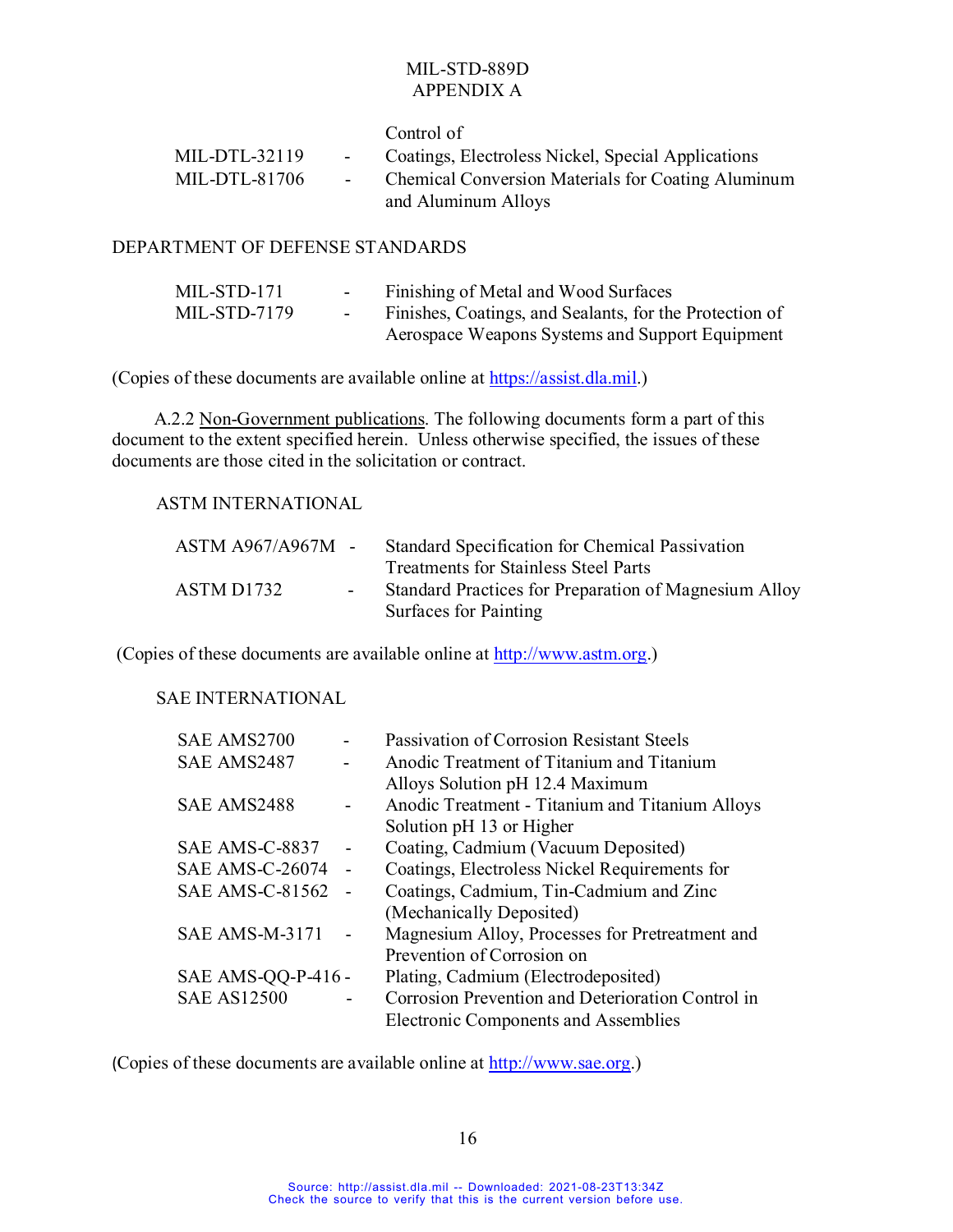A.3 Surface preparation for protective scheme treatment. Cleaning, prior to application of surface treatments and coatings should follow MIL-DTL-5002, MIL-STD-171, TT-C-490 or other appropriate specification as approved by the CEA or appropriate design authority.

A.4 Corrosion protection. Protection schemes for various conductive materials and metal alloy groups are recommended. Within each category, the protection schemes are listed in decreasing order of protectiveness. Application specific protective schemes are also recommended below. Protective schemes should be selected with consideration to the factors listed in A.1.2, opting for the most stringent protective scheme possible. Specific enhancing effects can be accomplished by selecting a higher-level treatment for each conductive material in the couple. Protective schemes should be designed for both the anodic and cathodic member of the galvanic couple. Redundant protection (i.e., combinations of recommended protection schemes) is recommended when design permits. Surface pretreatments, passivation treatments, metallic coatings, insulating shims or gaskets, primers, topcoats and sealants should all be considered by the CEA or appropriate design authority for inclusion in the design of the part or component to preclude or minimize the risk of dissimilar conductive material corrosion.

The protection schemes described in this appendix are recommended to protect against galvanic corrosion. Additional corrosion protections may be required to protect the materials from other types of corrosion such as pitting or crevice corrosion.

NOTE: Many coatings and platings may have a detrimental effect on the fatigue life of base metals and alloys. The CEA or appropriate design authority is responsible for accounting for any loss in fatigue properties and the implementation of methods to prevent fatigue property loss (i.e., shot peening to impart surface compressive stresses, etc.), if necessary.

## A.4.1 Treatment for magnesium and magnesium alloys.

- a. Anodic coating (ASTM D1732) post-treated with an alkali-resistant paint or resin coating system. Fayed surfaces should be protected according to MIL-STD-7179.
- b. For general use in non-persistent wet or marine atmosphere an anodic coating without organic coating system; chromate conversion coating (SAE AMS-M-3171) post-treated with an alkali-resistant paint or resin coating system.
- c. For electrical, thermal conducting purposes, in absence of wet, saline or acidic atmospheric conditions: Metallic coating, electroless nickel (SAE AMS-C-26074, or MIL-DTL-32119 where applicable) with cadmium over plating (SAE AMS-QQ-P- 416).
- d. Chromate treatment. Suitable for assured condensation-free and acid-free conditions.

Note: Bare magnesium should not be used. Magnesium and magnesium alloys should not be used in Naval applications unless approved by the CEA or appropriate design authority.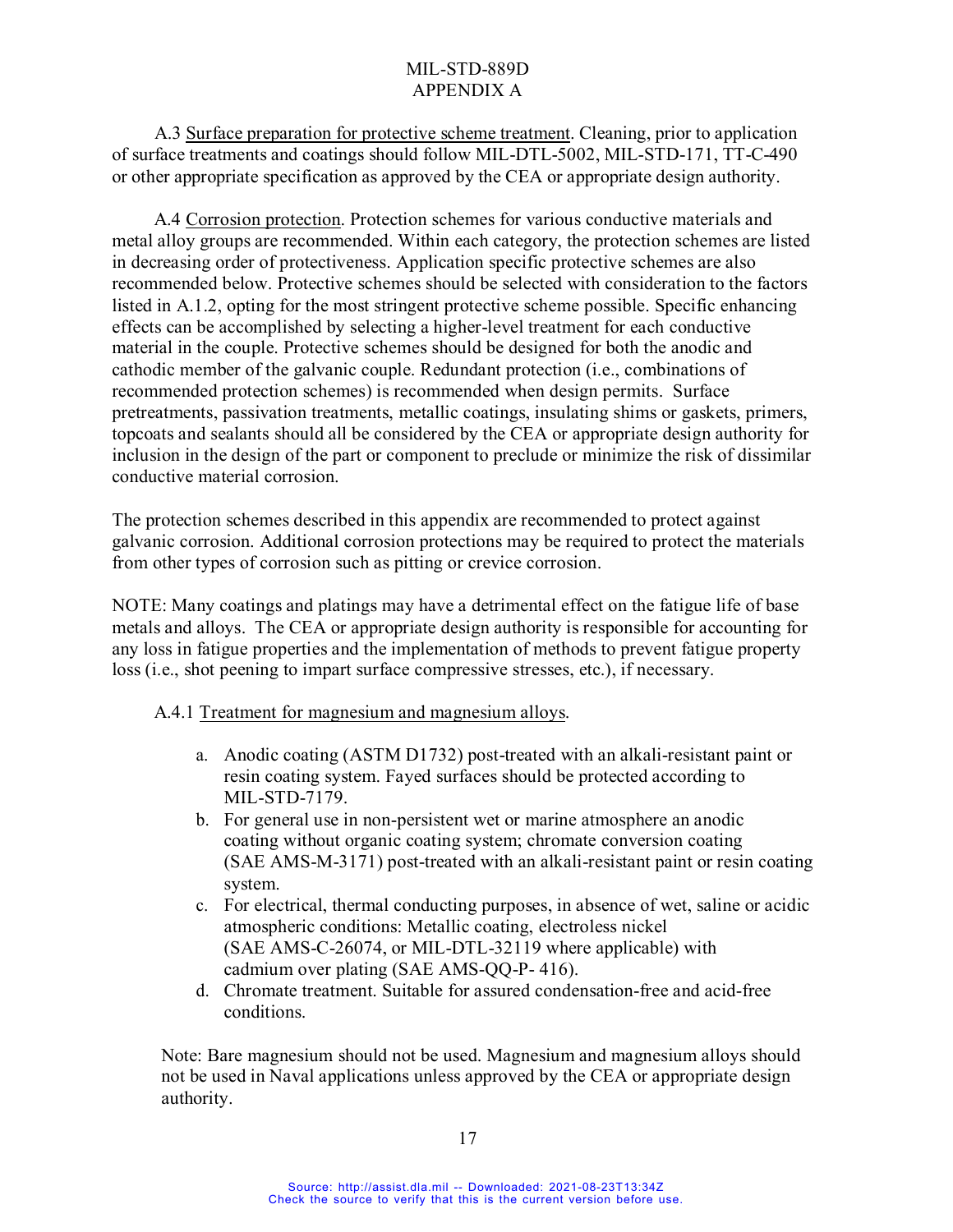## A.4.2 Treatment for zinc and zinc coatings.

- a. Anodic coating post-treated with a paint or resin coating system, primarily for castings.
- b. For electrical and thermal conducting purposes in mild atmospheres in the absence of wet, saline or acidic conditions: Chromate conversion coating (MIL-C-17711) post treated with a paint or resin coating system or anodic coating without organic coating system.
- c. Chromate conversion coating without paint or resin coating system. Note: Bare zinc plated should not be used in a marine environment.

A.4.3 Treatment for lead, tin, solders and indium coatings. Coatings of these materials applied to other metals by hot-dipping, fusing, or electroplating processes.

- a. Coat with paint or resin coating system. Electroplated coatings should be flowed (i.e., wetted) prior to applying coating system.
- b. Electroplate with other metal to reduce the electropotential difference of metals being joined, where direct contact of metals is required for electrical purposes.

NOTE: For more information on electronics and avionics corrosion, prevention and control (CPC) requirements, refer to SAE AS12500.

## A.4.4 Treatment for cadmium (SAE AMS-QQ-P-416, SAE AMS-C-8837 or SAE AMS-C-81562) or beryllium.

- a. Chromate conversion coating post-treated with a paint or resin coating system.
- b. For electrical and thermal conducting purposes in mild atmospheres in absence of wet, saline or acidic conditions: Chromate conversion coating without an organic coating system. Recommended for beryllium in high temperature applications to forestall catastrophic oxidation in an oxygen-containing atmosphere.

## A.4.5 Treatment for aluminum and aluminum alloys.

- a. Anodize to produce a coating according to MIL-PRF-8625 and post-treat with a corrosion resistant finish approved by the CEA or appropriate design authority. Hot water seal should not be used unless authorized by the CEA or appropriate design authority. Parts subject to wear, abrasion, erosion, and severe corrosion should not be anodized unless authorized by the CEA or appropriate design authority and the detrimental effects on fatigue life are accounted for in the design of the part.
- b. Chromate conversion coating (MIL-DTL-81706) post treated with a paint or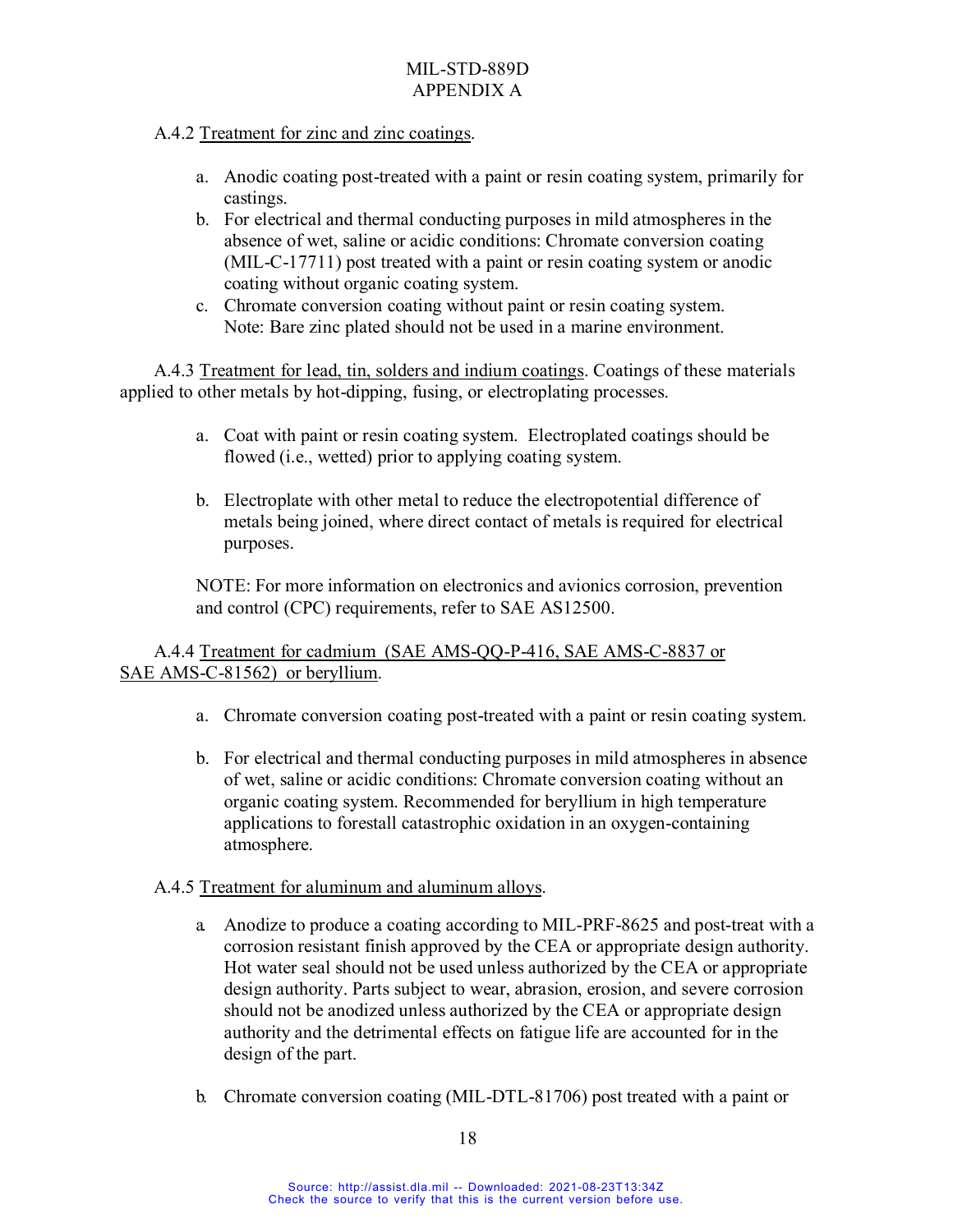resin coating system; or anodic coating, sealed, with resin seal (when porous castings are used, impregnated with resin prior to surface treating and finishing). This is required for locations classified as exterior aircraft surfaces by MIL-STD-7179, unless identified by the CEA or appropriate design authority.

c. For electrical and thermal conducting purposes in mild atmospheres in absence of saline, alkaline or acidic conditions: Chromate conversion coating without paint or resin coating system.

NOTE: Bare aluminum - may be used when surface treating would interfere with application, under conditions free of salinity or extended wetness, or when the alloy has sufficient corrosion resistance for the application. Faying edges should be sealed to prevent crevice corrosion.

## A.4.6 Treatment for carbon and low alloy steels.

- a. Apply an appropriate corrosion protective coating to the surface of the steel as specified by the CEA or appropriate design authority for the specific dissimilar material coupling, environment and unique design requirements. Protective coatings include, but are limited to, nickel, copper, zinc, cadmium, chromium, aluminum, nickel boron, nickel cadmium, electroless nickel, zinc-nickel, thermal spray coatings, ceramic coatings, etc. Not all combinations of corrosion protective coatings and steel alloys are compatible (e.g. the selection of an appropriate coating can be dependent on the heat treatment (mechanical properties) of the steel). Some of the metallic coatings are used specifically for corrosion protection (e.g. cadmium, aluminum, zinc-nickel, etc.) while others are used for other engineering purposes yet still provide effective corrosion protection (e.g., engineering hard chrome (EHC) plating and nickel plating for wear applications). The CEA or appropriate design authority must balance all design requirements to select and specify the coating system that provides maximum corrosion protection while also meeting all other design requirements. When the design permits, the CEA or appropriate design authority should also specify corrosion protective surface treatments, primers, paints, resin coatings and sealants that can be applied over the dissimilar metal couple or faying edges of the dissimilar metal couple. Barrier gaskets, protective films and other electrically insulating technologies should also be included if design requirements permit. Detailed requirements for corrosion protection coatings, finishes and sealants are provided in other standards and specifications such as MIL-STD-7179, TT-C-490, MIL-STD-171.
- b. Application of metallic coatings without supplemental sealant, primer, paint or resin coating may be necessary in some designs. For applications requiring high electrical or thermal conductivity or in designs where use of supplemental protection such as sealants, primers, paints or resin coatings is not feasible, use metallic coatings as specified by the CEA.
- c. Special purpose chemical conversion coatings and pretreatments for metallic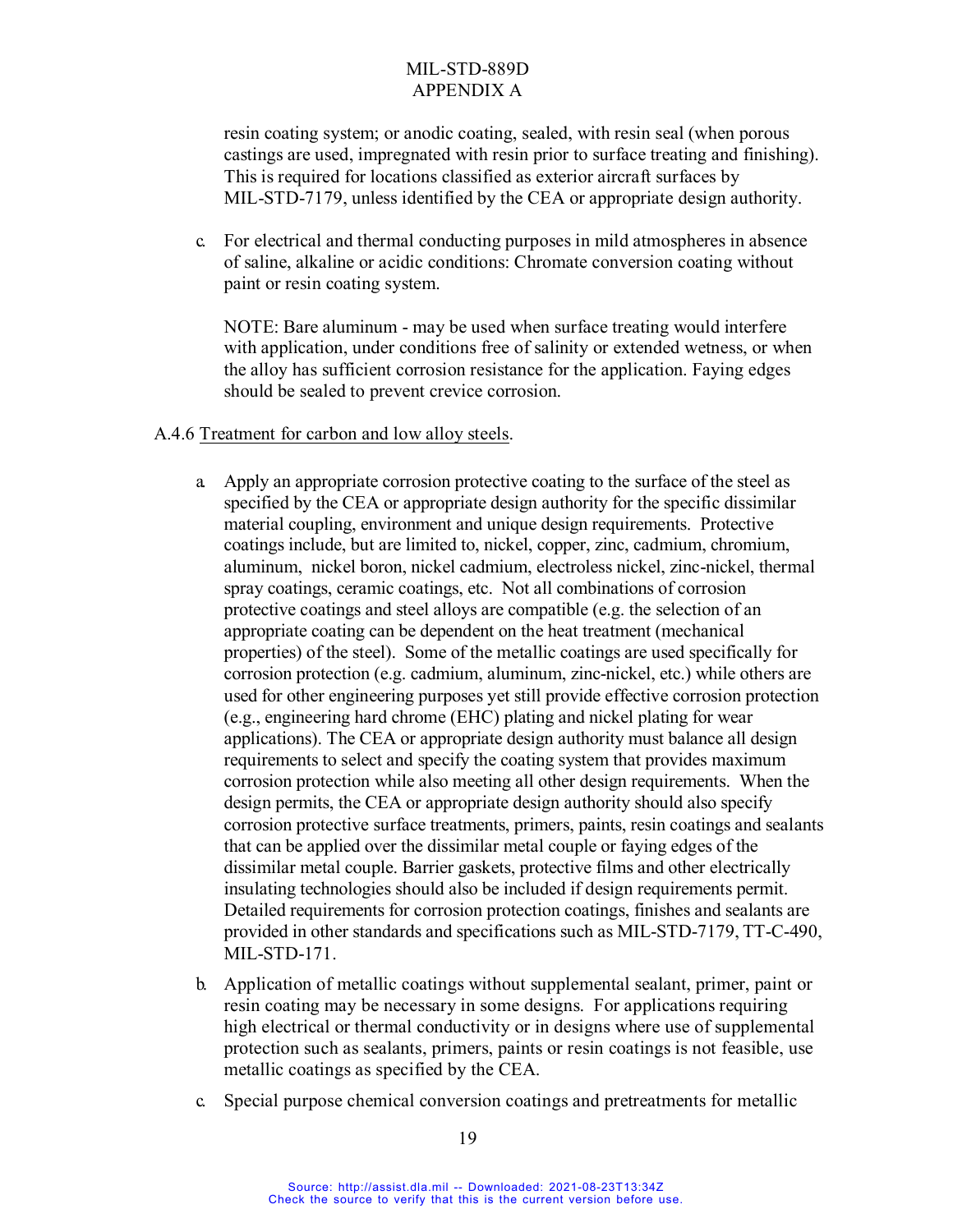substrates (base coatings for organic coatings) such as zinc phosphates and iron phosphates (TT-C-490), resin acid pretreatments (MIL-C-8514) and manganese or zinc base heavy phosphate conversion coating (MIL-DTL-16232) can improve both corrosion protection and primer and topcoat adhesion. Use of these conversion coatings on steels that are susceptible to hydrogen embrittlement require that the CEA or appropriate design authority define the pre- and post-processing precautions discussed in A.4.6.e.

- d. Surface finishing requirements for steel surfaces of military hardware and vehicles are also included in MIL-STD-171. This standard covers surface cleaning methods, electroplating, conversion coatings, wash primers, paint primers and topcoats. It is the responsibility of the CEA or appropriate design authority to specify the surface finish requirements necessary to meet the design requirements.
- e. Prevention of Hydrogen Embrittlement (HE) of high strength steels during manufacture or rework: Steels heat-treated to an ultimate tensile strength (UTS) of 180 KSI (Rockwell C scale hardness of 40) or higher are susceptible to hydrogen embrittlement. Many coatings and coating processes have the potential to cause HE of steels. Designs calling for the use of coatings or coating deposition processes that can cause HE must specify specific processing requirements to both prevent and eliminate HE. Preventive measures may include reducing high residual surface tensile stresses through thermal stress relieving, or imparting beneficial compressive stresses to the surface by shot peening and careful control of the coating deposition process to minimize the evolution of hydrogen during the deposition process. Some specifications for coatings or coating deposition processes specify periodic testing of coupons to assess and control the process. Elimination of HE (deembrittlement) of high strength steels following coating deposition is by low temperature heating (baking) of the part or component in air for specific time periods (normally 375  $\pm$  25 °F (190.5  $\pm$  13.9°C) for non-surface hardened parts and  $275 \pm 25$  °F (135  $\pm$  13.9°C) for carburized or nitrided parts for 23 hours). The requirements for prevention and elimination of HE in high strength steels vary widely within both government and industry specifications and standards. It is the responsibility of the CEA or appropriate design authority to define the specific engineering requirements for the prevention and elimination of HE of steels based on the requirements of the governing specification, unique design requirements, and engineering best practices.

#### A.4.7 Treatment for titanium and titanium alloys.

- a. Anodize for anti-galling and wear resistance. Application of primer coating or sealant should be applied according to MIL-STD-7179 to fayingsurfaces. Metals should be anodized according to SAE AMS2487 and SAE AMS2488.
- b. Apply metallic coating post-treated with a paint or resin coating system.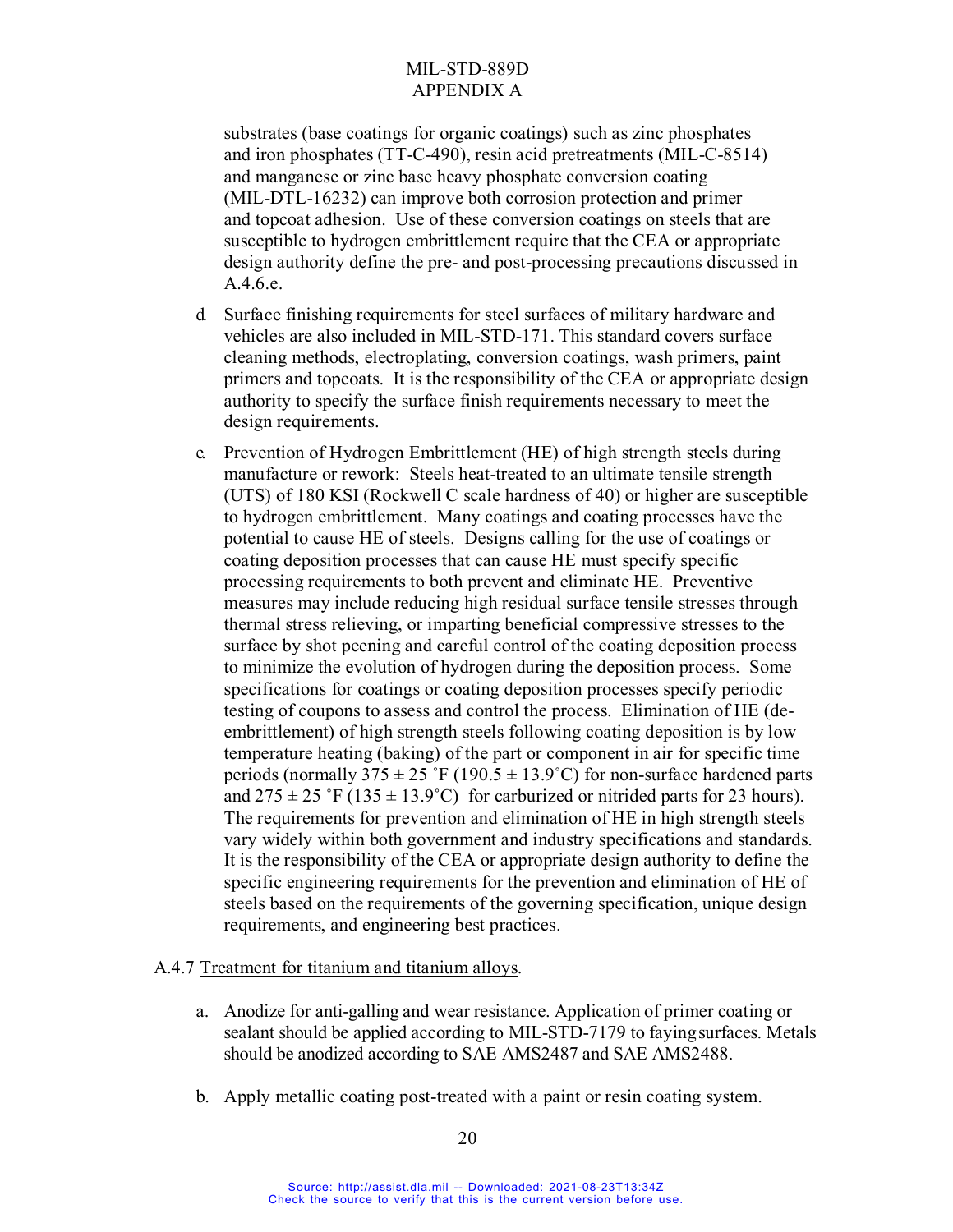Caution: Titanium and titanium alloys can be susceptible to metal-induced embrittlement (MIE) in contact with some low melting metals including cadmium, zinc, and silver. MIE can occur as either solid metal or liquid metal embrittlement. Use of cadmium and zinc in contact with titanium or titanium alloys is prohibited. Silver plating over an underplating of nickel is permitted.

- c. For electrical or thermal conducting purposes, apply metallic coating (Cd, Zn prohibited, Ag over Ni acceptable), seal faying edges.
- d. For electrical or thermal conducting purposes, titanium may be used bare with faying edges sealed as stated in MIL-STD-7179. Use of bare titanium is prohibited when titanium is in contact with magnesium, zinc, silver, or cadmium.

## A.4.8 Treatment for electrically conductive composites.

a. Apply a non-conductive layer (such as fiberglass ply) as a barrier ply to the composite surface. Prime and fay surface seal the metallic surface to preclude moisture. Fastener materials for use in carbon fiber reinforced composite structures should be titanium, A286, or Inconel 718 or other approved fasteners (i.e., pre-coated, etc.). Additional protection can be afforded using sealant to wet install the fasteners.

# A.4.9 Treatment for graphite.

- a. Plate graphite with a conductive material that is galvanically compatible to both the graphite and the conductive material it is joined to minimize galvanic current. If service is electrical, seal faying edges to preclude corrosion at contacting surface of the conductive material member or apply a conformal coating according to MIL-STD-7179.
- b. Graphite may be used bare in electrical or thermal conducting service, conditions permitting. Faying edges should be sealed.

A.4.10 Treatment for austenitic, precipitation hardening (PH), ferritic (200 series) and martensitic (400 series) stainless steels.

- a. Passivation: Stainless steels (200, 300, 400 series) and precipitation-hardened stainless steels should be passivated in accordance with ASTM A967/A967M or SAE AMS2700, or by other methods approved by the CEA or appropriate design authority. Passivation should be followed by a thorough rinsing and drying. Passivation is not required for corrosion resistant steels that are to be inorganically coated.
- b. Martensitic and PH stainless steels heat treated to HRC 40 or above require HE prevention and relief processing as defined in A.4.6.e.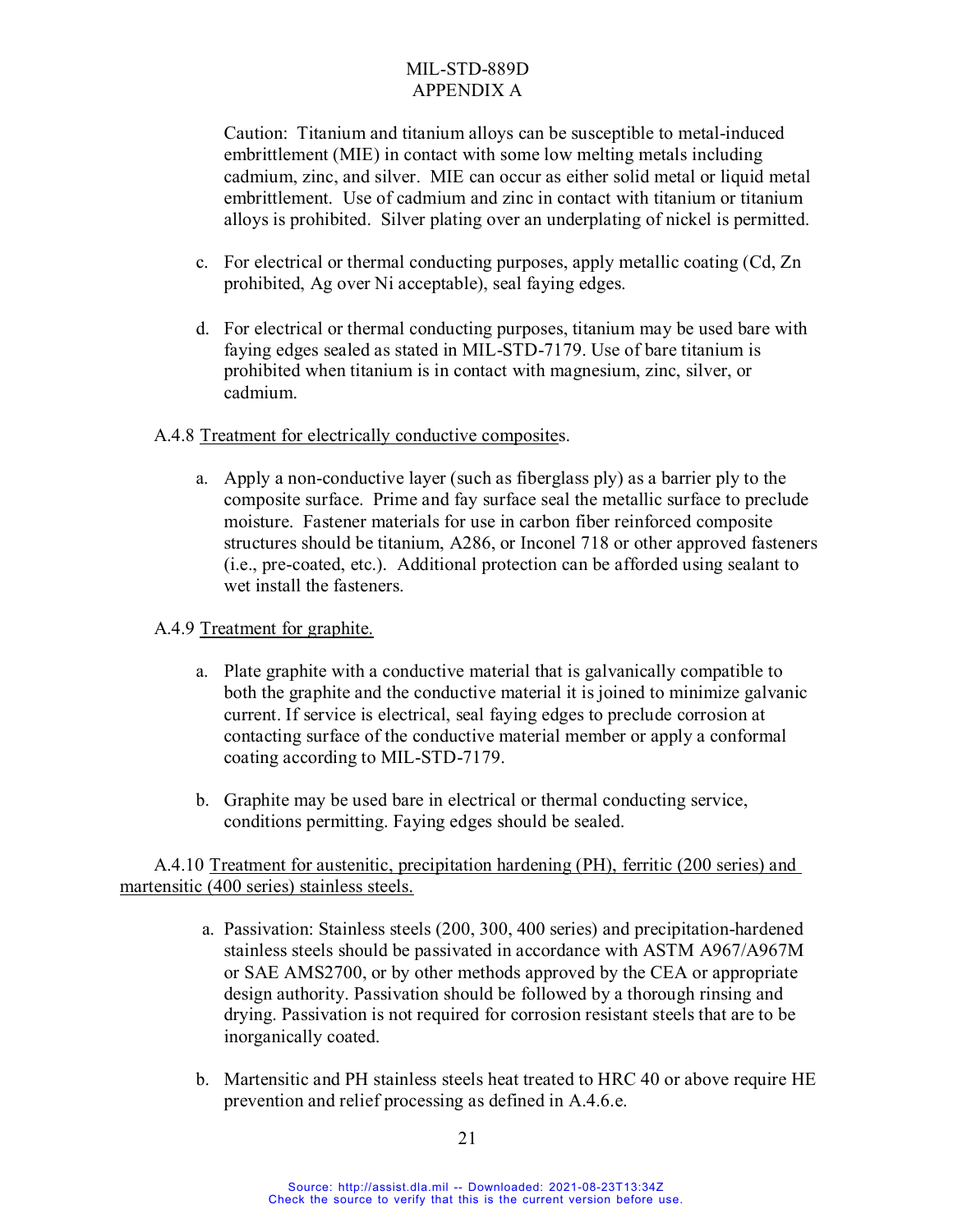- c. Austenitic and PH stainless steels can be used effectively in dissimilar conductive material couples by using insulating gaskets and/or applying primers, paints or other organic coatings without application of metallic coatings. Primers, paint and sealants should be considered for faying surface edges.
- d. Apply appropriate metallic coatings to the surface of the steel as specified by the CEA or appropriate design authority for the specific dissimilar conducive material coupling, environment, and design requirements. When the design permits, the CEA or appropriate design authority should also specify corrosion protective surface treatments, primers, paints, resin coatings and sealants that can be applied over the metallic coatings or faying edges of the couple. A wide variety of surface treatments, primers, paints, resin coatings are available for corrosion protection of stainless steels in various corrosive environments. Barrier gaskets, protective films and other electrically insulating technologies should also be included if design requirements permit. Detailed requirements for corrosion protection coatings, finishes and sealants are provided in other standards and specifications such as MIL-STD-7179, TT-C-490, and MIL-STD-171, etc.
- e. Ferritic and martensitic stainless steels used in dissimilar conductive material couples should be coated or plated with metallic coatings followed by treatment with primers, paints or other corrosion protective coatings.

A.4.11 Treatment for copper and copper alloys. Copper and copper alloys include pure copper, bronze, brass, aluminum bronzes, phosphor bronzes, nickel aluminum bronze and copper beryllium alloys.

- a. Copper and copper alloy part surfaces should be passivated if applicable for the specific alloy. The CEA or appropriate design authority should select the optimum metallic coating, such as cadmium, nickel-cadmium, tin-cadmium, tin-lead, tin, zinc, nickel, or metallic-ceramic to minimize galvanic incompatibility.
- b. When the design permits, the CEA or appropriate design authority should also specify corrosion protective surface treatments, primers, paints, resin coatings and sealants that can be applied over the metallic coatings or faying edges of the couple. A wide variety of surface treatments, primers, paints, resin coatings are available for corrosion protection of copper and copper alloys in various corrosive environments. Barrier gaskets, protective films and other electrically insulating technologies should also be included if design requirements permit. Detailed requirements for corrosion protection coatings, finishes and sealants are provided in other standards and specifications such as MIL-STD-7179, TT-C-490, MIL-STD-171, etc.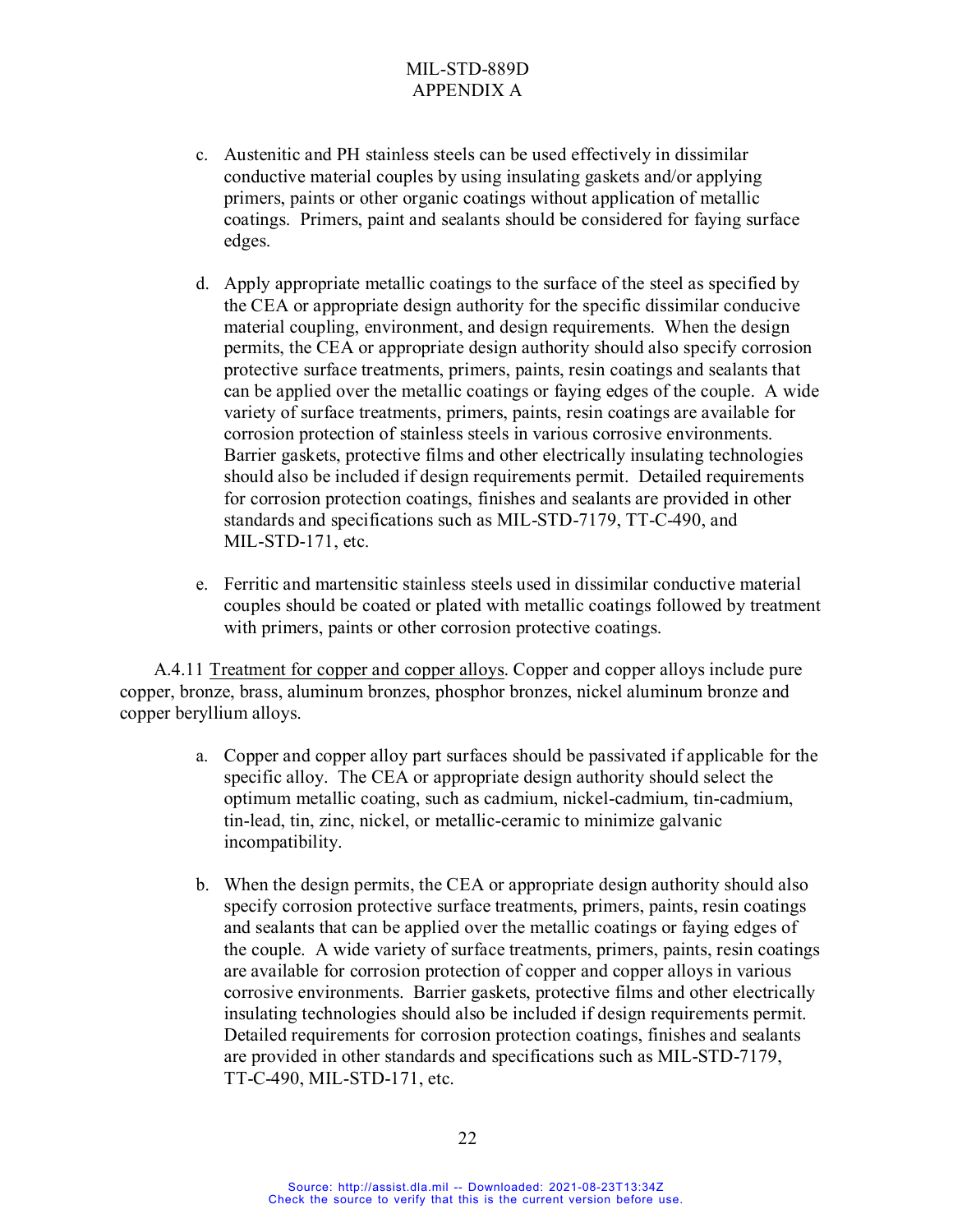## A.4.12 Treatment for chromium (chrome) plating.

- a. Engineering hard chrome plating extending beyond the faying surfaces of a dissimilar coupling and exposed to a corrosive environment that does not provide sufficient corrosion protection of the substrate should have an undercoat of 0.0010 to 0.0016 inch of nickel on steel or zinc parts or an undercoat of 0.0008 to 0.0010 inch of nickel on copper alloy parts.
- b. Craze cracks in "runout" areas of engineering hard chrome plate may be sealed with organic coatings or dry film lubricants to prevent moisture intrusion on parts that do not have nickel underplating. Sealing of craze cracking in chrome plating should not be done in areas of the plating subjected to sliding wear or contact with seals and wiper rings.

## A.4.13 Treatment for silver.

- a. Silver or silver plated parts to be used as electrical, open-close contact points, plugs and receptacles should be plated over with rhodium, palladium, or gold.
- b. May be used in stationary components of electrical assemblies, e.g., connectors, printed circuits, but should be enveloped by sulfur-free conformal coatings.
- c. Apply chromate conversion coating post treated with a corrosion inhibiting fluid film to parts of electrical plugs, receptacles, etc.

A.4.14 Treatment for rhodium, palladium, gold, platinum and their alloys. Use bare, with compound sealant at edges of dissimilar conductive material joint, or by enveloping dissimilar conductive material joint in conformal coatings, where feasible.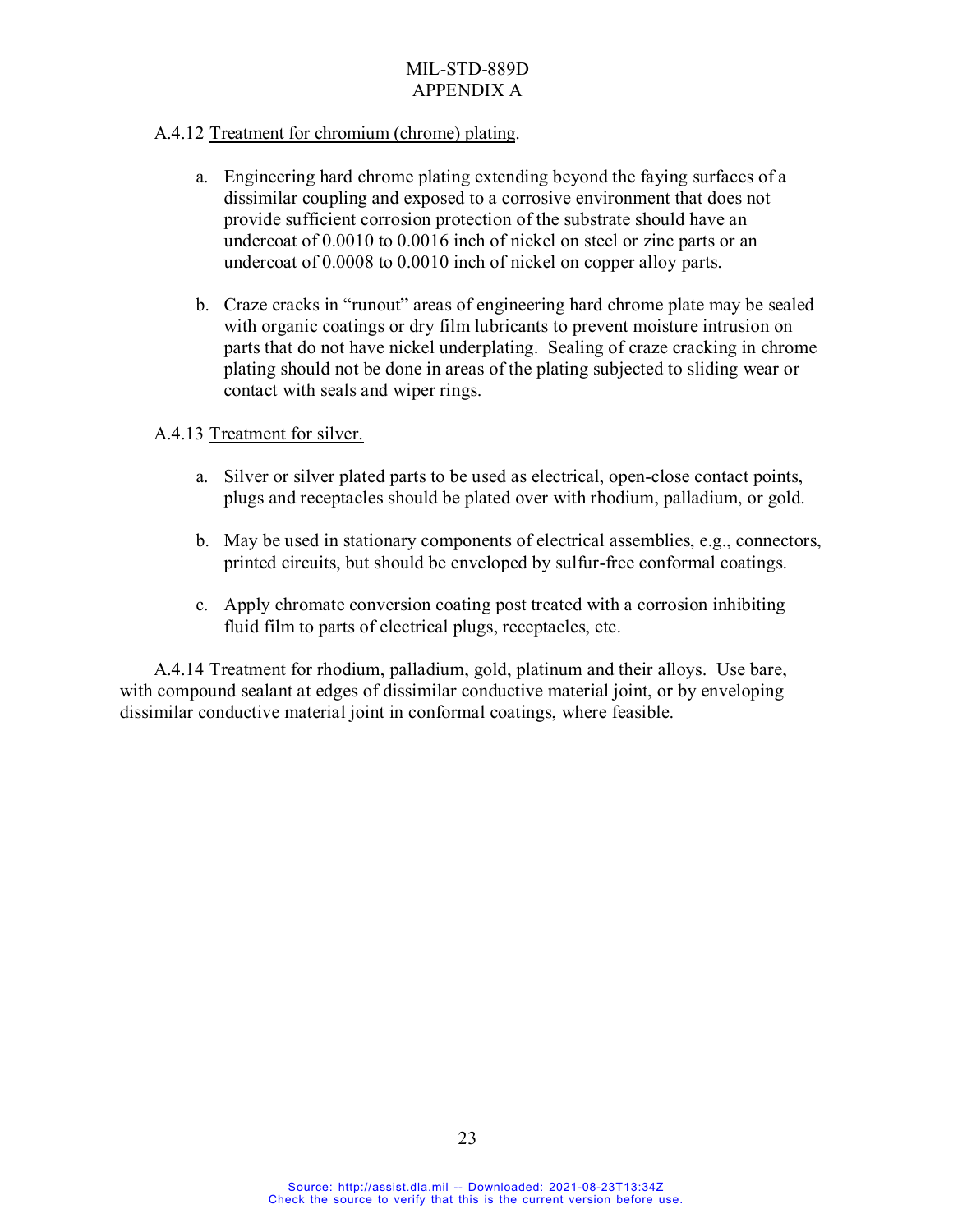#### MATERIAL PREPARATION AND ACQUISITION OF POLARIZATION DATA

#### B.1 SCOPE

B.1.1 Scope. This appendix is intended for the collection of polarization data for MIL-STD-889. The purpose of this appendix is to provide the procedure that ensures, to the best extent possible, the uniform collection of electrochemical data, which reduces variability and allows for comparison between laboratories and samples. This appendix lists the requirements for laboratories generating data under MIL-STD-889. This appendix also includes information regarding the stringency in the procedures and lessons learned to help laboratories troubleshoot potential issues with data collection. This appendix is required for accurate generation and replication of polarization data for purposes of MIL-STD-889. This Appendix is a mandatory part of the specification. The information contained herein is intended for compliance.

B.1.2 Application. The sample preparation processes used to prepare the samples for testing is described. The data collection, transformation, and other best practices used in the creation of this standard are outlined.

#### B.2 APPLICABLE DOCUMENTS

B.2.1 Non-Government publications. The following documents form a part of this document to the extent specified herein. Unless otherwise specified, the issues of these documents are those cited in the solicitation or contract.

#### ASTM INTERNATIONAL

ASTM D1141 - Standard Practice for the Preparation of Substitute Ocean Water ASTM E178 - Standard Practice for Dealing with Outlying Observations

(Copies of these documents are available online at [http://www.astm.org.](http://www.astm.org/))

## B.3 GENERAL REQUIREMENTS

B.3.1 Data validation and verification. Information pertaining to generation or submission of data in accordance with MIL-STD-889 can be obtained from Commander, Naval Air Warfare Center, Aircraft Division (NAWCAD), Air Systems Group (ASG): Corrosion and Wear Branch, Code AB23600, 48066 Shaw Rd, Bldg 2188, Unit 5, Patuxent River, MD 20670-1161. New polarization data for galvanic couples not currently contained in this Standard or new polarization data that differs from that currently in this standard shall be sent to the NAWCAD ASG: Corrosion and Wear Branch prior to data being accepted under MIL-STD-889. NAWCAD ASG: Corrosion and Wear Branch reserves the right to reject any data based on discrepancies seen with the listed samples. To provide validation and verification, the submitting entity must provide data for a galvanic couple of bare aluminum 7075 T-6 and bare 1020 carbon steel, cold-rolled in additional to the data for the new material. All information to be presented is listed in B.3.7.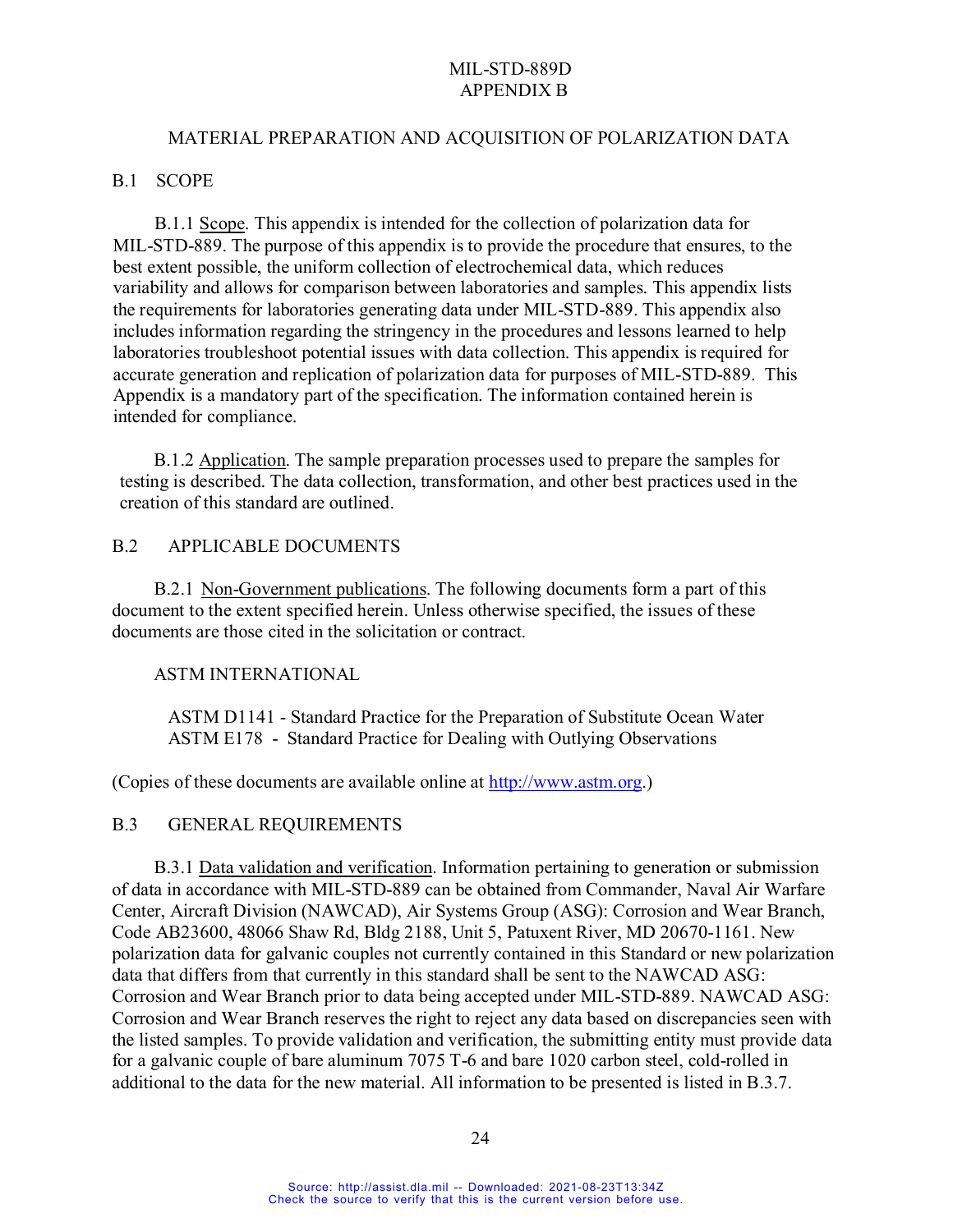B.3.2 Surface preparation. The following proceduresshall be used when preparing samples of bulk materials for data generation under MIL-STD-889.

- a. Machining: The surface shall be milled or ground to remove surface features and obtain the bulk microstructure.
- b. Surface finish: The surface of the conductive materials shall be ground with P800 (or ANSI 400) grinding paper for surfaces representative of non-functional or bare surfaces. The surface undergoing test shall be ground to a uniform finish. Grinding paper shall be aluminum oxide-based for softer conductive materials(e.g., aluminum and magnesium alloys) and silicon carbide-based for harder conductive materials (see B.4 for exceptions and discussion).

NOTE: Grinding media and grit size can affect the results of electrochemical testing. Grinding aluminum alloys with silicon carbide can embed silicon in the sample surface, which will affect the polarization curve. The grit size used for grinding the sample directly relates to the surface roughness and thus the surface area of the sample.

- c. Samples with grease or oil on the surface require a degreasing step prior to final surface preparation. To degrease the samples, a 4-step sonication process shall be completed in the following order: (1) ACS grade hexanes, (2) ACS grade diethyl ether, (3) ACS grade acetone, and (4) 200-proof ethanol. The samples shall be fully immersed and sonicated in each chemical for 10-minutes. Observe the safety regulations of your facility when using an ultrasonic cleaner with flammable solvents.
- d. Surface preparation: Following grinding with P800 or ANSI 400 abrasive paper, test samples shall be ultrasonically cleaned immediately using ACS grade acetone for 10 minutes followed by 200 proof ethanol for 10 minutes, and airdried at room temperature. Observe the safety regulations of your facility when using an ultrasonic cleaner with flammable solvents.
- e. Samples requiring any further treatment (e.g., passivation, anodization, plating, etc.) must be prepared in accordance with B.3.2 prior to treatment and cleaned following treatment using acetone and ethanol.
- f. Immediately following cleaning, specimens shall be placed in a chamber maintaining 77  $\pm$ 0.63 °F (25  $\pm$ 0.35 °C) and 80 percent relative humidity for twenty-four (24) hours before testing (see B.4 for more discussion). Testing shall commence immediately after the twenty four (24)-hour humidity period. Materials showing signs of staining or corrosion shall be rejected for testing and reprepared according to B.3.2.
- g. Samples prone to crevice corrosion during testing (e.g., some stainless steels) shall be masked to avoid the crevice formed by the interface with the O-ring on the electrochemical cell. Masking material shall be chemically resistant to the electrolyte used in the electrochemical test, potential compounds that are produced as a result of the test, and acidic or basic pH levels. The masking material shall also be free from conducting elements.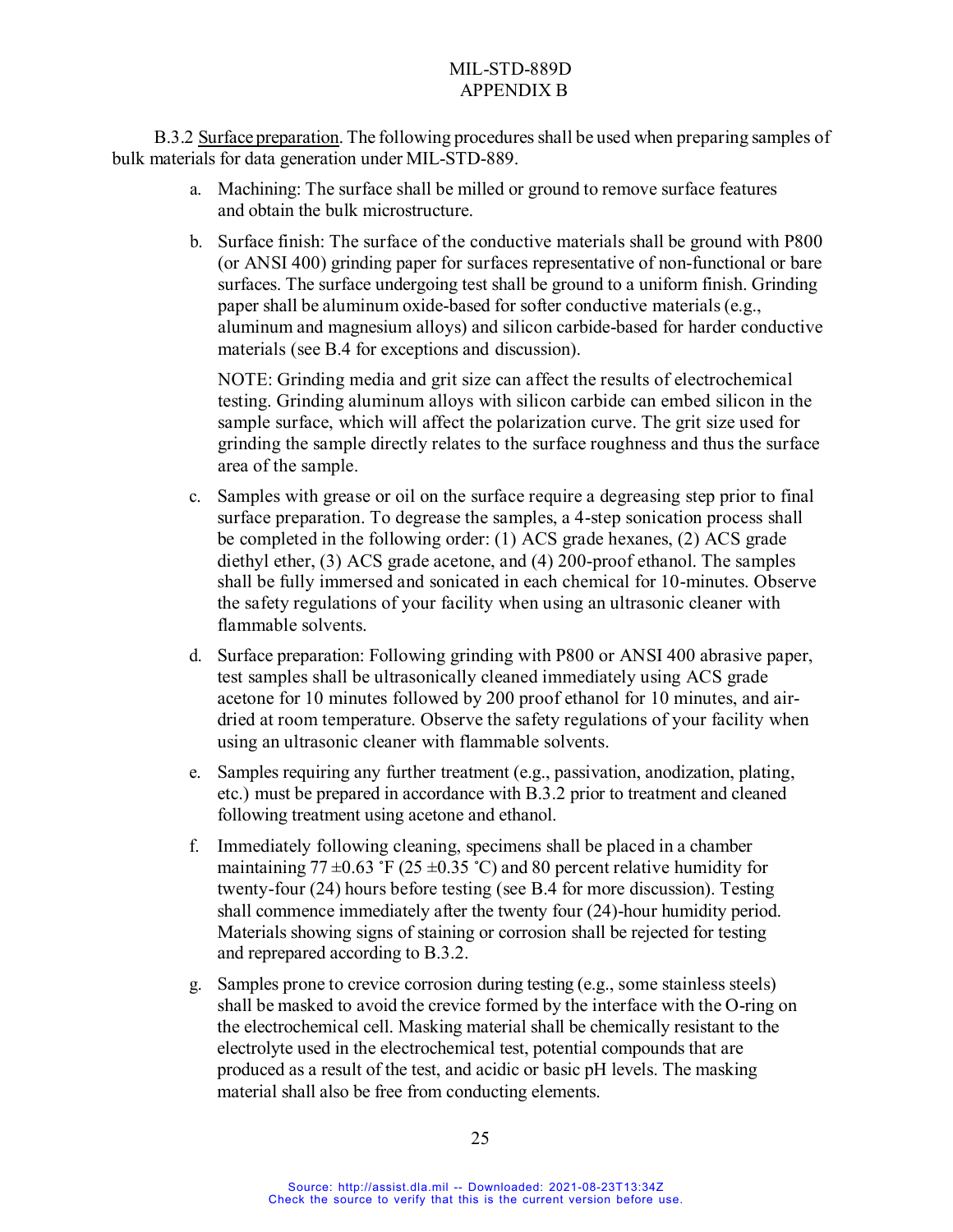h. Each test requires a freshly prepared sample in accordance with steps a–f.

B.3.3 Electrochemical cell. Polarization curvesshall be collected using an electrochemical flat cell. Regardless of manufacturer of the flat cell, ensure the following:

- a. The O-rings used to seal the working electrode are chemically resistant to the electrolyte used in the electrochemical test, side products produced as a result of the test, and acidic or basic pH levels. The O-rings shall also be free from conducting elements(see B.4 for more discussion).
- b. The counter electrode shall be inert. The counter electrode shall be at least twice the area ofthe working electrode so that the current the counter electrode provides to or accepts from the working electrode is not limited. A platinum mesh counter electrode is recommended.
- c. The counter electrode shall be arranged in a parallel orientation to the working electrode.
- d. The reference electrode shall be placed in a bridge cell or Luggin tube between the working and counter electrodes. The tip of the bridge cell or Luggin tube shall be placed as close to the surface of the working electrode as possible, ensuring no electric current shielding takes place during the polarization scan. The distance from the bridge cell or Luggin tube to the working electrode will vary based on the diameter of the tip of the bridge cell or Luggin tube.
- e. The electrochemical cell shall be placed in a Faraday cage to minimize noise in the data.

B.3.4 Reference electrode. The most common reference electrodes along with their conversion factors are provided in Table B-I:

| <b>Reference Electrode</b> | Potential (V vs. ESHE) | Potential (V vs. SCE) |
|----------------------------|------------------------|-----------------------|
| Standard Hydrogen          | 0.00                   | $-0.241$              |
| Electrode                  |                        |                       |
| $Ag/AgCl$ , saturated KCl  | $+0.199$               | $-0.042$              |
| Saturate Calomel           |                        |                       |
| Electrode                  | $+0.241$               | 0.00                  |
| Copper Sulfate,            |                        |                       |
| saturated                  | $+0.318$               | $+0.077$              |

| TABLE B-I. Summary of common reference electrodes. |  |  |
|----------------------------------------------------|--|--|
|                                                    |  |  |

Any other reference electrode that is properly maintained and compatible with the electrolyte is acceptable. (See B.3.5 for maintenance recommendations.)

B.3.5 Reference electrode maintenance. A health check of the reference electrode shall be completed against an unused reference electrode of the same type (i.e., SCE to SCE) to ensure that no additional systematic errors are introduced to the measured data. An unused reference electrode shall be properly stored and maintained in its filling solution. The unused reference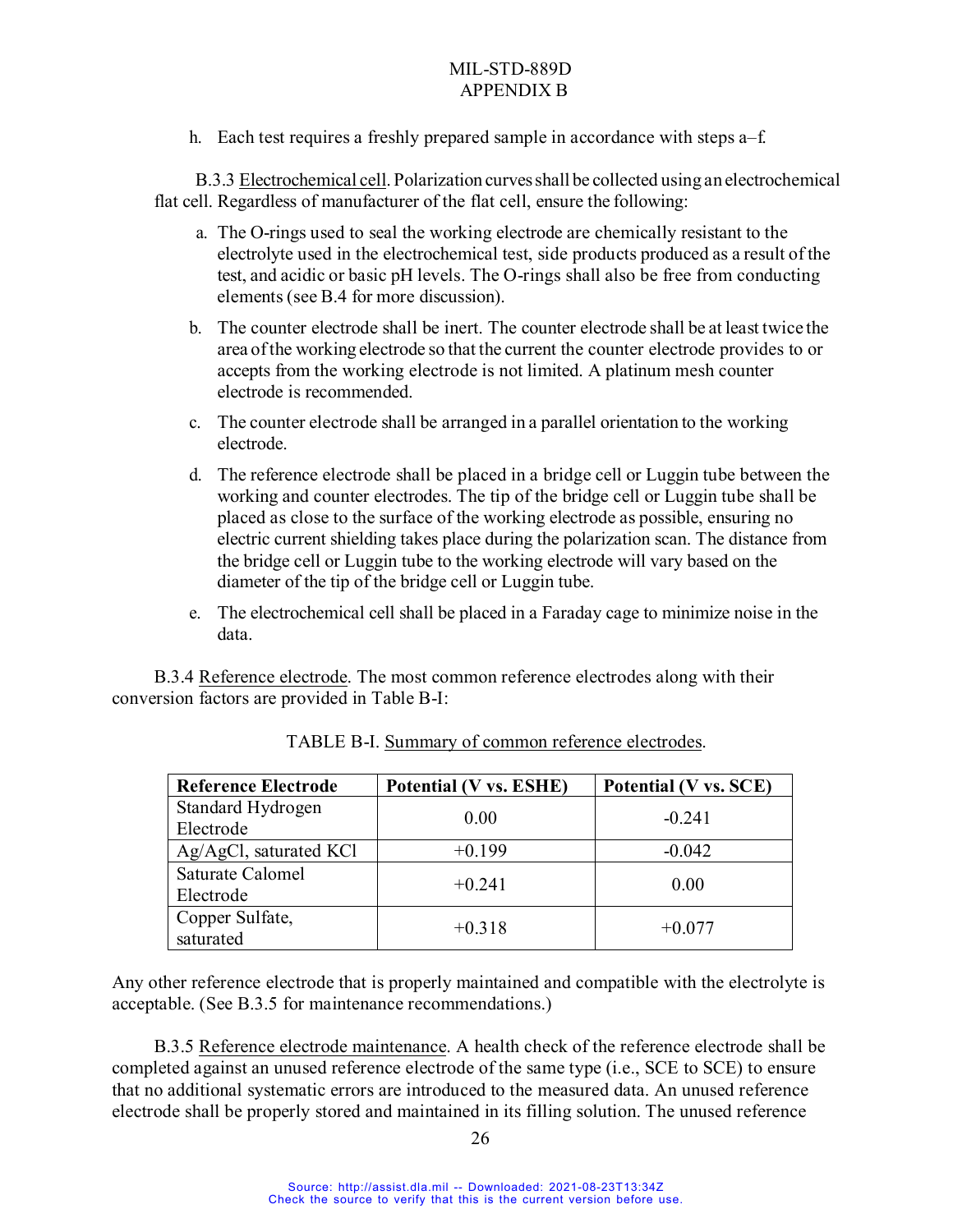electrode shall only be used to compare with other reference electrodes and shall not be used for polarization measurements. This reference electrode shall be replaced every 6-12 months with a new one to ensure the health of the unused electrode. To check if the reference electrode being used for an electrochemical test is within a correct range:

- 1. Place the unused reference electrode and the reference electrode to be checked in a small container with electrolyte (KCl or NaCl).
- 2. Measure the potential difference between the two electrodes using a digital multimeter or potentiostat, with the reference to be checked connected as working electrode and the unused reference connected as reference electrode using the Open Circuit Potential (OCP) measurement mode. The measured potential shall be equal to or less than 5.0 mV for a period of 15 minutes when checking, e.g., SCE vs SCE of standard. If this is not the case, the test reference electrode may need new filling solution or the frit may need replacement. If the frit is replaced, adequate time must be given for the frit to become wet. Refer to the manufacturer's instructions for the amount of time to wetness.

B.3.6 Electrolyte. The electrolyte used for the data collection for MIL-STD-889 is artificial seawater in accordance with ASTM D1141, without heavy metals. The solution can be commercially acquired or prepared in-house per the standard. If prepared in-house, use deionized water (18 MΩ-cm) to prepare the electrolyte. In addition, if prepared in-house, the solution shall be prepared at least twenty-four (24) hours prior to the beginning experiment. The electrolyte shall be aerated vigorously for 10 minutes immediately before use in an electrochemical test but left quiescent (naturally aerated) for the duration of the test, at  $25 \pm 1.67$  °C (77  $\pm$  3 °F), and with pH 8.2. A pH check shall be performed prior to the beginning of the test. See Section B.4.5 for instructions on adjusting the pH.

B.3.7 Polarization curve data acquisition. Pre-Test Data Measurements: The following data shall be provided to NAWCAD Air Systems Group, Corrosion and Wear Branch for both anodic and cathodic test specimens. Failure to provide all required data may delay or prevent acceptance of polarization curves:

- 1. OCP vs. time:
	- a. Sampling Period a sampling period of 1 data point per second for 24 hours (for more noble,  $OCP > -200$  mV vs. SCE) and 4 hours (for less noble,  $OCP < -200$  mV vs. SCE) conductive materials during surface stabilization in the test cell.
- 2. Polarization parameters:
	- a. A full polarization curve shall consist of a cathodic curve and anodic curve generated with separate specimens, respectively. According to Table B-II, anodic curves shall be generated from OCP to  $+0.7$  V vs. OCP, or when the anodic current density reaches a maximum current of 10 mA/cm2. Cathodic curves shall be generated from OCP to -1.4 V vs. SCE, or when the cathodic current density reaches a maximum current of  $10 \text{ mA/cm}^2$ .
- 3. Material Characteristics:
	- a. Substrate material
	- b. Heat treatment condition, specification, lot number, etc. of the material
	- c. Dimensions of the sample (thickness, length, width, area of sample exposed for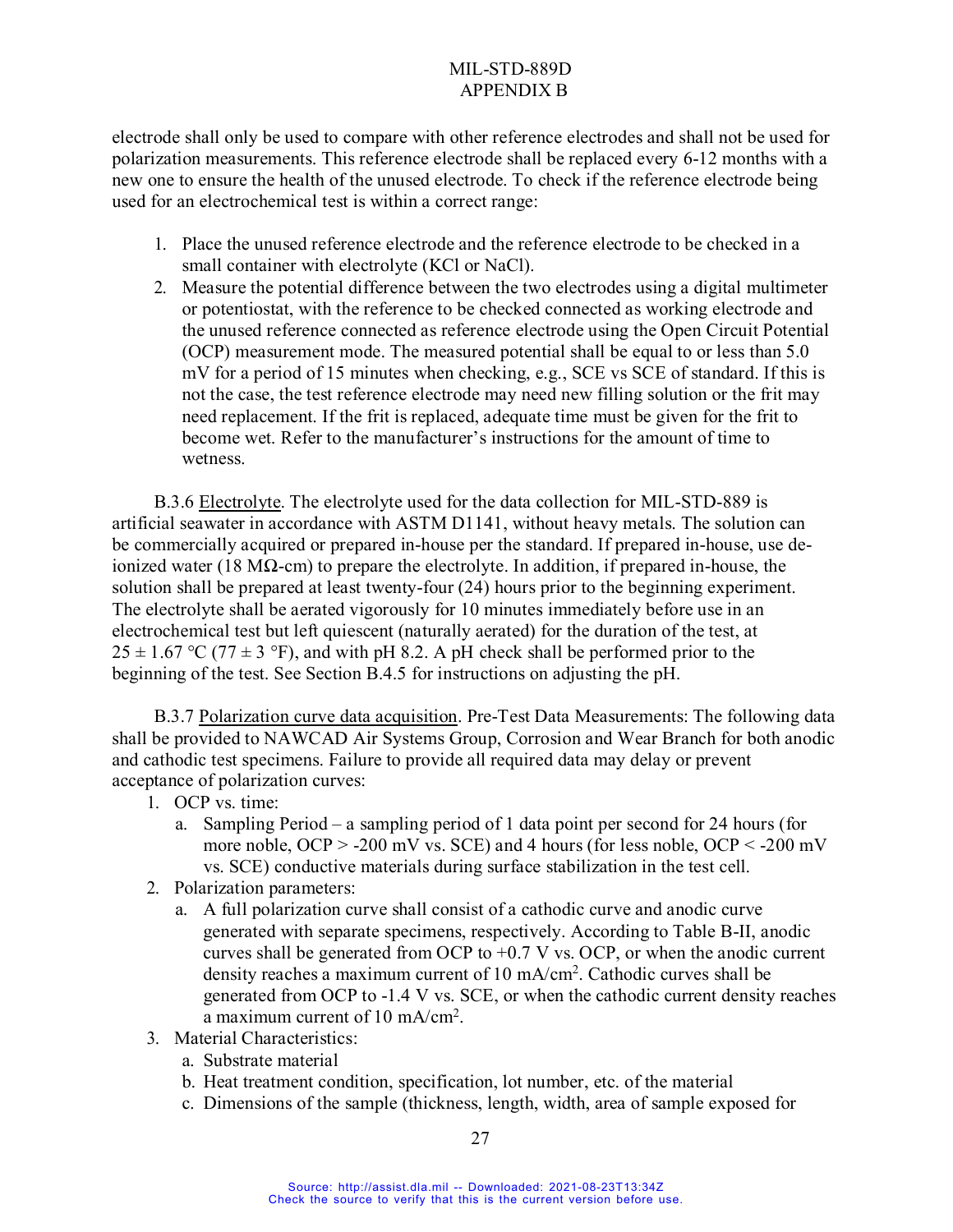testing)

- d. Grinding media size and type (e.g., SiC or  $Al_2O_3$ )
- e. All data on surface preparation method (grinding and surface profiling, heat treating, cleaning, coating, time since prepared, etc.)
- 4. All relevant data defining the polarization test measurements:
	- a. Electrolyte chemistry
	- b. Type of reference electrode (including reference check values)
	- c. Scan rate of polarization curve
	- d. Temperature
	- e. Humidity
	- f. pH of electrolyte (before and after testing)
	- g. Test cell manufacturer/part number including all dimensional specifications on size, shape and positioning of the working electrode, counter electrode, and reference electrode.

B.3.8 Data reproducibility. At a minimum, three (3) complete data sets shall be taken (anodic and cathodic curves) in order to determine the spread in the data for a given material. A summary of the conditions and parameters for polarization measurements is presented in Table B-II.

| Item                | <b>Notes</b>                                                                                                                                                                                                                 |                                                                                                                                                                                     |
|---------------------|------------------------------------------------------------------------------------------------------------------------------------------------------------------------------------------------------------------------------|-------------------------------------------------------------------------------------------------------------------------------------------------------------------------------------|
| Equipment           | Electrochemical cell.                                                                                                                                                                                                        |                                                                                                                                                                                     |
| Reference electrode | SCE, Ag/AgCl, or other suitable electrode.                                                                                                                                                                                   |                                                                                                                                                                                     |
| Electrolyte         | $pH 8.2 \pm 0.02$ , vigorously aerated (10-20 minutes) prior to testing, then quiescent<br>condition (naturally aerated; no bubbling)                                                                                        | Artificial sea water per ASTM D1141 without heavy metals, $25 \pm 1.67$ °C (77 $\pm$ 3 °F),                                                                                         |
| Working electrode   |                                                                                                                                                                                                                              | Specimen to be tested. Stationary. Abraded with appropriate P800 or ANSI 400 grinding<br>paper, cleaned with acetone then ethanol, and surface treated appropriately (if required). |
|                     | The surface should be stabilized in the electrolyte, but not for a time that causes the<br>surface condition to change significantly (e.g. crevice or pitting):                                                              |                                                                                                                                                                                     |
| OCP stabilization   | <b>MORE Noble (OCP &gt; -200 mV vs.</b><br>$SCE$ :                                                                                                                                                                           | <b>LESS Noble (OCP &lt; -200 mV vs. SCE):</b>                                                                                                                                       |
|                     | 24 hours in electrolyte prior to<br>polarization measurement                                                                                                                                                                 | 4 hours in electrolyte prior to polarization<br>measurement                                                                                                                         |
| Polarization curve  | reaches a maximum current of 10 mA/cm <sup>2</sup><br>density reaches a maximum current of 10 mA/cm <sup>2</sup><br>Note: Cathodic and anodic curves shall be obtained on separate specimens prepared<br>according to B.3.2. | Anodic polarization: OCP to $+0.7$ V vs. OCP, or when the anodic current density<br>Cathodic polarization: OCP to -1.4 V vs. SCE, or when the cathodic current                      |
| Sweep rate          | 100 $\mu$ V/s for entire potential range                                                                                                                                                                                     |                                                                                                                                                                                     |
| IR correction       | electrode.                                                                                                                                                                                                                   | The reference electrode should be placed $>2x$ diameter of Luggin tip from the working                                                                                              |

TABLE B-II. Summary of parameters for polarization data.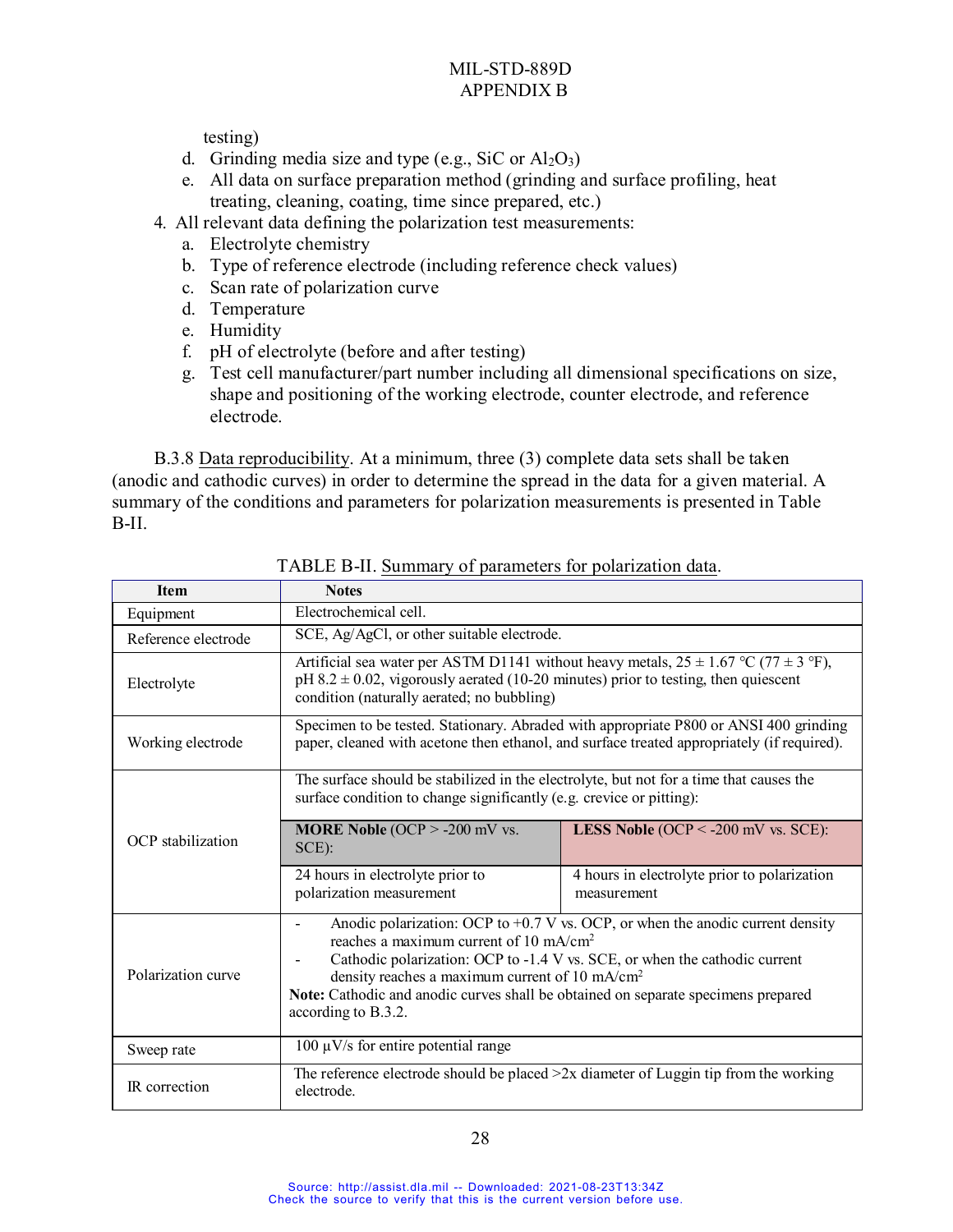B.4 Notes. The following notes provide additional information for troubleshooting purposes and exceptions to the procedure outlined.

B.4.1 Exceptions to material preparation. Preparation of soft materials (i.e., lead, silver, and magnesium) may require hand polishing. To hand polish, the following procedure shall be used. Materials shall be polished using the grinding paper listed in B.3.2.

- 1. Polish the conductive material in straight lines.
- 2. Rotate the conductive material 90 degrees and polish in straight lines.
- 3. Repeat until the surface is free from defects and is uniform.
- 4. Rinse the surface with a reagent grade acetone followed by a rinse in 200-proof ethanol. Then place in the humidity chamber for 24 hours.

Note: To achieve a consistent measurement for lead, gentle wiping with a lint-free, 1-ply Kimwipe was required prior to mounting the sample for testing.

B.4.2 O-rings. Selected O-rings in contact with the sample, shall be resistant to chemicals that are present in the electrolyte, side products produced during the electrochemical test, and acidic or basic pH levels. The O-rings shall also be free from conducting elements. O-rings that easily break down in the chemical or pH environment can affect the results of the electrochemical test by changing the exposed surface area or adding additional components to the chemistry of the electrolyte. Although the pH of the artificial seawater specified in this document is slightly basic, acidic conditions may develop local to the surface in the crevice formed by the O-ring, which will cause rapid degradation of the O-ring.

It is preferred that O-rings be replaced between runs. If this is not practical, O-rings shall be thoroughly cleaned between runs. Contaminants on the O-Ring could cause changes in the pH close to the surface of the test sample and affect the results of the electrochemical test.

B.4.3 Sample storage prior to testing. To ensure uniform results, samples shall be stored in a temperature and humidity controlled chamber at  $77 \pm 0.63$  °F (25  $\pm$  0.35 °C) and 80 percent relative humidity for 24 hours prior to testing. If corrosion, such as flash corrosion, or staining develops during the 24 hour period prior to testing, the sample shall be re-prepared according to the steps outlined in B.3.2. While more surface characterization is required to test this hypothesis, it is suspected that these conditions create a uniform type, quality, and/or thickness of the oxide layer on the sample.

B.4.4 Polarization curve test parameters. Polarization curves shall be run at a scan rate of  $100 \mu\text{V/s}$ , starting at the Open Circuit Potential of the sample. Both the scan rate and the starting point of polarization curves will affect the results of the test. High scan rates can skip over polarization curve features because the surface cannot stabilize at the speed of the test. Low scan rates can allow the surface to over-stabilize and produce results such as unstable passivation on aluminum. Starting even 5-10 mV away from OCP (either anodic or cathodic) will affect the sample's surface and change the electrochemical data that is collected.

B.4.5 pH variabilities. To ensure there is no drift in the pH, prior to testing, the pH of the solution shall be measured and adjusted to  $8.2 \pm 0.02$  using sodium hydroxide or hydrochloric acid, as appropriate. Dilution of the sodium hydroxide and hydrochloric acid using  $18 \text{ M}\Omega$ -cm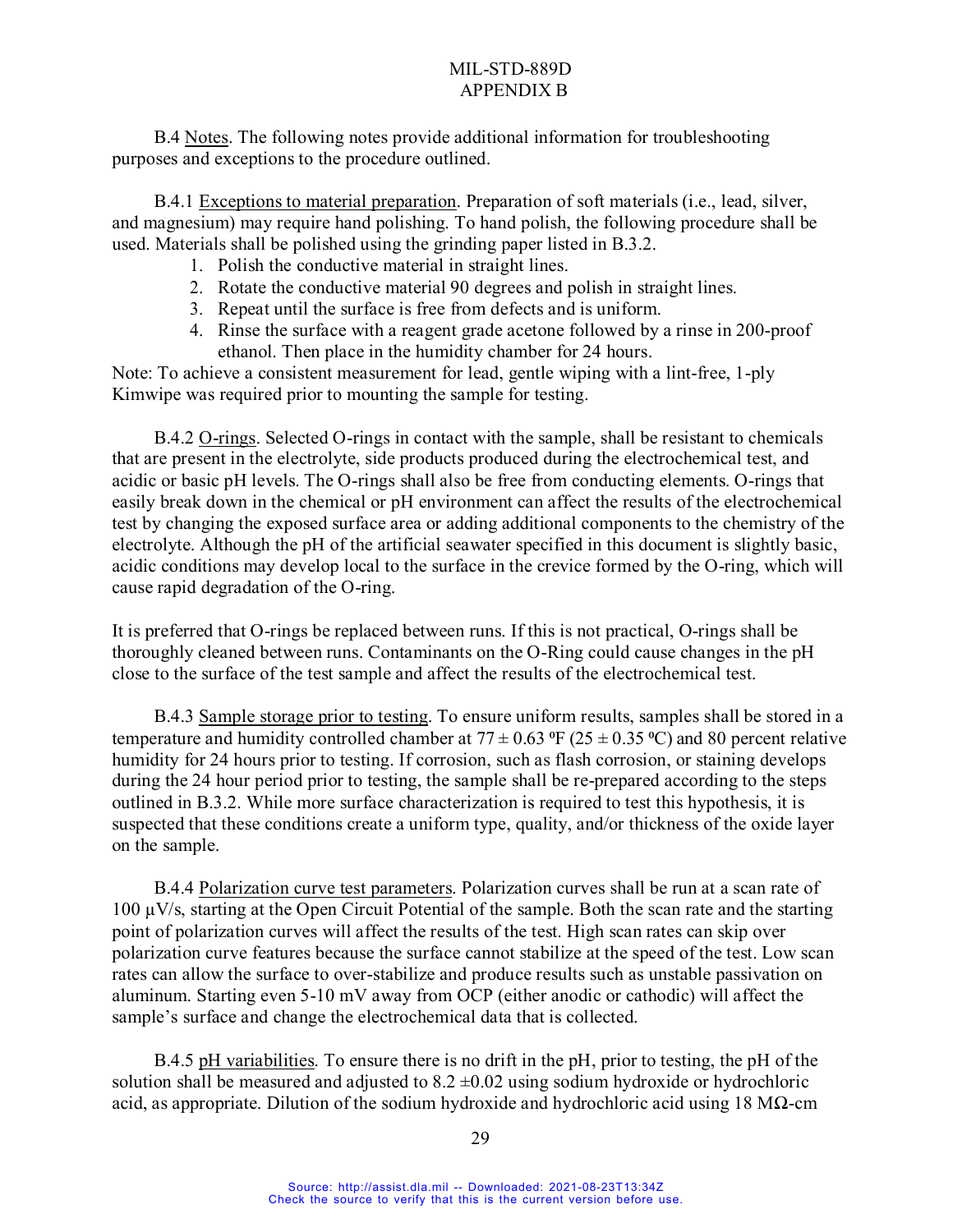deionized water will prevent large shifts in the pH when adjusting.

B.4.6 OCP variabilities. If the user has followed the procedures outlined in this document and large variations in OCP are witnessed, this may be a result of the interaction of the conductive material surface and the electrolyte that is close to a transition in the respective Pourbaix diagram. For instance, a pH of 8.2 is close to the active/passive line in the Pourbaix diagram for Aluminum 7075-T6. Minor fluctuations in the pH local to the surface caused by any factor including the cleanliness of the O-ring and flat cell could shift the surface to either side of the passive/active line. This results in large disparities in the open circuit potential of the samples. For Al 7075-T6, the OCP in the passive region is about -750 mV vs. SCE and the OCP in the active region is about -1000 mV vs. SCE.

B.4.7 Connection issues with potentiostat. The following is a list of issues that may indicate that there is a connection problem with the leads from the potentiostat:

- a) An OCP that is drastically different from anticipated
- b) An OCP that varies very linearly over time
- c) An OCP that is sensitive to movement and presence of people nearby
- d) Deposits on the counter electrode

Potential causes with their solutions of these connection issues are shown in Table B-III.

| <b>Potential Causes</b>                                                                                                                                               | <b>Solution</b>                                                                                                             |
|-----------------------------------------------------------------------------------------------------------------------------------------------------------------------|-----------------------------------------------------------------------------------------------------------------------------|
| Air bubbles in the Luggin tube or bridge<br>cell                                                                                                                      | Gentle tapping or a piece of thin tubing<br>inserted into Luggin Tube/bridge cell                                           |
| Corrosion on metallic connectors (on<br>alligator clips, banana clips, connection<br>plates, etc.)                                                                    | Replace connectors or remove corrosion<br>from the metallic connectors                                                      |
| Poor metallic-metallic interface between<br>connection plate and sample (e.g.,<br>material from a mask causing a gap and<br>poor interface with the connection plate) | Etch material where the connector is<br>attached or remove mask from that area of<br>the connector.                         |
| Deposit on the counter electrode                                                                                                                                      | Clean counter electrode appropriately (for<br>platinum mesh counter electrode, soak in<br>50 percent nitric acid overnight) |

TABLE B-III. Potential causes of potentiostat connection issues.

B.4.8 Post-processing transformation. To ensure consistency in polarization curve analysis, all polarization curves shall be normalized to units of  $mA/cm<sup>2</sup>$  prior to post-processing. This allows for reasonable comparisons across electrochemical cell configurations.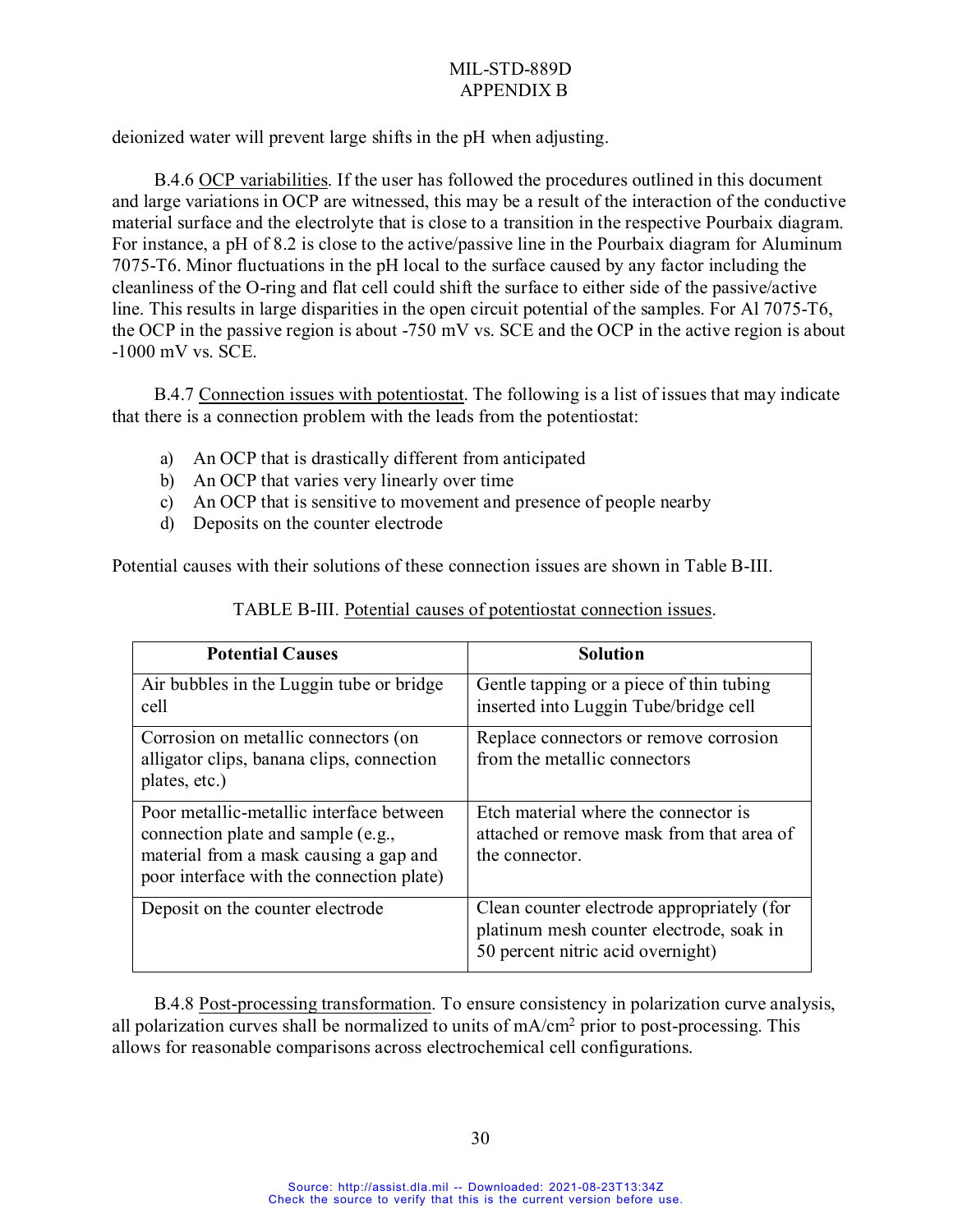B.4.8.1 Pairing polarization data. Anodic and cathodic curves shall be paired into complete polarization curves before comparison on replicate trials. The most important criteria in combining anodic and cathodic polarization curves for a given conductive material is the alignment of OCP values. OCP is the strongest indicator of consistent surface preparation between polarization curves of the same conductive material. Aligned OCP values indicate the conductive material began each test with similar surface conditions.

B.4.8.2 Deconvolution overview. Deconvolution of the polarization curves is required to obtain electrochemical parameters used in the calculation of corrosion rates. Deconvolution shall be completed following the method outlined in *An Iterative Method For Fitting Complex Electrode Polarization Curves* by K.S. Yeum and O.F. Devereux, Corrosion, Vol. 45, pp. 478-487 (1989). The deconvolution process determines the contributions of individual electrochemical reactions to the complete polarization curve. The total current of a given polarization curve is the result of a summation of the contributions of individual electrochemical reactions. These individual reactions take on a roughly exponential form with respect to potential. An individual electrochemical reaction can be approximated with the following six reaction types, where different rate limiting features are dominant.

- 1. Charge Transfer Control
- 2. Passivation
- 3. Diffusion Limited
- 4. Ohmic drop
- 5. Diffusion Limited w/Ohmic Drop
- 6. Passivation w/Ohmic Drop

The process uses regression algorithms to determine constants for each reaction equation that best fits the contributions of these individual reactions to the provided polarization curve.

To eliminate operator bias, three independent operators perform the deconvolution process on three separate polarization curves for each given sample type. The goal is to obtain consensus on the reactions present in each polarization curve. After a consensus of reaction types is achieved, each operator performs deconvolution according to the agreed upon reaction types. Each operator must then take an average of each reaction's constants across the three fit polarization curves. Then, the global average of the three operators' averaged results is completed.

B.4.8.3 Outlier analysis. To ensure data integrity, outlier analysis shall be performed according to ASTM E178. Utilize the Student's t-test method with a 0.01 significance level for each averaged reaction constant as described in 7.1.1 of ASTM E178. Remove user's deconvolution datasets with reaction constants that exceed the 0.01 significance level for equality of mean.

B.4.8.4 Generating an individual material polarization curve. After the deconvolution and averageng processes for the individual reactions are completed, the averaged reactions shall be used to generate an averaged polarization curve. This shall be completed with a simple sum in current across the potential. This method takes into account the three polarization curves collected and deconvoluted by each operator.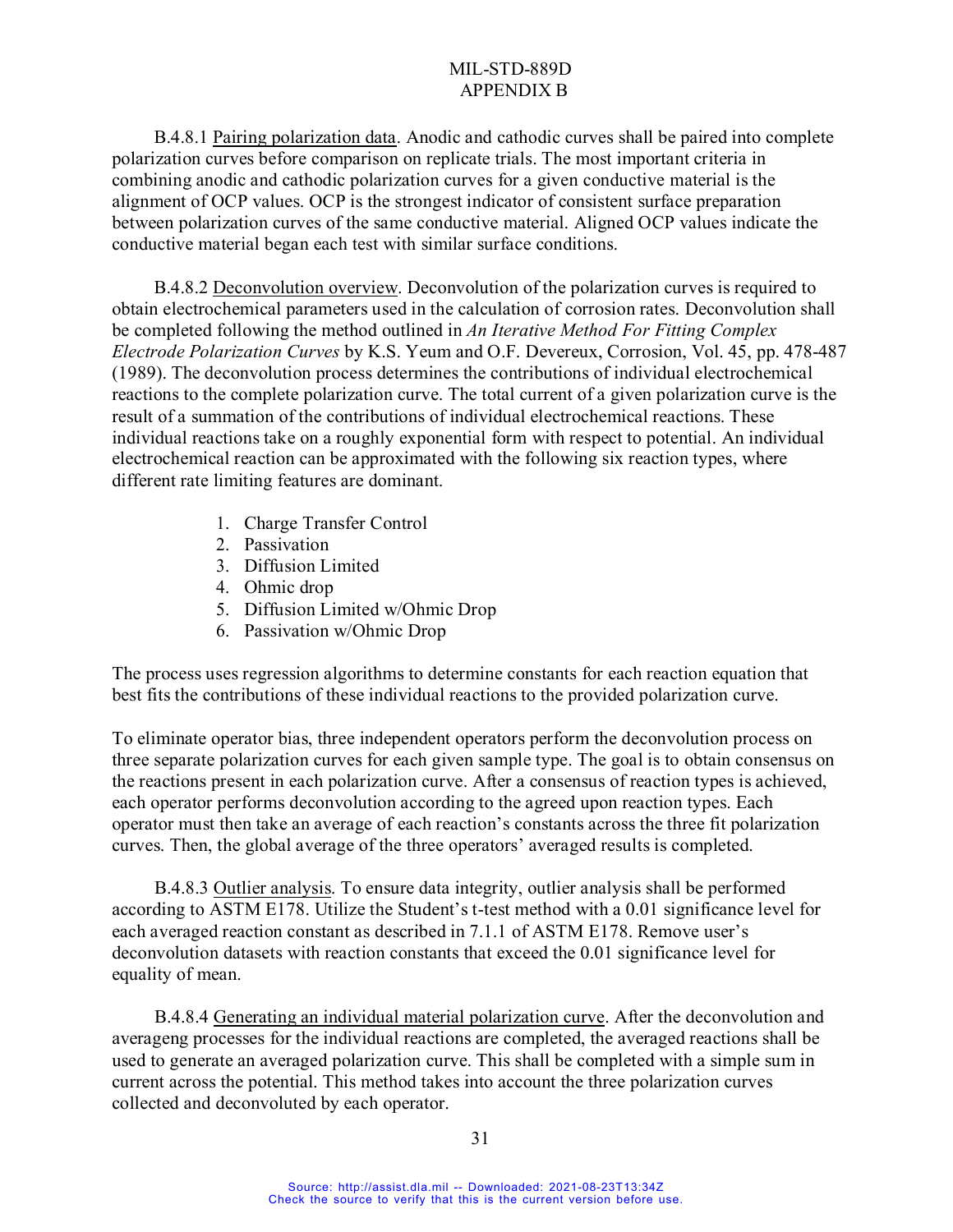B.4.8.5 Generating a joint sample polarization curve. The averaged polarization curves can then be utilized to determine properties of the galvanic coupling. First, sum the anodic reactions of both conductive materials. Then, sum the cathodic reactions of both conductive materials. The intersection point of the summed anodic reactions with the summed cathodic reactions provides the galvanic potential and current. Galvanic potential is the potential value at the intersection point. Galvanic current is the current value at the intersection point.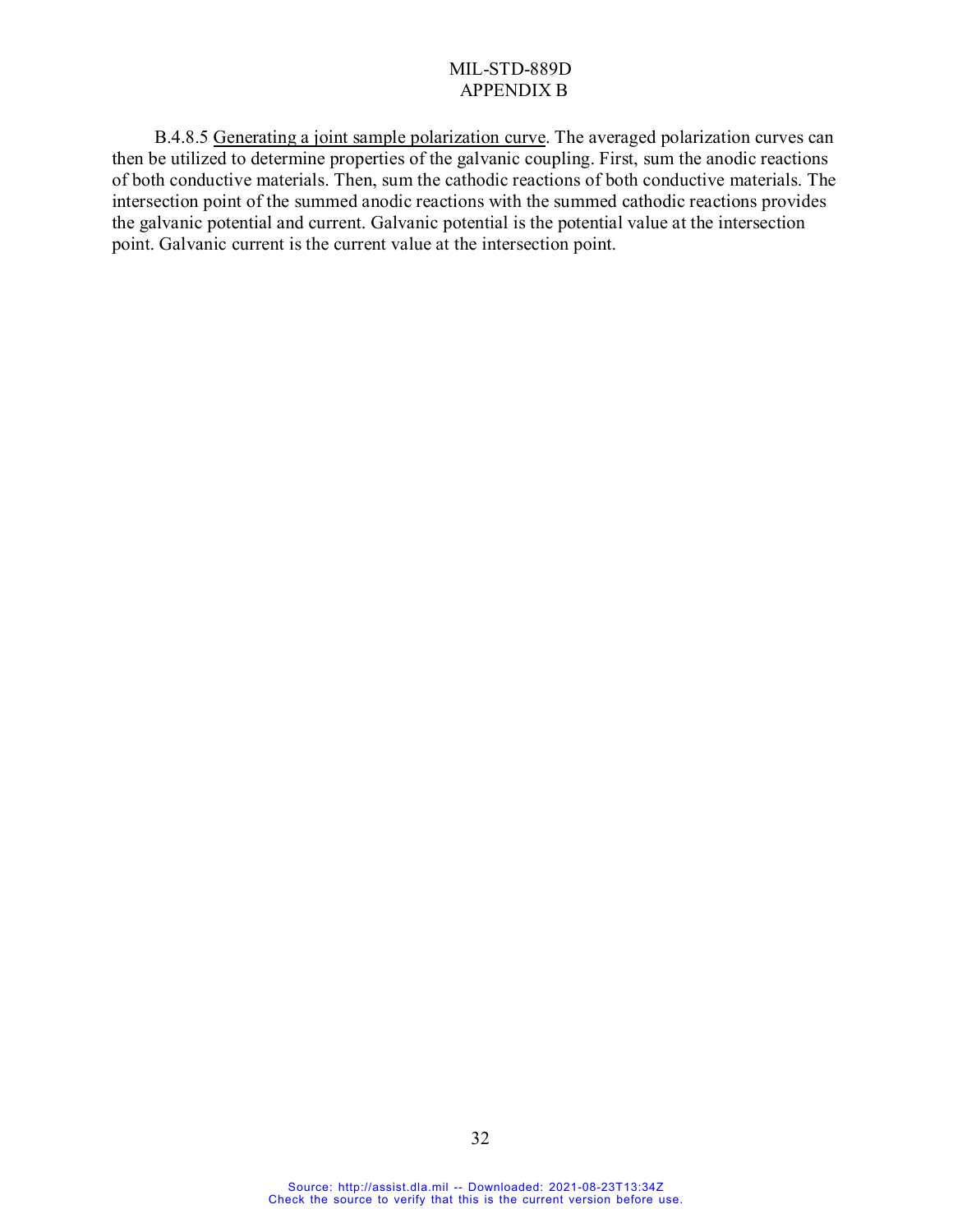#### PRINCIPLES OF GALVANIC CORROSION

#### C.1 SCOPE

C.1.1 Purpose. This appendix explains the principle factors that are involved in the phenomenon of galvanic corrosion. This Appendix is not a mandatory part of this standard. The information contained herein is presented for guidance only.

C.1.2 Application. The principle factors involved in the phenomenon of galvanic corrosion are explained.

#### C.2 GENERAL INFORMATION

C.2.1 Factors influencing galvanic corrosion. Several factors can influence the kinetics of galvanic corrosion. Among these are the polarization behavior of the conductive materials under the prevailing conditions; the areas of the anode and cathode; the electrical resistance; the type and concentration of the electrolyte; the pH of the electrolyte medium; the distance between, and the geometry of, the anode and cathode; and the degree of aeration or motion of the electrolyte medium. Basic factors are the electrical potentials of the electrodes, current, and resistances, expressed by

$$
E_c-E_a=IR_e+IR_m
$$

Where  $E_c$  is the potential of the cathode (as polarized);  $E_a$  is the potential of the anode (as polarized); I is the current in amperes;  $R_e$  is the resistance of the electrolyte solution path in the galvanic current (internal circuit) and  $R_m$  is the resistance of the electrodes (external circuit).

C.2.2 Corrosive environment. Each conductive material, in an electrolyte at a specific concentration and temperature, has a specific electrical potential, i.e., ability to undergo dissolution - to form metal ions with the release of electrons. In a corrosive solution having high conductivity and producing readily soluble corrosion products of the conductive materials, corrosion will continue. In a limited volume of solution, where conditions are more likely to develop that will hamper corrosion, e.g., increase of concentration of metal ions, the corrosion will diminish with time. In contrast, the same conductive material as the anode of a galvanic couple will tend to exhibit accelerated corrosion, which can be related to a flow of current in the circuit if the cathode is unaffected by polarization. If the electrodes polarize progressively, galvanic current flow and corrosion will subside and may actually stop. Generally, the rate of corrosion will decrease with higher concentrations of the electrolyte or with lower temperature.

a. Galvanic effects may change because of different pH conditions within an electrolyte. A conductive material, which is the anode in a neutral or acidic solution, may become the cathode if the solution is basic.

b. Oxygen dissolved in the electrolyte can depolarize the cathode by oxidizing absorbed hydrogen. In some cases, oxygen may be necessary to promote oxidation of the anode. The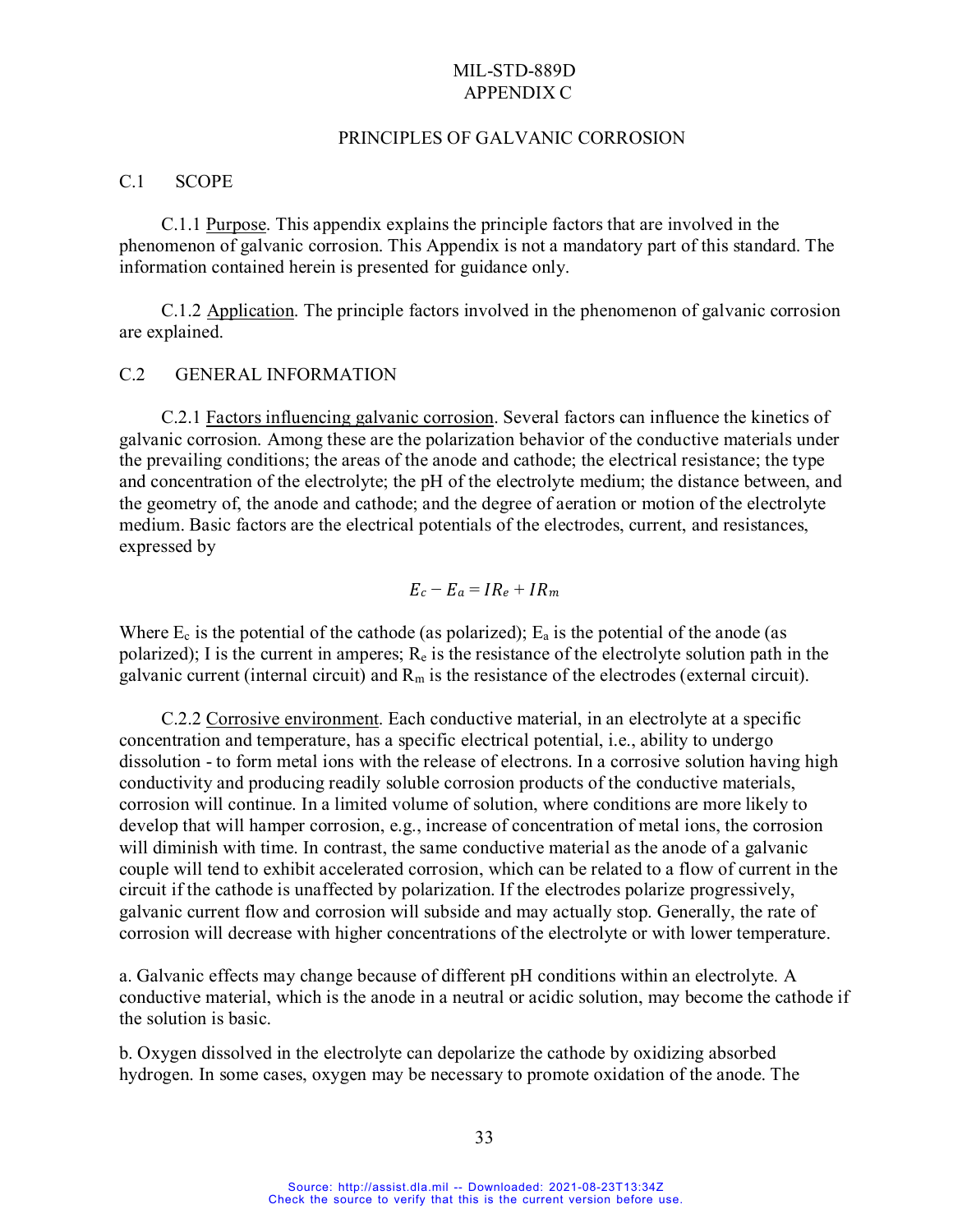amount of available oxygen and the rate of its diffusion therefore can change the rate of galvanic attack.

c. Ions, which are generated at the electrode as corrosion proceeds, concentrate at or near the electrode surfaces (polarization) and impede current flow. For each of these cases, in static solutions, the corrosion action is diffusion-dependent and is under diffusion control. Agitation of the solution will increase the reaction rate.

C.2.3 Conductivity of the galvanic circuit. Corrosion of a single conductive material in an electrolyte involves the flow of current from local anodic to local cathodic areas on the conductive material surface. This is termed "local cell corrosion" and is the situation of normal corrosion. Relatively small differences in potentials of local cells are the result of compositional dissimilarities on the conductive material surface because of different conductive material phases or crystal orientation, crystal imperfections segregations, grain boundaries, and other conditions. The more inhomogeneous the surface, the more susceptible it is to general attack. Dissolution of the anode relates to the galvanic current. According to Faraday's law,

$$
W = \frac{Ite}{F}
$$

where *W* is the mass or quantity of conductive material dissolved, in grams; *I* is the current in amperes; *t* is the time of current flow, in seconds; *e* is the equivalent of the anode conductive material (atomic weight divided by valence or charge of ions produced); *F* is Faraday's constant (96,5000 coulombs per mol).

Galvanic corrosion is different from corrosion of a single conductive material experiencing current flow in an electrolyte solution. The latter type of corrosion is caused by differences in oxygen content of the electrolyte solution at different surfaces of the conductive material; differences in solute ion concentration or differential aeration; or differential ion or concentration.

C.2.4 Components of polarization curve. To understand the components of a polarization curve, it is first necessary to understand an Evans Diagram. Figure C-1 illustrates an Evans diagram with an arbitrary scale. It is typical to see the data plotted with a logarithmic current, leading to a linear plot. The slope of the line is called the Tafel slope and is usually expressed in mV/decade.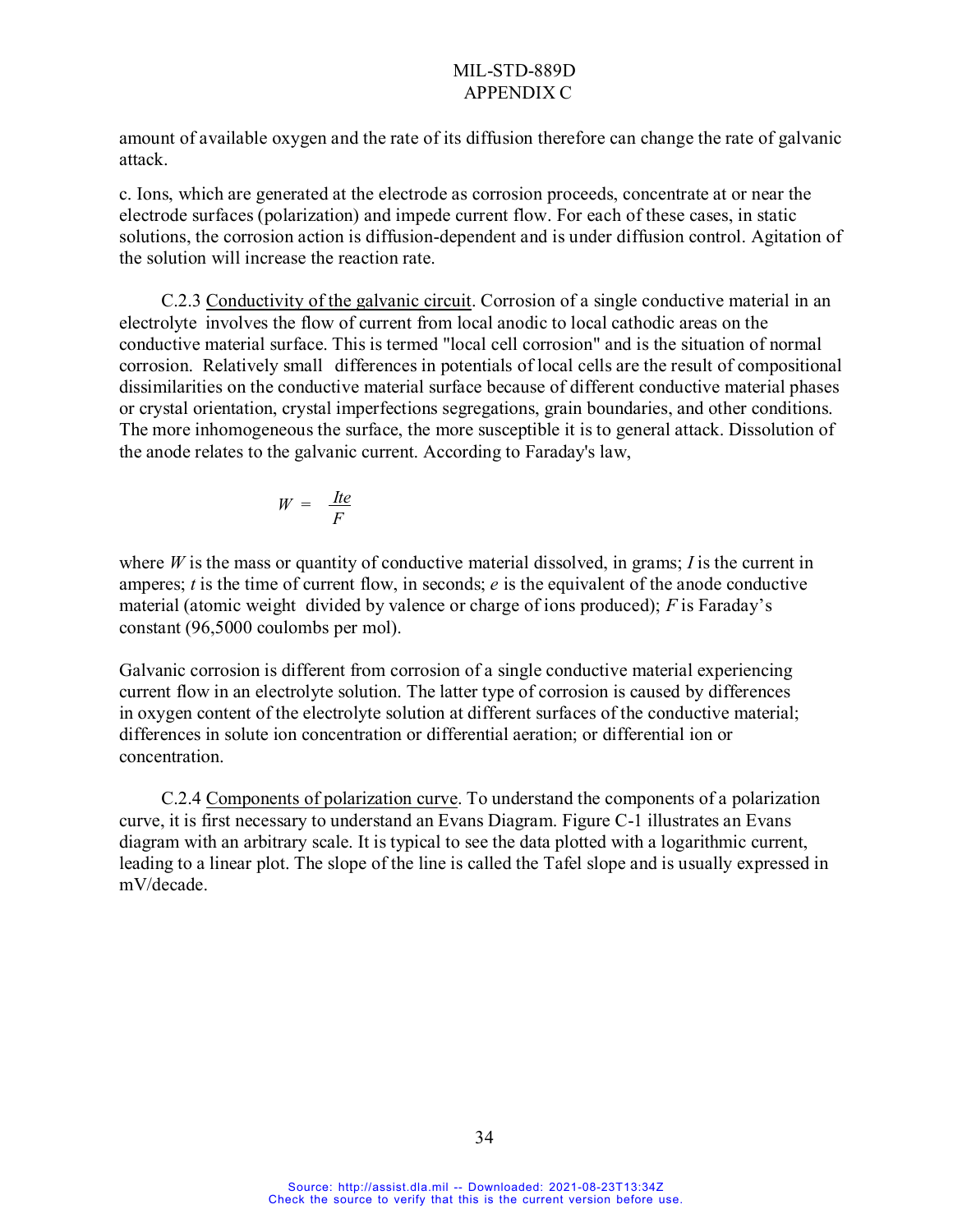

FIGURE C-1. Evans diagram with an arbitrary scale.

There are two common cathodic reactions in polarization curves: hydrogen evolution reactions (HER) and oxygen reduction reactions (ORR). HER are common due to water having two hydrogen atoms to reduce. In solutions containing dissolved oxygen, the ORR will occur at high currents and when not enough oxygen can diffuse to the electrode. This results in a diffusion limited system.

Figure C-2 shows a Tafel plot of a diffusion limited system. The plot is no longer linear as the current no longer depends on the electrode and is dependent on diffusion of oxygen or other ions.



FIGURE C-2. Tafel plot of a diffusion limited system.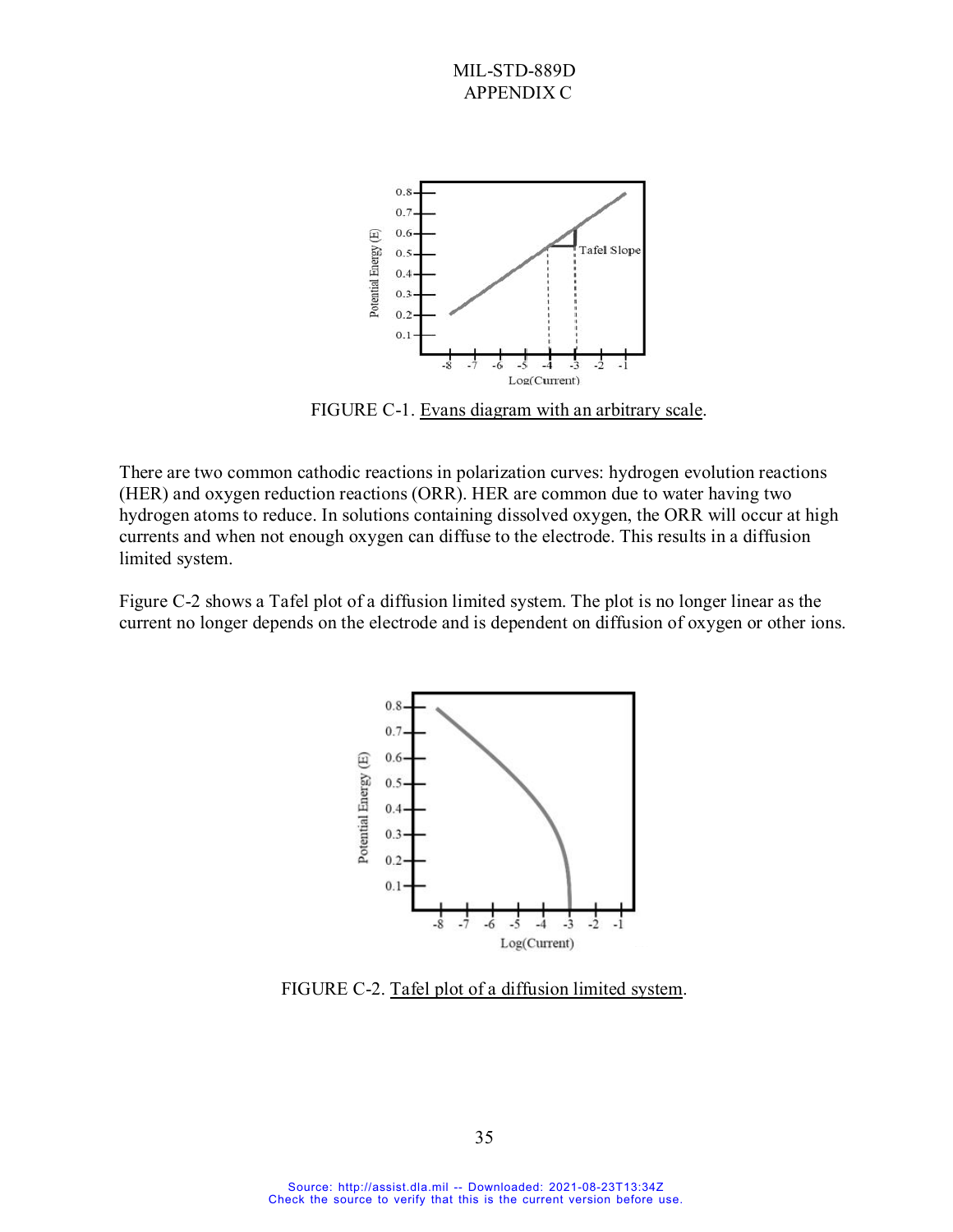When corrosion occurs, oxidation and reduction reactions occur simultaneously. The point at which the lines intersect can be used to determine the corrosion current  $(I_{\text{corr}})$  and the corrosion potential (Ecorr). Figure C-3 illustrates this principle on an Evans diagram.



FIGURE C-3. Evans diagram with  $E_{corr}$  and  $I_{corr}$ .

Since Evans diagrams are normally used for quantitative purposes, polarization curves can be used to collect data on a system of interest to determine its  $E_{corr}$  and  $I_{corr}$  values. Figure C-4 shows the polarization curve with the Evans diagram overlaid on it. The linear slopes on the polarization curves are extrapolated to where they intersect. This intersection point determines the  $E_{\text{corr}}$  and Icorr.



FIGURE C-4. Polarization curve with an Evans Diagram.

C.2.5 Mixed conductive material polarization curves. Traditionally, when applying the theory outlined in C.2.4 to mixed conductive materials, the polarization curves for two conductive materials are overlaid and the values at the point of intersection are determined to be the galvanic current and the galvanic potential. The established method of curve crossing worked as predicted for materials that have significantly different OCPs. However, materials that had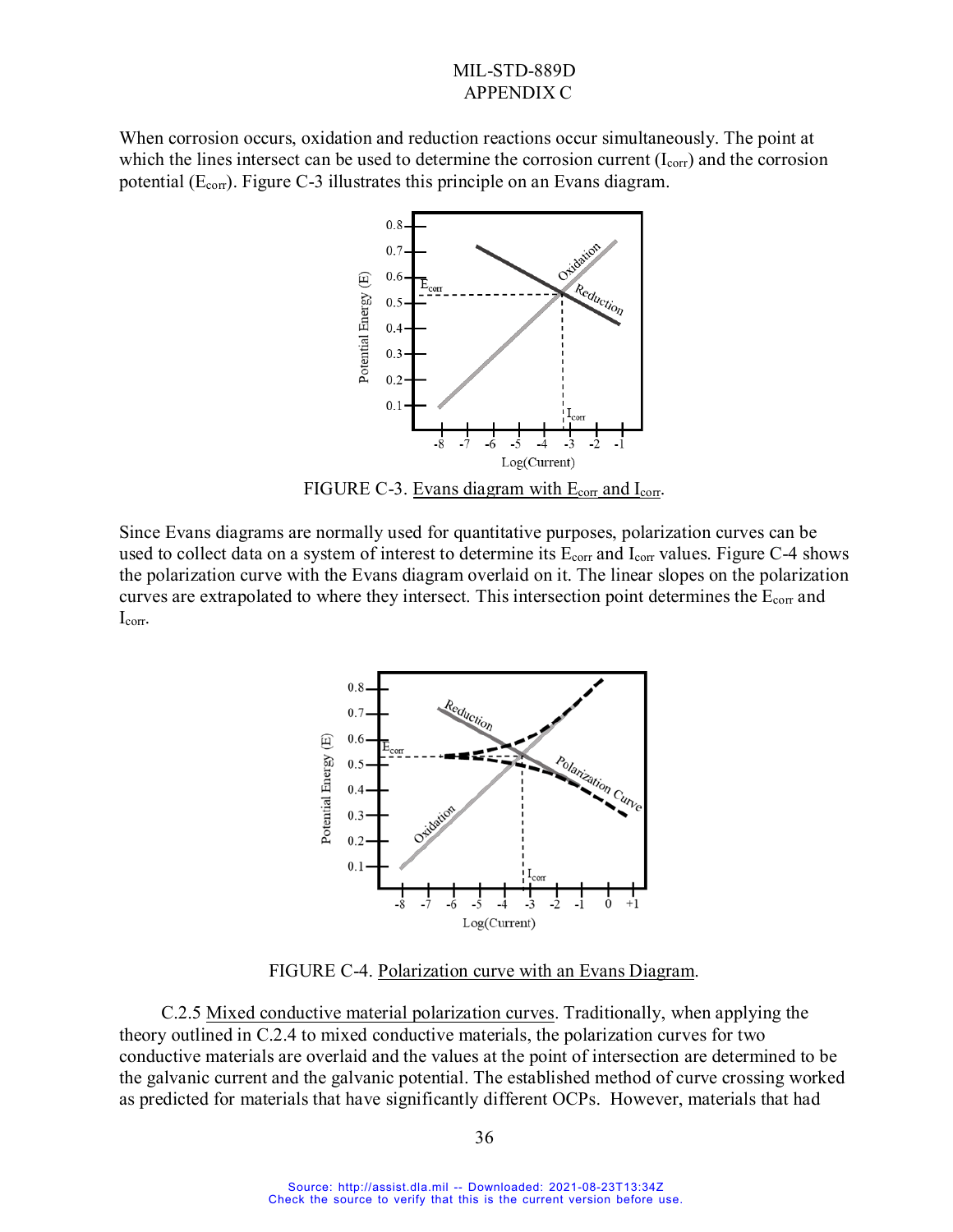very close OCPs resulted in erroneous galvanic current values due to the extremely small current values near OCP where the materials' curves crossed. Summation of the anodic scans of both materials and the cathodic scans of both materials allows for the elimination of the issue with close-OCP pairings, while not affecting the results from pairings that cross far from OCP. The intersection point of the anodic and cathodic portions of the galvanic curve is then determined to be the galvanic current and galvanic potential.

To verify this approach, two conductive materials of interest were joined together, ensuring electrical contact. A polarization curve on the joined conductive material couple was completed. The generated polarization curve of the joined materials was compared to the polarization curves produced using mixed potential theory. The results showed that both polarization curves had the same features at nearly the same  $E_{gal}$  and  $I_{gal}$ . In addition to this test, a zero resistance ammeter (ZRA) was performed on the same conductive materials. The ZRA confirmed these results by outputting a galvanic current and galvanic potential near where the mixed conductive materials curves intersect.

C.2.6 Accelerating factor determination. When coupling different conductive materials, the corrosion rate of the anodic member of a couple increases compared to the corrosion rate of the same conductive material if it was unpaired. The increase in corrosion rate can be quantified as the acceleration factor. To determine this, the corrosion rate of the anodic member in a galvanic couple is divided by the self-corrosion rate of the same anodic member. The summary of the acceleration factors is listed in Tables C-I, C-II and C-III.

C.2.7 Polarization control. The polarization of electrodes in an electrolyte solution occurs because a film of oxide, gas, or other compound changes the electrode surfaces. These changes reduce the potential difference relative to the open circuit potentials and lessen the corrosion rate. These changes on the surface increase the resistance of the external circuit and diminish current flow. They also tend to intensify or diminish with the change in galvanic current or applied current. Electrode polarization behavior is a means by which the compatibility of coupled dissimilar conductive materials in solution can be established. Polarization measurements can provide information as to the effects of relative areas of anode and cathode and effects of changes in potential on the corrosion.

Polarization of galvanic electrodes is illustrated on Figure C-5. When polarization mainly occurs at the anode, it is under anodic control. For a polarization reaction that occurs mainly at the cathode, the corrosion reaction is under cathodic control. If polarization reactions occur equally at both the anode and cathode, it is under mixed control. When the electrodes do not polarize, resistance of the circuit, the solution path  $(R_e)$  and the metallic portion  $(R_m)$  control the reaction. Galvanic corrosion and current flow are polarization and resistance controlled.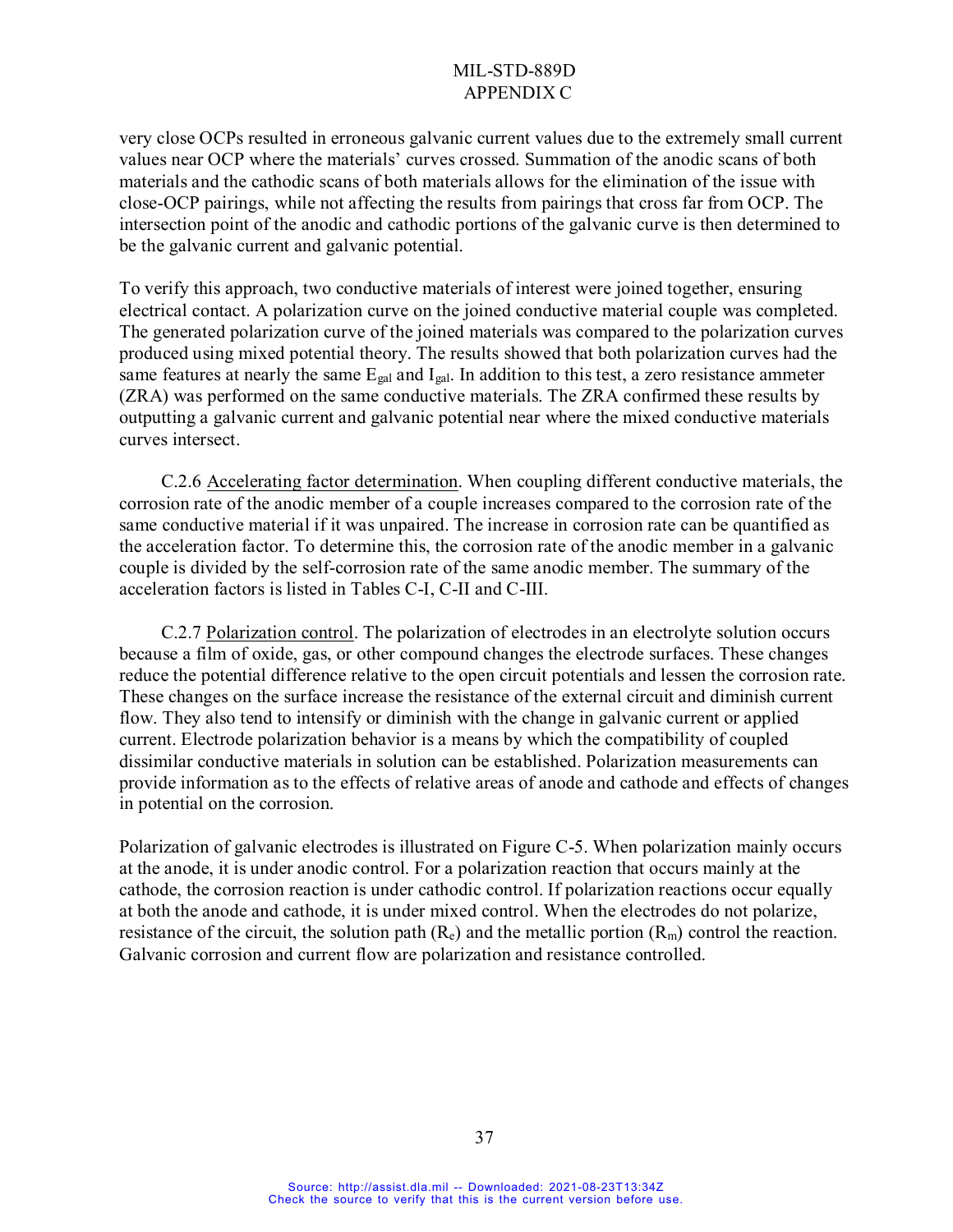

FIGURE C-5. Types of polarization and control in galvanic corrosion.

C.2.8 Electrode areas. Under cathodic control, corrosion of the anode is proportional to the area of the cathode. If the cathode area is two to three times the area of the anode and if the polarization is negligible, the current is generally increased by the same factor. The same relationship prevails if the anode area is decreased relative to the cathode. Decreasing the area of the cathode, in effect increasing the area of the anode, reduces the galvanic current density and diminishes corrosion of the anode so that normal corrosion becomes dominant. The situation is somewhat different in mixed control. An increase in the cathode area can have some accelerating corrosion effect, but this is generally less than in the case of cathodic control, and the effect does not occur in a proportional way. General corrosion becomes less pronounced. In anodic control, the corrosion of the anode essentially is unaffected by the cathode area; increasing the area of the anode decreases the galvanic current.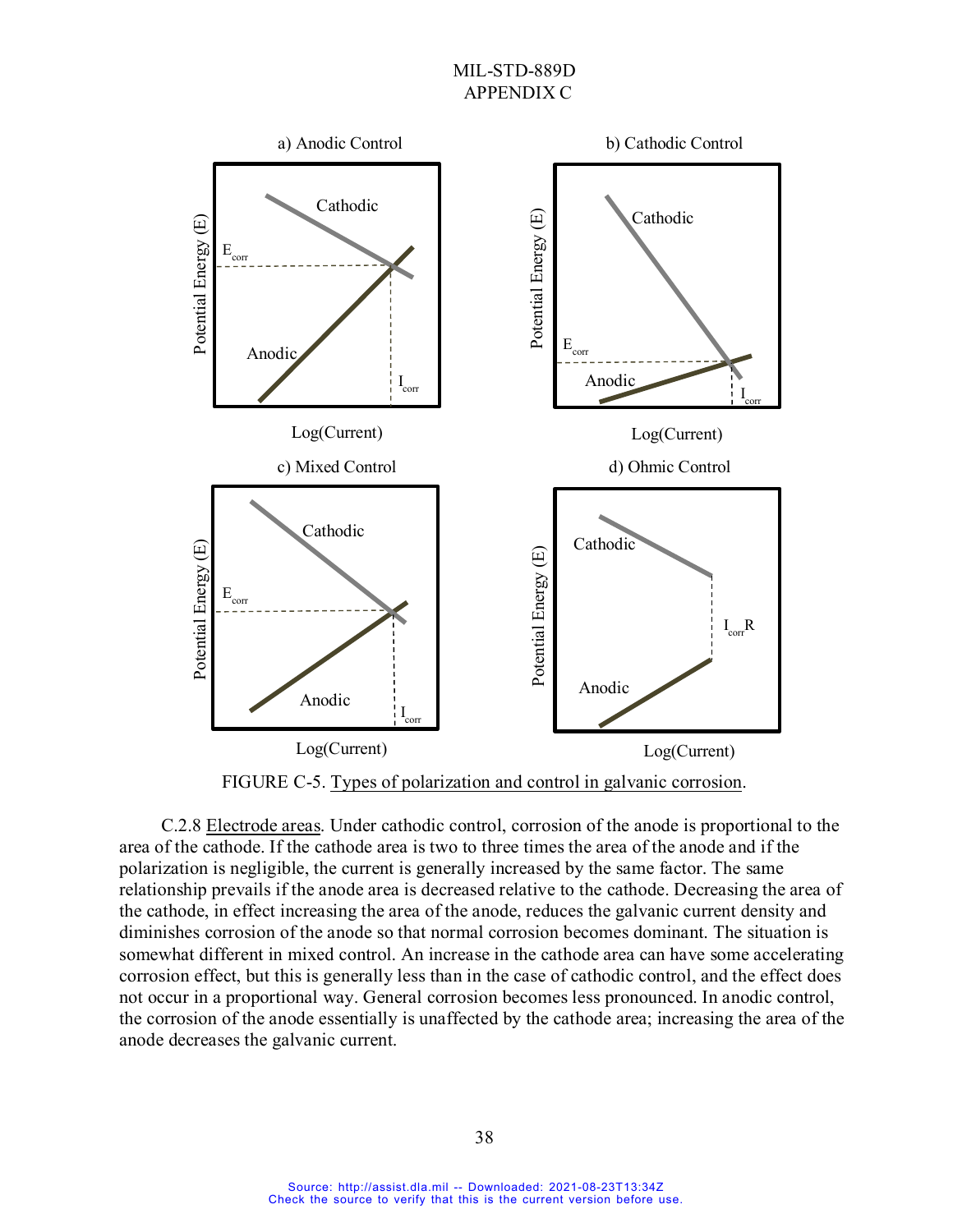C.2.9 Resistance and galvanic current. In a polarized galvanic circuit, resistance is contributed by the portion of the electrolyte between the anode and cathode  $(R_e,$  internal path) and by the films of reaction products formed on the electrode surfaces  $(R_m, \text{ metallic path})$ . These factors impede ion exchange and reduce current flow; therefore, the total resistance, R, of the circuit is expressed as  $R = R_e + R_m$ . In the polarized system, as the resistance increases, the potentials of the anode and cathode approach each other until a steady state reaction is attained. The limiting current corresponds with the intersection of the polarization curves. This is the maximum current obtainable in the system if constant conditions are maintained.

C.2.10 The electrolyte medium. In each liquid medium or solution (for a given concentration of the electrolyte and temperature of the medium), a conductive material has a specific electrical potential. In a very corrosive solution, i.e., a solution having high conductivity and producing readily soluble compounds of the anode of a galvanic couple, the anode will corrode uniformly. If the cathode does not polarize, the corrosion of the anode will be accelerated. However, with polarization of the electrodes, galvanic current flow and corrosion subside. Generally, for a given electrolyte solution, the rate of corrosion decreases with higher concentration of the electrolyte or with lower temperature. In a solution containing ions that can polarize the anode, the cathode, or both, galvanic effects will be small. Coupled dissimilar conductive materials may exhibit different responses in the electrolyte solution because of pH changes. A conductive material, which is the anode in a neutral or acidic solution, may become the cathode if the solution is made basic.

This is illustrated with magnesium-aluminum couples in dilute, neutral, or slightly acidic sodium chloride solution. With dissolution of the magnesium anode, the solution becomes alkaline, and the aluminum is rendered anodic, a reversal of polarity. In a neutral sodium chloride solution, the anode iron of an iron-copper couple becomes the cathode when the solution is altered by the addition of ammonia.

C.2.11 Aeration, diffusion, and agitation of solution. Oxygen dissolved in the electrolyte solution can act to depolarize the cathode, and increase cathodic current. In some cases, oxygen may be necessary for oxidation of the anode. The amount of available oxygen and the rate of its diffusion can therefore change galvanic current. Ions, which are formed at the electrodes during galvanic corrosion, concentrate at or near the electrode surfaces (polarization) and impede current flow. For each of these cases in still solutions, the galvanic action is diffusion-dependent and is under diffusion control. Agitation or movement of the solution will increase the reaction rate. If the electrode areas are not large, little difference will ensue.

C.2.12 Importance of kinetics. Based on the previous definition of dissimilar conductive materials, it could be inferred that aluminum alloys would experience less corrosion when paired with stainless steels rather than titanium. This determination was based solely on the difference in the potentials – the difference in potential between aluminum and titanium is greater than the difference between aluminum and stainless steels. Under the previous method, smaller differences in potential indicated less propensity to corrode.

In comparison, when looking at the current of conductive materials in various sodium chloride concentrations, titanium is almost a magnitude lower in current than stainless steels. Although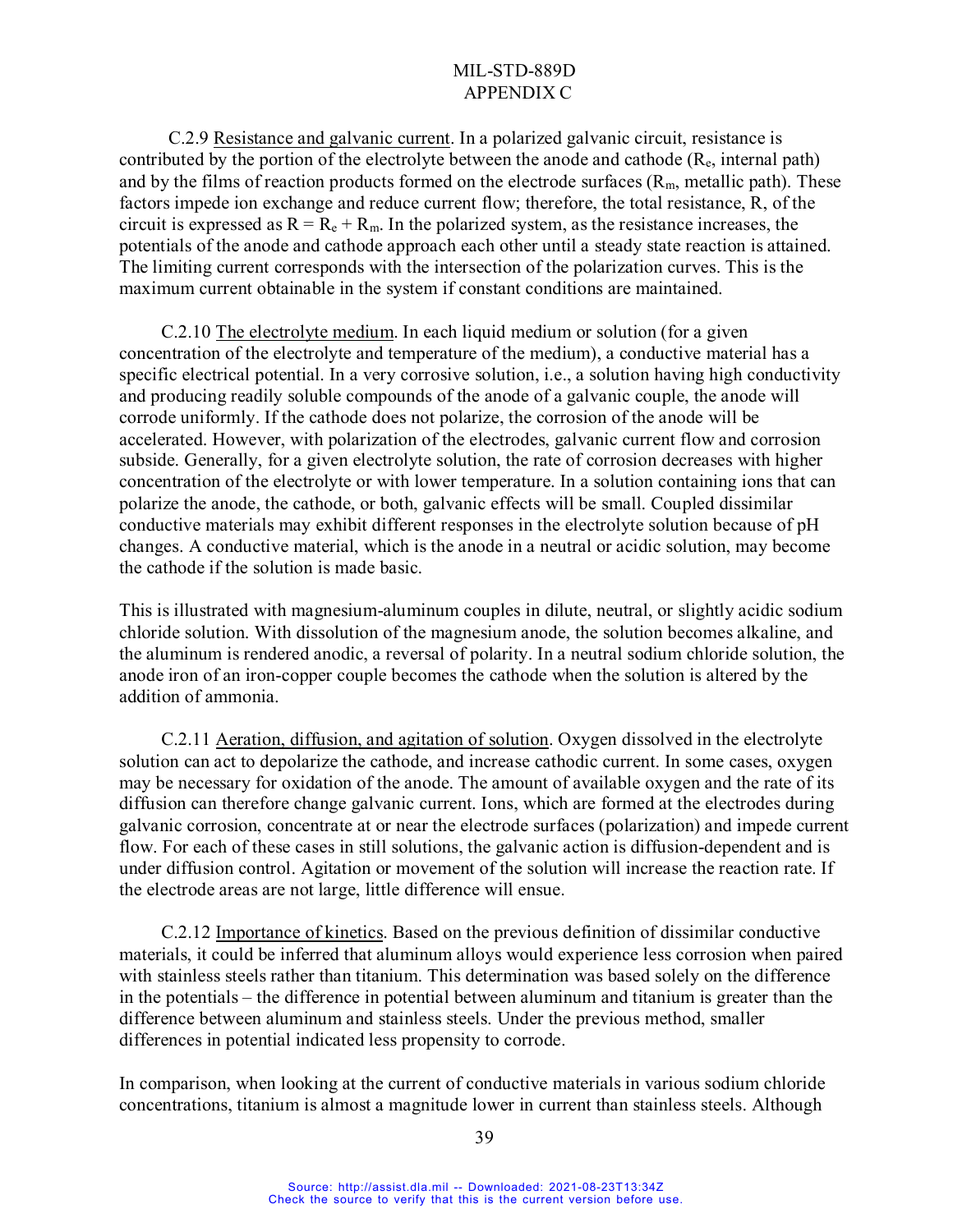the potential indicates that titanium is a worse pairing with aluminum, it takes a longer time for the corrosion to occur.

In practice, we see that aluminum alloys corrode at a slower rate when coupled with titanium than when coupled with stainless steels. This proves that even though the potential difference between the aluminum and titanium is not favorable, the kinetics show that it will take longer for the aluminum paired to the titanium to corrode compared to the stainless steel with the aluminum.

C.2.13 Calculating anode to cathode (A/C) ratio. To determine the desired A/C ratio for a galvanically incompatible conductive material couple, the equation listed in 5.5 shall be used. To use this equation, the galvanic corrosion rate for a selected conductive material couple shall be divided by 0.009 mil per year, which is the corrosion rate at which a galvanic conductive material couple is compatible. If the exact galvanic corrosion rate is not known, use the upper value of the corrosion rate rating. An example of this calculation is provided below.

*Conductive Material Pair - 1020 Steel with Inconel***®** 600

*Corrosion Rating – 3 (1.0-4.99 mil/year)*

$$
\frac{A}{C} = \left(\frac{1}{0.009 \frac{mil}{yr}}\right) CR \rightarrow \frac{A}{C} = \left(\frac{1}{\frac{0.009mil}{yr}}\right) 4.99 \frac{mil}{yr} \rightarrow A/C = 554.44
$$

Anode to Cathode Ratio of 554.44: 1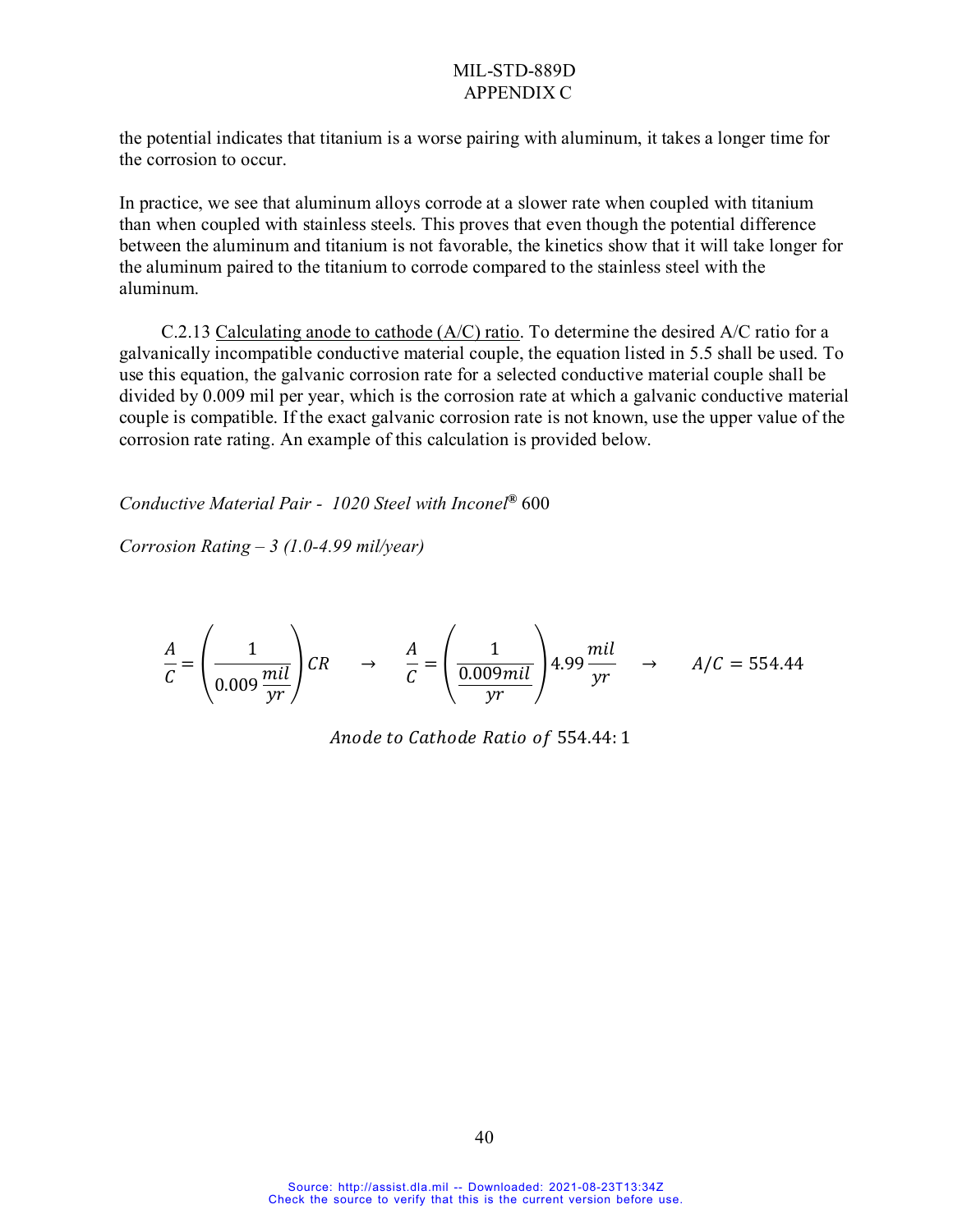## TABLE C-I. Accelerating factors of bare conductive materials in a 1:1A/C in immersed artificial seawater.

|          |                              | Cathodic Material<br>27 28<br>18 19<br>24 25<br>$1 \quad 2$ |     |              |     |                 |     |      |     |     |     |     |     |                |     |     |     |                |     |     |     |                |     |      |                |     |                |                |      |      |      |     |     |                |                |                        |     |                |     |     |     |     |     |     |     |     |      |              |
|----------|------------------------------|-------------------------------------------------------------|-----|--------------|-----|-----------------|-----|------|-----|-----|-----|-----|-----|----------------|-----|-----|-----|----------------|-----|-----|-----|----------------|-----|------|----------------|-----|----------------|----------------|------|------|------|-----|-----|----------------|----------------|------------------------|-----|----------------|-----|-----|-----|-----|-----|-----|-----|-----|------|--------------|
|          |                              |                                                             |     | $\mathbf{3}$ |     |                 |     |      |     |     |     | 11  | 12  | 13             | 14  | 15  | 16  | 17             |     |     | 20  | 21             | 22  | 23 l |                |     | 26             |                |      | 29   | 30   | 31  | 32  | 33             | 34             | 35                     | 36  | 37             | 38  | 39  | 40  | 41  | 42  | 43  | 44  | 45  | 46   | 47           |
|          | 1. Mg EV31                   |                                                             | 2.0 | 12           | 15  | 77              | 66  | 167  | 30  | 6.9 | 1.3 | 259 | 219 | 630            | 640 | 774 | 61  | 505            | 511 | 687 | 236 | 19             | 12  | 1.6  | 65             | 116 | 248            | 134            | 114  | 1269 | 133  | 527 | 557 | 363            | 312            | 199                    | 415 | 423            | 279 | 196 | 166 | 530 | 276 | 244 | 163 | 44  | 94   | 703          |
|          | 2. Mg WE43                   |                                                             |     | 12           | 16  | 86              | 81  | 186  | 41  | 6.8 | 1.3 | 281 | 281 | 748            | 726 | 916 | 78  | 548            | 546 | 769 | 256 | 21             | 12  | 1.6  | 80             | 123 | 269            | 160            | 135  | 4239 | 143  | 596 | 697 | 395            | 340            | 207                    | 465 | 475            | 320 | 217 | 190 | 598 | 332 | 283 | 190 | 55  |      | 100 726      |
|          | 3. Mg AZ31B                  |                                                             |     |              | 7.2 | 104             | 67  | 218  | 8.9 | 5.7 |     | 340 | 170 | 526            | 605 | 636 | 54  | 590            | 584 | 677 | 315 | 14             | 18  | 2.2  | 70             |     | 319            | 152            | 133  | 2155 | 194  | 493 | 423 | 432            | 378            | 311                    | 426 | 430            | 297 | 252 | 199 | 515 | 264 | 261 | 188 | 43  | 146  | 1080         |
|          | 4. Zinc                      |                                                             |     |              |     | 40 <sup>1</sup> | 4.5 | 54   | 6.8 | 25  | 8.9 | 222 | 42  | 261            | 327 | 382 | 8.9 | 403            | 219 | 327 | 190 | 44             | 29  | 25   | 41             | 58  | 109            | 56             | 42   | 7139 | 49   | 143 | 78  | 142            | 207            | 140                    | 150 | 168            | 83  | 133 | 52  | 263 | 45  | 67  | 45  |     | 437  | 2027         |
|          | 5. Zn-Ni Plated              |                                                             |     |              |     |                 | 1.0 | 3.1  | 1.3 | 2.2 |     | 6.0 | 3.4 |                |     |     | 1.4 | 7.6            | 6.2 | 7.8 | 5.1 | 2.5            | 2.1 | 1.9  | 3.2            |     | 2 <sub>0</sub> | 3.1            | 3.3  | 75   | 2.3  | 5.4 | 4.0 | 4.5            | 5.8            |                        | 5.6 | 6.5            | 3.7 | 44  | 2.9 |     | 2.5 |     |     |     | 23   | $30^{\circ}$ |
|          | . Al5083                     |                                                             |     |              |     |                 |     | 89.7 | 4.3 | 15  | 5.2 | 57  | 135 | 399            | 265 | 297 |     | 107            | 66  | 159 | 94  | 8.5            | 57  | 7.0  | 138            | 144 | 104            | 107            | 154  | 416  | 62   | 195 | 166 | 149            | 43             | 87                     | 182 | 227            | 127 | 58  |     | 139 | 85  |     |     |     | 982  | 214          |
|          | 7. Cadmium                   |                                                             |     |              |     |                 |     |      | 1.0 | 1.2 | 1.0 | 1.7 | 2.5 |                | 43  |     |     | 2.5            | 2.7 | 3.2 | 2.3 | 1.1            |     |      | 2.5            |     |                | 22             | 2.7  | 12   | 1.7  | 3.1 | 2.8 | 2.6            |                |                        | 3.0 | 3 <sup>4</sup> | 2.4 | 1.8 |     |     |     | 22  |     |     | 12   | 4.2          |
|          | 8. A16061                    |                                                             |     |              |     |                 |     |      |     | 8.6 | 2.1 | 37  | 90  | 264            | 175 | 194 |     | 67             | 33  | 71  | 53  | 2.9            | 33  | 2.6  | Q <sub>1</sub> | 95  | 68             | 71             | 102  | 134  | 41   | 128 | 110 | 98             | 24             | $\leq$                 | 119 | 149            | 83  | 31  | 69  | 88  | 56  |     |     |     | 640  | 128          |
|          | 9. CP Aluminum               |                                                             |     |              |     |                 |     |      |     |     | 1.1 | 5.7 | 12  | 36             | 24  | 27  | 1.4 | 9.9            | 6.1 | 12  | 8.3 | 1.5            | 5.3 | 1.3  | 13             | 13  | 9.5            | 9.8            | 13.9 | 26   | 5.8  | 17  | 15  |                | 4.1            | 8.0                    | 16  | 20             | 11  | 5.3 | 9.6 | 12  | 7.8 |     |     |     | 86   | 18           |
|          | 10. A356                     |                                                             |     |              |     |                 |     |      |     |     |     | 33  | 80  | 235            | 156 | 173 | 3.7 | 60             | 30  | 63  | 47  | 3.6            | 29  | 2.9  | 81             | 85  | 61             | 63             | 90   | 97   | 36   | 114 | 97  | 87             | 21             | 50                     | 105 | 132            | 74  | 26  | 61  | 77  | 50  | 65  | 42  |     | 565  | 111          |
|          | 11. 1020 Steel               |                                                             |     |              |     |                 |     |      |     |     |     |     | 3.3 | 8 <sub>1</sub> | 5.7 | 7.0 | 1.1 | 3.0            | 2.7 | 3.9 | 2.6 | 1.1            | 1.9 | 1.1  | 3.2            | 3.3 | 2.6            | 2.7            | 3.4  | 74   | 1.9  | 4.1 | 3.7 | 3.4            |                | 23                     | 3.9 | 4.7            | 3.0 | 2.0 | 2.6 | 3.2 | 2.3 | 27  |     |     | 18   | 4.6          |
|          | 12. Al7075                   |                                                             |     |              |     |                 |     |      |     |     |     |     |     | 4.0            | 3.0 | 3.8 | 1.0 | 1.9            | 1.9 | 2.4 | 1.8 | 1.1            | 1.4 | 1.0  | 2.0            | 21  | 1.8            | 1.8            | 2.1  | 5.9  | 1.5  | 2.4 | 2.2 | 2.1            | 1.4            | 1.6                    | 2.4 | 2.7            | 1.9 | 1.5 | 1.8 | 2.1 | 1.6 | 1.8 | 1.5 |     | 8.3  | 2.8          |
|          | 13. A36 Steel                |                                                             |     |              |     |                 |     |      |     |     |     |     |     |                | 1.7 | 1.8 | 1.0 | 1 <sup>2</sup> | 1.2 | 1.4 | 1.2 | 1.0            |     |      | 1.3            |     |                | 1.3            | 1.4  | 2.2  |      | 1.5 | 1.4 | 1.3            |                |                        | 1.4 | 1.5            | 1.3 | 1.1 |     |     |     | 1.3 |     |     | 3.4  | 1.5          |
|          | 14. 1018 Steel               |                                                             |     |              |     |                 |     |      |     |     |     |     |     |                |     | 2.1 | 1.0 | 1.4            | 1.4 | 1.7 | 1.4 | 1.0            | 1.2 |      | 1.5            |     | 1.4            | 1.4            | 1.6  | 3.0  | 1.2  | 1.7 | 1.6 | 1.5            |                |                        | 1.7 | 1.8            | 1.5 | 1.2 |     | 1.5 |     |     |     |     | 4.7  | 1.8          |
|          | 15. 1008 Steel               |                                                             |     |              |     |                 |     |      |     |     |     |     |     |                |     |     | 1.0 | 1 <sup>2</sup> | 1.2 | 1.4 | 12  | 1.0            |     |      |                |     |                | 1.2            | 13   | 21   |      | 13  |     |                |                |                        |     |                |     |     |     |     |     |     |     |     | 3.5  | 1.4          |
|          | 16. Al7050                   |                                                             |     |              |     |                 |     |      |     |     |     |     |     |                |     |     |     | 26             | 13  | 36  | 23  | 1.8            | 15  |      | 35             |     | 27             | 28             | 39   | 90   |      | 50  | 43  | 38             |                | 22                     | 46  | 58             | 33  |     | 27  | 35  | 22  |     |     |     | 247  | 53           |
|          | 17. B7 Steel                 |                                                             |     |              |     |                 |     |      |     |     |     |     |     |                |     |     |     |                | 1.5 | 2.2 | 1.8 | 1.0            | 1.4 |      | 2.1            |     | 1.9            | 1.9            | 2.3  | 3.1  | 1.5  | 2.6 | 2.4 | 2.2            |                |                        | 2.5 | 2.9            | 2.0 | 1.4 |     |     |     | 1.9 |     |     | 9.9  | 2.7          |
|          | 18. MIL-11356 Steel          |                                                             |     |              |     |                 |     |      |     |     |     |     |     |                |     |     |     |                |     | 3.3 | 2.5 | 1 <sub>0</sub> |     |      |                |     |                | 2.6            | 35   | 5.6  |      | 43  | 27  | 3.4            |                |                        |     |                | 3.0 |     |     |     | 22  |     |     |     | 20   | 4.4          |
|          | 19.4340 Steel                |                                                             |     |              |     |                 |     |      |     |     |     |     |     |                |     |     |     |                |     |     | 1.8 | 1.0            | 13  |      | 1.9            |     |                | 1.7            | 2.0  | 23   |      | 23  | 21  | 2.0            |                |                        | 22  | 2.6            |     |     |     | 1.9 |     |     |     |     | 9.4  | 2.3          |
|          | 20. HY80 Steel               |                                                             |     |              |     |                 |     |      |     |     |     |     |     |                |     |     |     |                |     |     |     | 1.0            |     |      | 2.5            |     |                | 2.2            | 2.7  |      |      | 3.2 | 2.8 |                |                |                        | 3.0 |                | 2.4 |     |     |     |     |     |     |     | 13   | 3.1          |
|          | 21. Tin                      |                                                             |     |              |     |                 |     |      |     |     |     |     |     |                |     |     |     |                |     |     |     |                | 67  |      | 376            | 381 | 265            | 285            | 427  | 53   | 53   | 123 |     |                |                | $\Lambda$ <sub>f</sub> | 95  |                |     |     |     |     | 54  |     |     |     | 2298 | 504          |
|          | 22. Al2024                   |                                                             |     |              |     |                 |     |      |     |     |     |     |     |                |     |     |     |                |     |     |     |                |     | 1.0  | 6.7            | 7.0 | 5.2            | 5.4            | 7.4  | 23   | 3.5  | 8.8 | 7.6 | 7.0            | 2.1            | -4.1                   | 8.0 | 10             | 5.9 | 1.8 |     |     | 43  |     |     |     | 42   | 8.4          |
|          | 23. Ti-6Al-4V                |                                                             |     |              |     |                 |     |      |     |     |     |     |     |                |     |     |     |                |     |     |     |                |     |      | 2227           | 710 | 1557           | 564            | 982  | 8.8  | 23.7 | 36  | 42  |                |                |                        |     | 43             |     |     |     | 43  | 26  |     |     |     | 143  | 162          |
| Material | 24. Brass, Yellow            |                                                             |     |              |     |                 |     |      |     |     |     |     |     |                |     |     |     |                |     |     |     |                |     |      |                |     |                | 1.3            | 1.5  | 1.0  | 1.0  | 1.0 | 1.0 | $\overline{0}$ | LΩ             |                        |     |                | 10  | 1.0 |     |     |     |     |     |     | 2.3  | 2.9          |
|          | 25. Bronze                   |                                                             |     |              |     |                 |     |      |     |     |     |     |     |                |     |     |     |                |     |     |     |                |     |      |                |     |                | 1 <sup>5</sup> | 2.5  | 10   | 1.0  | 1.0 |     |                |                |                        |     |                |     |     |     |     |     |     |     |     | 3.8  | 6.9          |
| Anodic   | 26. NiAl, C630               |                                                             |     |              |     |                 |     |      |     |     |     |     |     |                |     |     |     |                |     |     |     |                |     |      |                |     |                | 1.4            | 1.7  | 1.0  | 1.0  | 1.0 | 1.0 |                |                |                        |     |                |     |     |     |     |     |     |     |     | 2.3  | 3.7          |
|          | 27. CuBe                     |                                                             |     |              |     |                 |     |      |     |     |     |     |     |                |     |     |     |                |     |     |     |                |     |      |                |     |                |                | 2.8  | 1.0  | 1.0  | 1.0 | 1.0 | $\overline{0}$ | LΩ             |                        |     |                | 1.0 | 1.0 |     |     |     |     |     |     | 3.8  | 8.4          |
|          | 28. CP Copper                |                                                             |     |              |     |                 |     |      |     |     |     |     |     |                |     |     |     |                |     |     |     |                |     |      |                |     |                |                |      | 1.0  | 1.0  | 1.0 | 1.0 | $\overline{0}$ | 1.0            |                        |     |                | 1.0 | 1.0 |     |     |     |     |     |     | 2.5  | 4.9          |
|          | 29. PH 13-8                  |                                                             |     |              |     |                 |     |      |     |     |     |     |     |                |     |     |     |                |     |     |     |                |     |      |                |     |                |                |      |      | 2.2  | 3.6 | 5.3 | 3.6            |                |                        |     | 3.5            | 3.0 | 3.9 | 2.4 |     |     |     |     |     | 18   | 73           |
|          | 30, 304SS                    |                                                             |     |              |     |                 |     |      |     |     |     |     |     |                |     |     |     |                |     |     |     |                |     |      |                |     |                |                |      |      |      | 3.3 | 4.9 | 3.2            | 19             |                        |     | 2.9            | 2.5 | 3.6 |     | 2.9 |     |     |     |     | 14   | 53           |
|          | 31. PH 15-5                  |                                                             |     |              |     |                 |     |      |     |     |     |     |     |                |     |     |     |                |     |     |     |                |     |      |                |     |                |                |      |      |      |     | 2.7 | 2.0            | $\overline{4}$ | 2.0                    | 1.9 | 18             | 1.7 | 2.1 |     |     |     |     |     |     | 7.6  | 26           |
|          | 32.304SS Passivated          |                                                             |     |              |     |                 |     |      |     |     |     |     |     |                |     |     |     |                |     |     |     |                |     |      |                |     |                |                |      |      |      |     |     | 1.6            | 1.2            | 1.6                    | 1.5 | 1.5            | 1.4 | 1.6 |     | 1.4 |     | 1.3 |     | 3.3 | 4.9  | 16           |
|          | 33.410SS                     |                                                             |     |              |     |                 |     |      |     |     |     |     |     |                |     |     |     |                |     |     |     |                |     |      |                |     |                |                |      |      |      |     |     |                | 1.4            | 2.1                    | 1.9 | 1.8            | 1.7 | 2.1 | 1.4 | 1.8 | 1.2 | 1.6 | 1.3 | 5.4 | 7.4  | 54           |
|          | 34. Inconel <sup>®</sup> 600 |                                                             |     |              |     |                 |     |      |     |     |     |     |     |                |     |     |     |                |     |     |     |                |     |      |                |     |                |                |      |      |      |     |     |                |                | 3.5                    | 3.2 | 2.9            | 2.5 | 4.0 | 1.8 | 2.8 | 1.6 | 2.4 |     | 12  | 14   | 50           |
|          | 35. A286 Passivated          |                                                             |     |              |     |                 |     |      |     |     |     |     |     |                |     |     |     |                |     |     |     |                |     |      |                |     |                |                |      |      |      |     |     |                |                |                        | 1.9 | 1.7            | 1.6 | 2.1 | 1.3 | 1.7 | 1.2 | 1.5 |     | 4.9 | 6.3  | 19           |
|          | 36. PH 17-4                  |                                                             |     |              |     |                 |     |      |     |     |     |     |     |                |     |     |     |                |     |     |     |                |     |      |                |     |                |                |      |      |      |     |     |                |                |                        |     | 1.9            | 1.7 | 2.3 | 1.4 | 1.8 | 1.2 | 1.6 | 1.4 | 5.8 | 8.0  | 30           |
|          | 37.316SS                     |                                                             |     |              |     |                 |     |      |     |     |     |     |     |                |     |     |     |                |     |     |     |                |     |      |                |     |                |                |      |      |      |     |     |                |                |                        |     |                | 1.8 | 2.6 | 1.4 | 1.9 | 1.2 | 1.6 |     | 6.6 | 7.8  | 26           |
|          | 38.316SS Passivated          |                                                             |     |              |     |                 |     |      |     |     |     |     |     |                |     |     |     |                |     |     |     |                |     |      |                |     |                |                |      |      |      |     |     |                |                |                        |     |                |     | 3.0 | 1.5 | 2.1 | 1.3 | 1.7 | 1.4 | 8.1 | 8.4  | $22\,$       |
|          | 39. Monel <sup>®</sup> 400   |                                                             |     |              |     |                 |     |      |     |     |     |     |     |                |     |     |     |                |     |     |     |                |     |      |                |     |                |                |      |      |      |     |     |                |                |                        |     |                |     |     | 1.2 | 1.6 | 1.2 | 1.5 | 1.3 | 5.6 | 11   | 66           |
|          | 40.410SS Passivated          |                                                             |     |              |     |                 |     |      |     |     |     |     |     |                |     |     |     |                |     |     |     |                |     |      |                |     |                |                |      |      |      |     |     |                |                |                        |     |                |     |     |     | 3.3 | 1.6 | 2.4 | 17  |     | 14   | 28           |
|          | 41.A286                      |                                                             |     |              |     |                 |     |      |     |     |     |     |     |                |     |     |     |                |     |     |     |                |     |      |                |     |                |                |      |      |      |     |     |                |                |                        |     |                |     |     |     |     | 1.2 | 1.6 | 1.3 | 7.4 | 8.0  | 28           |
|          | 42. PH 17-4 Passivated       |                                                             |     |              |     |                 |     |      |     |     |     |     |     |                |     |     |     |                |     |     |     |                |     |      |                |     |                |                |      |      |      |     |     |                |                |                        |     |                |     |     |     |     |     | 3.4 | 2.2 | 29  | 24   | 52           |
|          | 43. PH 13-8 Passivated       |                                                             |     |              |     |                 |     |      |     |     |     |     |     |                |     |     |     |                |     |     |     |                |     |      |                |     |                |                |      |      |      |     |     |                |                |                        |     |                |     |     |     |     |     |     | 1.5 | 13  | 11   | 24           |
|          | 44. PH 15-5 Passivated       |                                                             |     |              |     |                 |     |      |     |     |     |     |     |                |     |     |     |                |     |     |     |                |     |      |                |     |                |                |      |      |      |     |     |                |                |                        |     |                |     |     |     |     |     |     |     | 25  | 20   | 35           |
|          | 45. Silver                   |                                                             |     |              |     |                 |     |      |     |     |     |     |     |                |     |     |     |                |     |     |     |                |     |      |                |     |                |                |      |      |      |     |     |                |                |                        |     |                |     |     |     |     |     |     |     |     | 3.3  | 69           |
|          | 46. Graphite                 |                                                             |     |              |     |                 |     |      |     |     |     |     |     |                |     |     |     |                |     |     |     |                |     |      |                |     |                |                |      |      |      |     |     |                |                |                        |     |                |     |     |     |     |     |     |     |     |      | 4.6          |
|          | 47. Platnium                 |                                                             |     |              |     |                 |     |      |     |     |     |     |     |                |     |     |     |                |     |     |     |                |     |      |                |     |                |                |      |      |      |     |     |                |                |                        |     |                |     |     |     |     |     |     |     |     |      |              |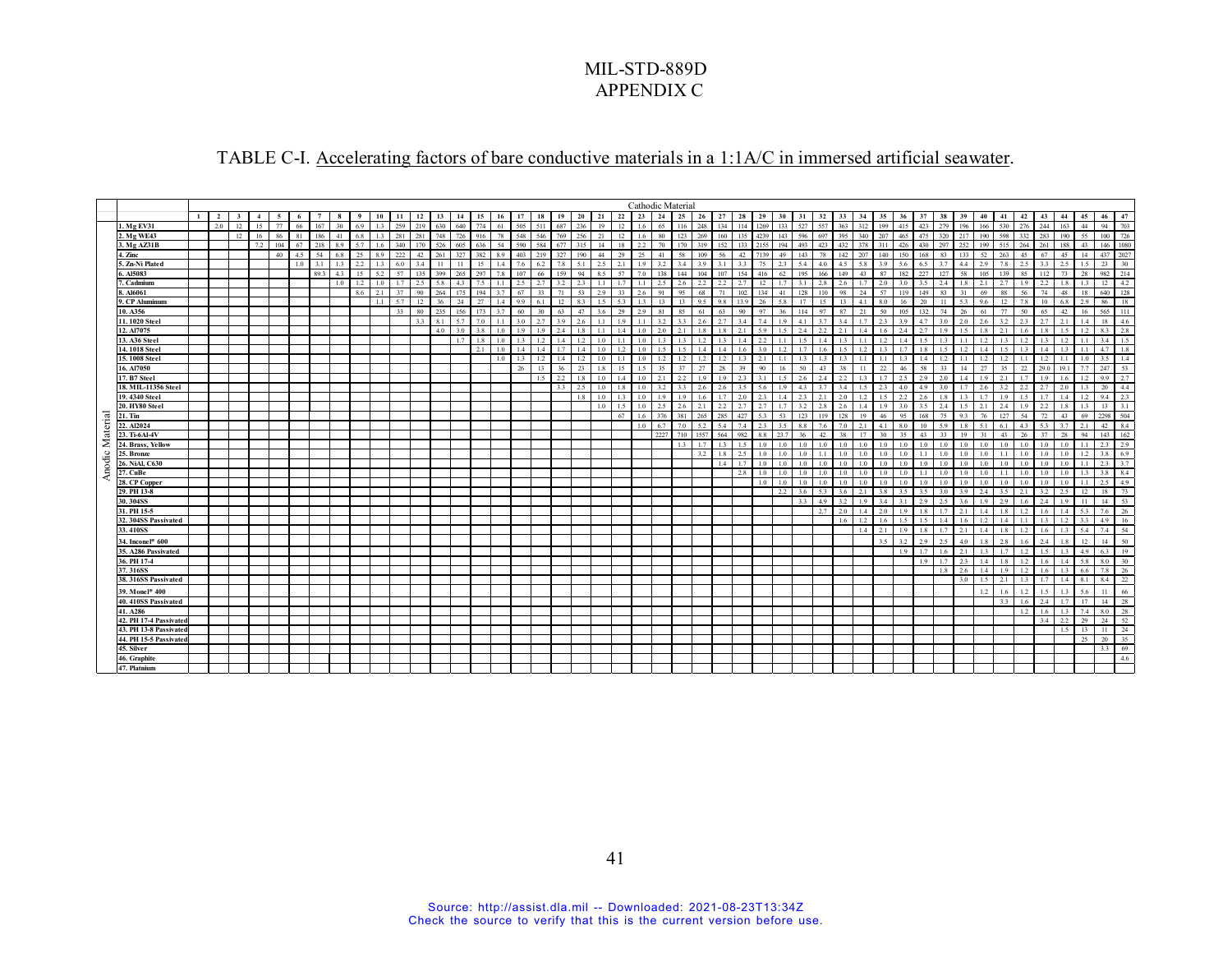|          |                   |   |     |     |     |         |     |     | Cathodic Material |                  |     |     |     |     |             |
|----------|-------------------|---|-----|-----|-----|---------|-----|-----|-------------------|------------------|-----|-----|-----|-----|-------------|
|          |                   | a | b   | c   | d   | e       | f   | g   | h                 | j.               |     | k   |     | m   | $\mathbf n$ |
|          | a. Mg WE43 T*     |   | 1.8 | 1.8 | 11  | 5.9     | 14  | 9.3 | 8.4               | 8.5              | 10  | 17  | 9.8 | 11  | 19          |
|          | b. Mg EV31 T*     |   |     | 1.5 | 12  | 5.2     | 31  | 8.8 | 7.7               | 9.1              | 9.8 | 99  | 10  | 11  | 432         |
|          | c. Mg AZ31B T*    |   |     |     | 150 | 49      | 279 | 99  | 107               | 179              | 64  | 944 | 203 | 175 | 4938        |
|          | d. Al5083 Cr+6    |   |     |     |     | $1.2\,$ | 1.2 | 1.2 | 1.1               | 1.0              | 1.0 | 1.2 | 1.1 | 1.6 | 8.6         |
| Material | e. Al6061 Cr+6    |   |     |     |     |         | 2.1 | 2.1 | 1.7               | 1.3              | 1.3 | 2.8 | 2.9 | 5.3 | 30          |
|          | f. Al5083 Cr3+    |   |     |     |     |         |     | 2.1 | 1.8               | 2.1              | 1.5 | 3.7 | 3.2 | 3.3 | 3.6         |
|          | g. Al7075 Cr6+    |   |     |     |     |         |     |     | 1.8               | 1.2              | 1.1 | 2.4 | 1.3 | 3.1 | 29          |
| Anodic   | h. Al $6061$ Cr+3 |   |     |     |     |         |     |     |                   | $2.2\phantom{0}$ | 1.5 | 4.5 | 4.6 | 7.0 | 32          |
|          | i. Cadmium w CC   |   |     |     |     |         |     |     |                   |                  | 1.4 | 18  | 29  | 51  | 220         |
|          | j. Al7075 Cr+3    |   |     |     |     |         |     |     |                   |                  |     | 38  | 21  | 66  | 586         |
|          | k. Zn-Ni w CC     |   |     |     |     |         |     |     |                   |                  |     |     | 2.6 | 4.1 | 17          |
|          | l. Al2024 Cr6+    |   |     |     |     |         |     |     |                   |                  |     |     |     | 5.8 | 172         |
|          | m. Al2024 Cr3+    |   |     |     |     |         |     |     |                   |                  |     |     |     |     | 74          |
|          | n. Electroless Ni |   |     |     |     |         |     |     |                   |                  |     |     |     |     |             |

# TABLE C-II. Accelerating factors of treated conductive materials in a 1:1A/C in immersed artificial seawater.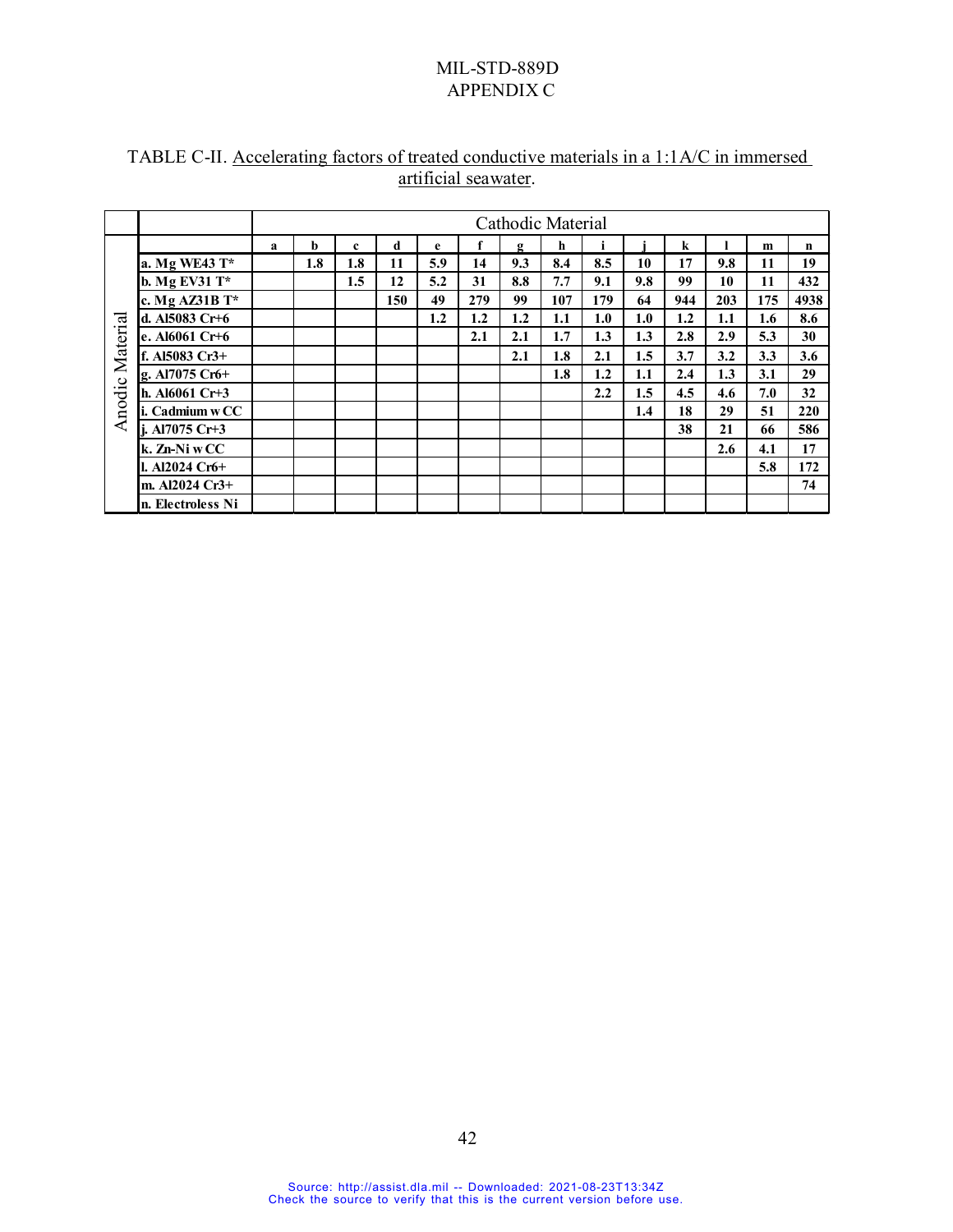|                                    | ť<br>a. Mg WE43 | Ļ<br>$Mg$ EV31<br>ئم | ť<br>c. Mg AZ31B | C <sub>1</sub><br>A15083<br>ಕ | $Cr+6$<br>e. A16061 | $Cr3+$<br><b>AI5083</b><br>$\ddot{}$ | AI7075 Cr6+<br>ь'n | h. A16061 Cr+3 | S<br>i. Cadmium w | j. Al7075 Cr+3 | S<br>$Zn-Ni$<br><u>ي</u> | A12024 Cr6+<br>∸ | A12024 Cr3+<br>$\ddot{\mathbf{a}}$ | n. Electroless Ni |
|------------------------------------|-----------------|----------------------|------------------|-------------------------------|---------------------|--------------------------------------|--------------------|----------------|-------------------|----------------|--------------------------|------------------|------------------------------------|-------------------|
| 1. Mg EV31                         | 3.2             | 1.3                  | 1.3              | 25                            | 9.9                 | 67                                   | 18                 | 17             | 7.8               | 28             | 133                      | 20               | 28                                 | 248               |
| 2. Mg WE43                         | 3.2             | 4.1                  | 3.8              | 99                            | 30                  | 273                                  | 65                 | 62             | 24                | 118            | 500                      | 73               | 118                                | 835               |
| 3. Mg AZ31B                        | 7.3             | 6.6                  | 79               | 9.7                           | 1.7                 | 59                                   | 5.2                | 3.6            | 5.4               | 8.1            | 144                      | 7.0              | 9.5                                | 333               |
| 4. Zinc                            | 10              | 10                   | 112              | 1.3                           | 2.1                 | 2.6                                  | 3.5                | 3.6            | 18                | 3.1            | 26                       | 12               | 12                                 | 59                |
| 5. Zn-Ni Plated                    | 18              | 107                  | 1493             | 5.6                           | 19                  | 17                                   | 18                 | 1.1            | 1.3               | 1.0            | 2.0                      | 1.5              | 1.5                                | 2.7               |
| 6. Al5083                          | 15              | 44                   | 460              | 1.0                           | 1.3                 | 1.5                                  | 1.2                | 1.5            | 2.4               | 1.7            | 11                       | 13               | 22                                 | 96                |
| 7. Cadmium                         | 19              | 262                  | 3684             | 8.2                           | 28                  | 26                                   | 28                 | 31             | 1.0               | 1.0            | 1.4                      | 1.3              | 1.3                                | 2.0               |
| 8. Al6061                          | 10              | 10                   | 70               | 1.0                           | 1.5                 | 2.6                                  | 1.3                | 2.9            | 1.3               | 1.1            | 5.2                      | 4.7              | 11                                 | 63                |
| 9. CP Aluminum                     | 8.3             | 9.5                  | 221              | 1.7                           | 4.4                 | 5.1                                  | 4.2                | 6.0            | 27                | 1.0            | 1.9                      | 2.0              | 2.6                                | 8.8               |
| 10. A356                           | 1.7             | 2.0                  | 58               | 1.0                           | 1.5                 | 2.7                                  | 1.3                | 3.2            | 5.0               | 12             | 5.2                      | 4.7              | 9.3                                | 56                |
| 11.1020 Steel                      | 20              | 503                  | 8913             | 5.3                           | 18                  | 17                                   | 17                 | 20             | 127               | 343            | 1.2                      | 1.3              | 1.4                                | 2.5               |
| 12. Al7075                         | 17              | 66                   | 998              | 12                            | 43                  | 39                                   | 42                 | 46             | 311               | 844            | 1.1                      | 1.1              | 1.2                                | 1.7               |
| 13. A36 Steel                      | 20              | 746                  | 8655             | 37                            | 127                 | 116                                  | 123                | 136            | 918               | 2492           | 69                       | 1.0              | 1.1                                | 1.2               |
| 14. 1018 Steel                     | 20              | 991                  | 12267            | 24                            | 84                  | 77                                   | 82                 | 90             | 608               | 1651           | 46                       | 1.0              | 1.1                                | 1.3               |
| 15.1008 Steel                      | 21              | 1045                 | 11930            | 27                            | 94                  | 86                                   | 90                 | 101            | 680               | 1821           | 51                       | 1.0              | 1.0                                | 1.2               |
| 16. Al7050                         | 13              | 26                   | 190              | 1.0                           | 1.9                 | 2.9                                  | 1.7                | 3.5            | 13                | 26             | 1.7                      | 3.1              | 5.8                                | 25                |
| 17. B7 Steel                       | 21              | 1021                 | 16494            | 9.5                           | 33                  | 30                                   | 31                 | 36             | 245               | 629            | 19                       | 1.1              | 1.2                                | 1.8               |
| 18. MIL-11356 Steel                | 20              | 957                  | 11432            | 5.0                           | 17                  | 15                                   | 15                 | 19             | 146               | 303            | 11                       | 1.1              | 1.2                                | 2.4               |
| 19. 4340 Steel                     | 20              | 1205                 | 15537            | 10                            | 35                  | 31                                   | 32                 | 40             | 331               | 644            | 24                       | 1.0              | 1.1                                | 1.6               |
| 20. HY80 Steel                     | 20              | 459                  | 8244             | 7.5                           | 26                  | 23                                   | 24                 | 29             | 210               | 490            | 16                       | 1.1              | 1.2                                | 2.0               |
| 21. Tin                            | 12              | 17                   | 334              | 1.0                           | 1.8                 | 3.0                                  | 1.2                | 3.7            | 14                | 11             | 1.6                      | 2.0              | 2.8                                | 46                |
| 22. Al2024                         | 16              | 32                   | 845              | 4.2                           | 15                  | 7.2                                  | 12                 | 18             | 130               | 257            | 9.9                      | 1.0              | 1.1                                | 4.6               |
| 23. Ti-6Al-4V                      | 2.4             | 3.1                  | 113              | 1.0                           | 1.5                 | 2.9                                  | 1.2                | 3.4            | 9.6               | 9.8            | 1.4                      | 1.6              | 1.1                                | 4.3               |
| 24. Brass, Yellow                  | 16              | 61                   | 920              | 13                            | 44                  | 22                                   | 43                 | 47             | 317               | 861            | 24                       | 349              | 256                                | 37                |
| 25. Bronze                         | 19              | 215                  | 3036             | 13                            | 46                  | 8.4                                  | 44                 | 49             | 331               | 899            | 25                       | 365              | 268                                | 12                |
| 26. NiAl, C630                     | 20              | 413                  | 5566             | 9.4                           | 33                  | 16                                   | 32                 | 35             | 239               | 641            | 18                       | 255              | 185                                | 26                |
| 27. CuBe                           | 18              | 138                  | 1974             | 9.7                           | 34                  | 6.8                                  | 33                 | 36             | 246               | 664            | 19                       | 268              | 197                                | 9.8               |
| 28. CP Copper                      | 17              | 111                  | 1351             | 14                            | 49                  | 11                                   | 47                 | 52             | 353               | 960            | 26                       | 390              | 289                                | 17                |
| 29. PH 13-8<br>30.304SS            | 21<br>19        | 2677<br>247          | 26582<br>3430    | 10<br>5.6                     | 36<br>20            | 3.4<br>3.4                           | 24<br>19           | 59<br>21       | 694<br>142        | 663<br>383     | 50<br>11                 | 36<br>141        | 8.9<br>77                          | 1.0<br>1.2        |
| 31. PH 15-5                        | 20              | 676                  | 7417             | 18                            | 61                  | 3.4                                  | 59                 | 66             | 447               | 1203           | 33                       | 403              | 204                                | 1.5               |
| 32.304SS Passivated                | 19              | 465                  | 4527             | 15                            | 53                  | 3.4                                  | 50                 | 56             | 382               | 1030           | 29                       | 343              | 178                                | 1.6               |
| 33.410SS                           | 20              | 632                  | 8646             | 14                            | 47                  | 3.4                                  | 46                 | 51             | 343               | 925            | 26                       | 333              | 186                                | 1.5               |
| 34. Inconel <sup>®</sup> 600       |                 |                      |                  |                               |                     |                                      |                    |                |                   |                |                          |                  |                                    |                   |
|                                    | 20              | 632                  | 8646             | 3.2                           | 11                  | 3.4                                  | 9.8                | 13             | 97                | 205            | 7.4                      | 61               | 29                                 | 1.5               |
| 35. A286 Passivated<br>36. PH 17-4 | 20<br>20        | 521<br>513           | 7636<br>8543     | 7.7<br>16                     | 27<br>57            | 3.4<br>3.4                           | 26<br>54           | 29<br>61       | 198<br>417        | 523<br>1111    | 15<br>31                 | 154<br>343       | 69<br>160                          | 1.1<br>1.3        |
| 37.316SS                           | 20              | 555                  | 6723             | 20                            | 71                  | 3.4                                  | 68                 | 76             | 521               | 1396           | 39                       | 482              | 259                                | 1.5               |
| 38. 316SS Passivated               | 20              | 563                  | 6911             | 11                            | 40                  | 3.4                                  | 38                 | 43             | 291               | 776            | 22                       | 246              | 118                                | 1.7               |
| 39. Monel <sup>®</sup> 400         |                 |                      |                  |                               |                     |                                      |                    |                |                   |                |                          |                  |                                    |                   |
| 40.410SS Passivated                | 19<br>20        | 317<br>319           | 3900<br>5141     | 3.8<br>9.5                    | 13<br>33            | 3.4<br>3.4                           | 10<br>32           | 17<br>35       | 129<br>240        | 228<br>648     | 9.8<br>18                | 32<br>224        | 12<br>115                          | 1.4<br>1.1        |
| 41. A286                           | 19              | 195                  | 2504             | 12                            | 41                  | 3.4                                  | 39                 | 45             | 315               | 806            | 24                       | 285              | 165                                | 1.4               |
| 42. PH 17-4 Passivated             | 20              | 756                  | 9617             | 7.7                           | 27                  | 3.4                                  | 26                 | 29             | 194               | 523            | 15                       | 175              | 85                                 | 1.7               |
| 43. PH 13-8 Passivated             | 19              | 236                  | 2633             | 10                            | 35                  | 3.4                                  | 34                 | 38             | 258               | 688            | 19                       | 217              | 106                                | 1.3               |
| 44. PH 15-5 Passivated             | 19              | 260                  | 3201             | 6.6                           | 23                  | 3.4                                  | 22                 | 25             | 168               | 445            | 13                       | 138              | 64                                 | 1.5               |
| 45. Silver                         | 19              | 176                  | 2280             | 2.5                           | 8.7                 | 3.4                                  | 8.4                | 9.4            | 63                | 171            | 5.0                      | 69               | 50                                 | 1.3               |
| 46. Graphite                       | 15              | 39                   | 574              | 87                            | 304                 | 3.5                                  | 290                | 326            | 2234              | 5982           | 166                      | 2369             | 1719                               | 2.8               |
| 47. Platnium                       | 21              | 231                  | 5646             | 17                            | 58                  | 3.5                                  | 56                 | 65             | 469               | 1149           | 35                       | 448              | 331                                | 6.5               |

# TABLE C-III. Accelerating factors of bare versus treated conductive materials in a 1:1 A/C in immersed artificial seawater.